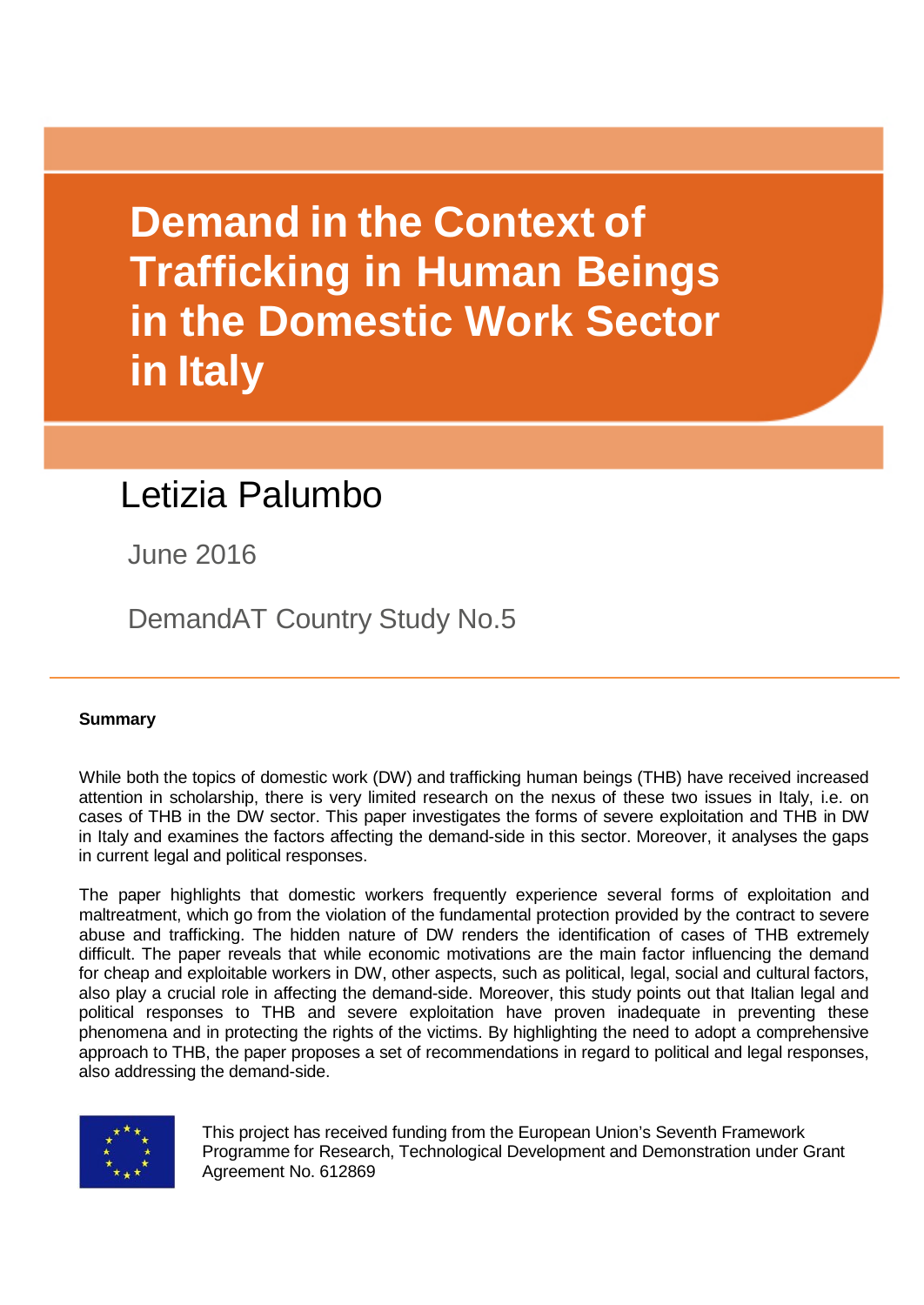#### **About the project**

Trafficking in human beings covers various forms of coercion and exploitation of women, men and children. Responses to trafficking have traditionally focused on combating the criminal networks involved in it or protecting the human rights of victims. However, European countries are increasingly exploring ways in which to influence the demand for services or products involving the use of trafficked persons or for the trafficked persons themselves. **DemandAT** aims to understand the role of demand in the trafficking of human beings and to assess the impact and potential of demand-side measures to reduce trafficking, drawing on insights on regulating demand from related areas.

**DemandAT** takes a comprehensive approach to investigating demand and demand-side policies in the context of trafficking. The research includes a strong theoretical and conceptual component through an examination of the concept of demand in trafficking from a historical and economic perspective. Regulatory approaches are studied in policy areas that address demand in illicit markets, in order to develop a better understanding of the impact that the different regulatory approaches can have on demand. Demand-side arguments in different fields of trafficking as well as demand-side policies of selected countries are examined, in order to provide a better understanding of the available policy options and impacts. Finally, the research also involves in-depth case studies both of the particular fields in which trafficking occurs (domestic work, prostitution, the globalised production of goods) and of particular policy approaches (law enforcement and campaigns). The overall goal is to develop a better understanding of demand and demand-factors in the context of designing measures and policies addressing all forms of trafficking in human beings.

The research is structured in three phases:

- Phase 1: Analysis of the theoretical and empirical literature on demand in the context of trafficking and on regulating demand in different disciplines, fields and countries. From January 2014–June 2015.
- Phase 2: Three in-depth empirical case studies of different fields of trafficking domestic work, prostitution, imported goods – and two studies on different policy approaches: law enforcement actors and campaigns. From September 2014– December 2016.
- Phase 3: Integrating project insights into a coherent framework with a focus on dissemination. From January 2017–June 2017.

#### **Project Facts**

**Coordinator**: International Centre for Migration Policy Development (ICMPD)

Partners: University of Bremen (UBr); University of Edinburgh (UEDIN), International La Strada Association (LSI), University of Lund (ULu), University of Durham (UDUR), European University Institute (EUI); Geneva Centre for the Democratic Control of Armed Forces (DCAF); La Strada Czech Republic (LS Cz)

**Duration**: 1 January 2014 to 30 June 2017 (42 months)

**Funding:** 7<sup>th</sup> Framework Programme, European Commission (DG Research), total volume 3.2 million. EC contribution: 2.5 million.

**Website**: [www.demandat.eu](http://www.demandat.eu/)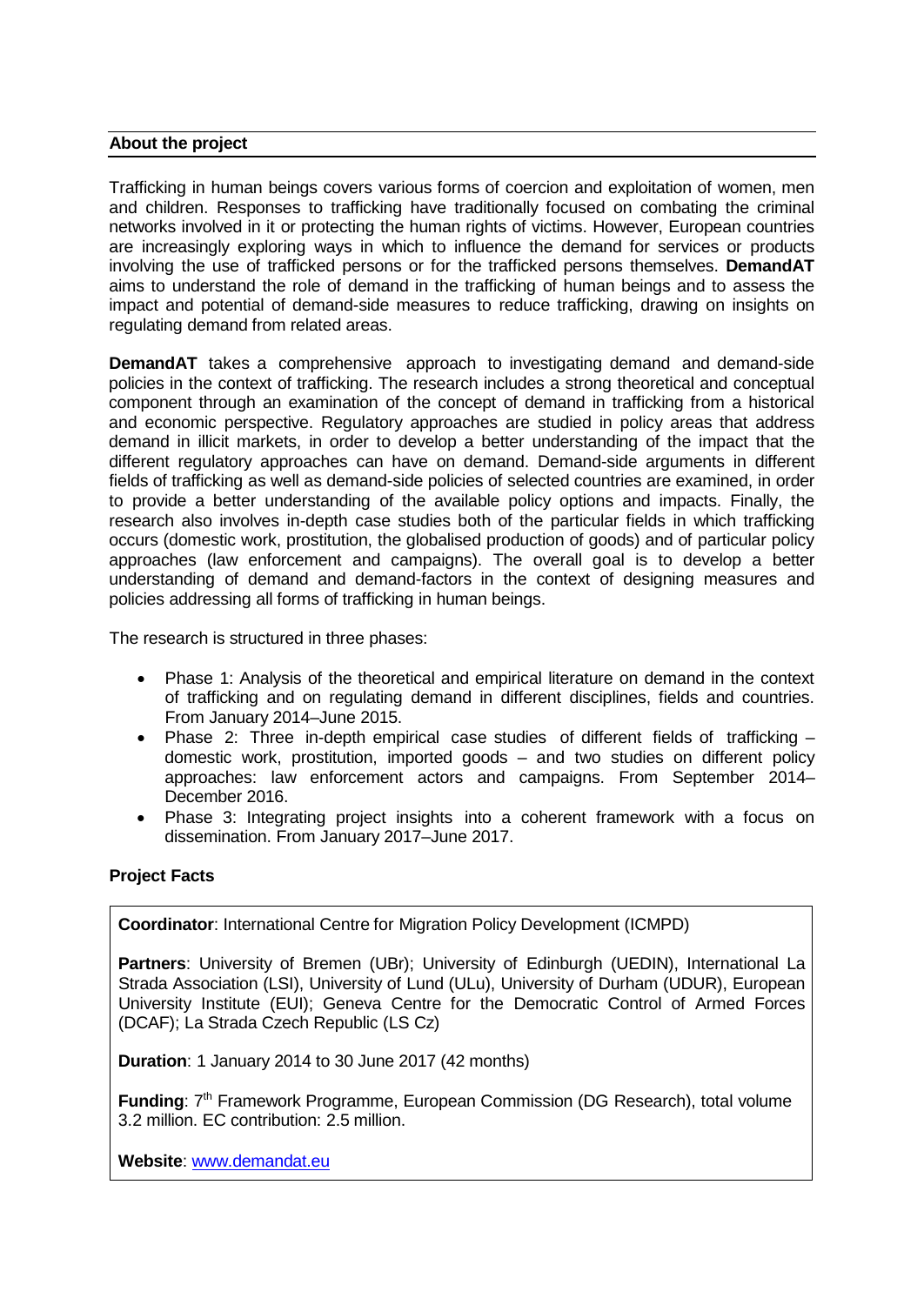#### **Country case studies - Introductory note**

This country report is part of the DemandAT project's case study on trafficking in human beings (THB) in the domestic work sector. The study was conducted in seven European countries (Belgium, France, Greece, Cyprus, Italy, Netherlands, and UK) and this paper is part of a series of seven country reports.

The key objectives of the country research were to i) investigate types of situations in domestic work that may involve extreme forms of exploitation and trafficking, ii) examine the motivations and factors driving and shaping the demand as well as iii) examine the gaps in legislations and policies. The scope of the country reports is comprehensive, and aimed at gaining a better understanding of the phenomenon in the country, and do not focus only on the demand-side aspects.

The reports are based on desk research of available literature as well as case law review and interviews with key stakeholders. Secondary sources, such as reports by international organisations and NGOs, and academic articles, were consulted, as well as primary sources in the form of legal instruments and policy documents.

The working paper 'Trafficking in domestic work: Looking at the demand-side' (Ricard-Guay 2016) provided a common research framework within which to conduct the seven in-country case studies.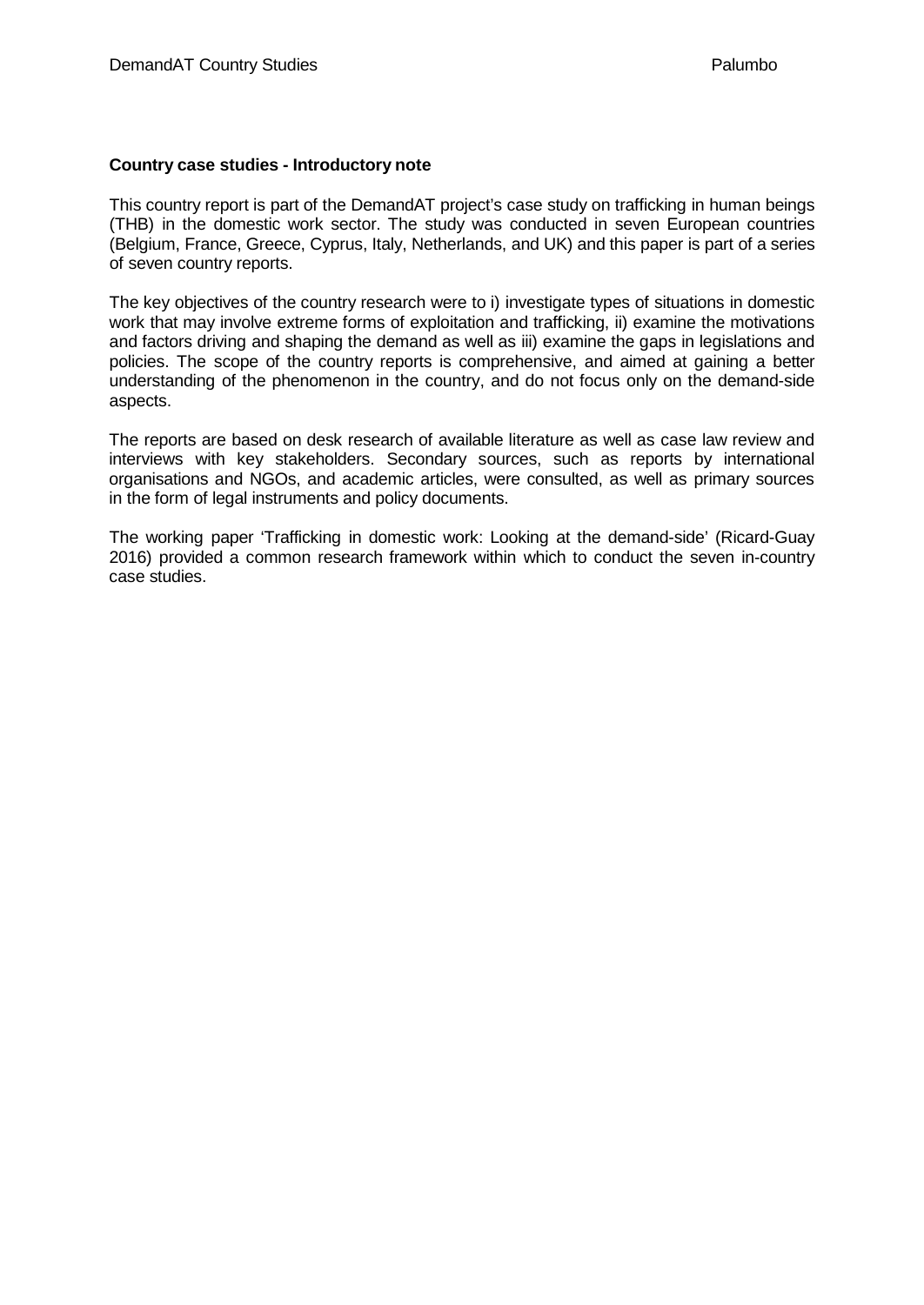#### **Table of Contents**

| 1 NATIONAL CONTEXT: TRAFFICKING IN HUMAN BEINGS (THB) IN THE DOMESTIC WORK                |  |
|-------------------------------------------------------------------------------------------|--|
|                                                                                           |  |
|                                                                                           |  |
|                                                                                           |  |
|                                                                                           |  |
|                                                                                           |  |
|                                                                                           |  |
|                                                                                           |  |
|                                                                                           |  |
|                                                                                           |  |
|                                                                                           |  |
|                                                                                           |  |
| 2.2 Key challenges in implementing legal dispositions and in legal proceedings  14        |  |
| 2.3 Other remedies for persons who have been trafficked or exploited in domestic work  16 |  |
|                                                                                           |  |
| 3.1 THB IN DOMESTIC WORK: OBSERVATIONS ON TYPES OF SITUATIONS AND CONDITIONS  18          |  |
|                                                                                           |  |
|                                                                                           |  |
| 4 CONCLUDING REMARKS AND KEY MESSAGES FOR NATIONAL POLICY MAKERS 25                       |  |
|                                                                                           |  |
|                                                                                           |  |
|                                                                                           |  |

## **Legal Notice:**

The views expressed in this publication are the sole responsibility of the authors and do not necessarily reflect the views of the European Commission.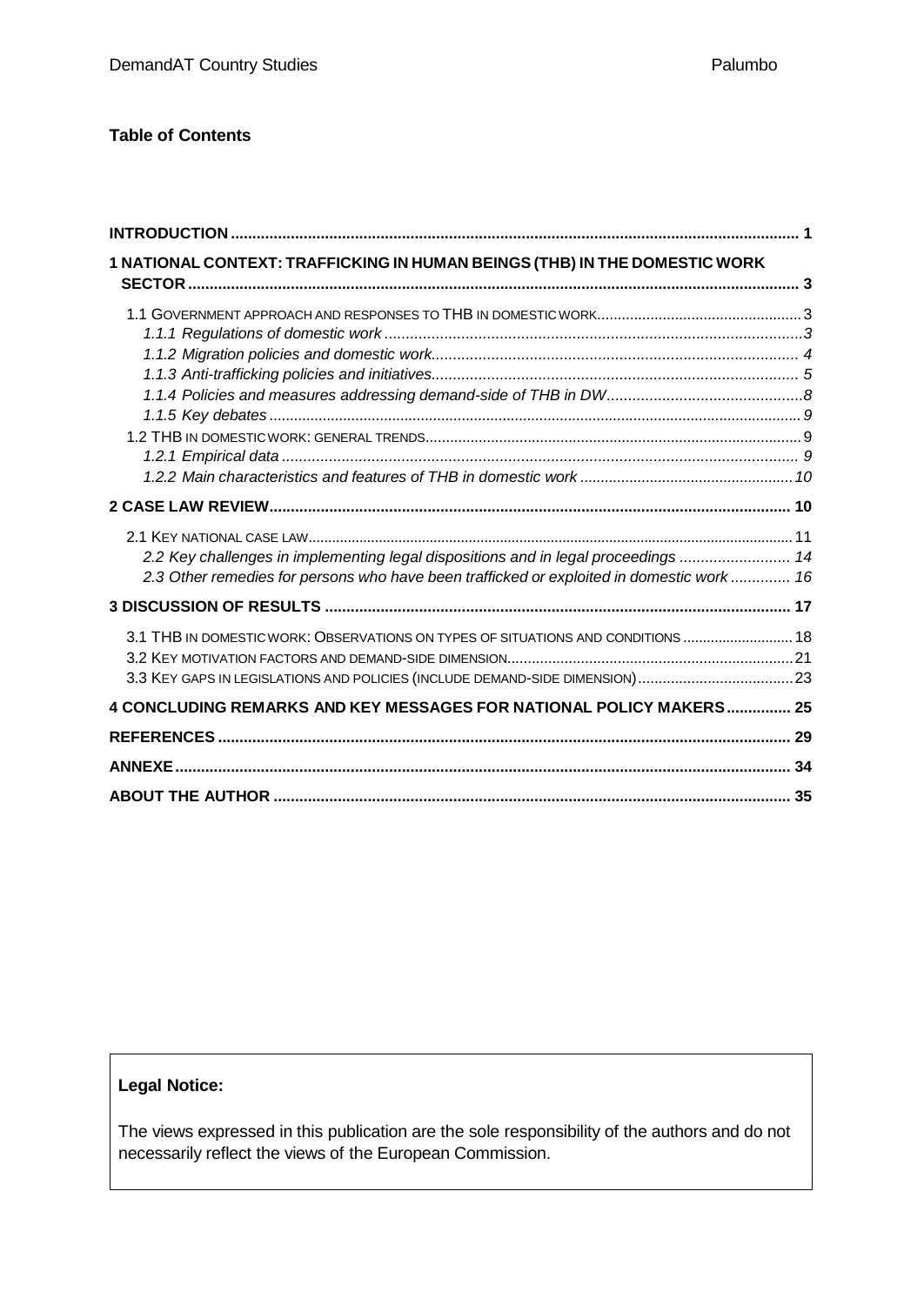# <span id="page-4-0"></span>**Introduction**

In Italy, the employment of migrants in the domestic work (DW) sector has shown a substantial increase over recent years. According to a recent study by the OECD, Italy is the OECD country with the highest concentration of migrant workforce - especially female workforce - in the personal services sector, in particular in domestic care (OECD 2014: 20). Accurate data on DW are difficult to obtain due to the fact that this sector is characterised by high levels of irregularity (CENSIS 2012; ISTAT 2011; IREF 2014; IDOS 2014; Soleterre & Irs 2015).

The increasing demand for domestic workers in Italy has been driven by a combination of diverse factors. Firstly, the increase in the ageing of the population has led to higher demand for assistance and care for elderly people. Secondly, the growth in the participation of women in the labour market has undermined the informal care system that attributes the burden of care to women and this has caused a rise in households resorting to domestic workers, especially female migrant workers. Thirdly, the Italian welfare system is based on a 'familialist' model, which lacks efficient public services and assigns families the main role in providing care to their members who need assistance (Saraceno 2007; Scrinzi 2008). All this has, thus, resulted in what Ambrosini calls 'invisible welfare', where migrant domestic workers cover the inefficiencies of the welfare system (Ambrosini 2013).

Italian migration policies have also significantly supported the employment of migrants in DW. by adopting mechanisms which have facilitated their entry into this sector. Indeed, both the admission system based on annual quotas and the regularisation procedures for irregular migrants have provided migrant domestic workers with preferential treatment (Sarti 2010; Ambrosini 2013; Castagnone *et. al.* 2013; Triandafyllidou & Marchetti 2015).

At the same time, given the labour market segmentation on the basis of gender and nationality, often women who have migrated to Italy through channels which are not connected to DW have nonetheless found this to be the only work option available (Fullin and Vercelloni 2009; Vianello 2009; Castagnone *et al* 2013). This also occurs in the case of EU citizen migrants, who today constitute a significant component of the labour force in domestic work.

Although over recent years there has been progress in the recognition of the rights of domestic workers, they still receive different treatment in comparison to other workers and are typically viewed as low-status workers (Scrinzi 2008; Sarti 2010; Pasquinelli & Rusmini 2013). Moreover, they frequently face exploitative working conditions, which may range from the violation of the contract provisions and/or of mandatory rules on working conditions to severe abuse and trafficking in human beings (THB) (OSCE 2010; FRA 2011, 2015; ILO 2012, 2013).

While both the topics of DW and THB have received increased attention in scholarship, there is very limited research on the intertwinement of these two issues in Italy. Furthermore, even though over recent years more attention has been paid to the question of THB for labour exploitation, the DW sector has been overlooked by debate, interventions and policies on THB (GRETA 2014). As a result, severe labour exploitation and THB in DW remain hidden, invisible phenomena.

By aiming to cover this gap in knowledge and information and in order to contribute to the development of effective anti-trafficking measures, this paper examines the forms of severe exploitation and THB in DW in Italy, paying special attention to the demand-side aspects. Moreover, it analyses the inadequacies in current legal and political responses.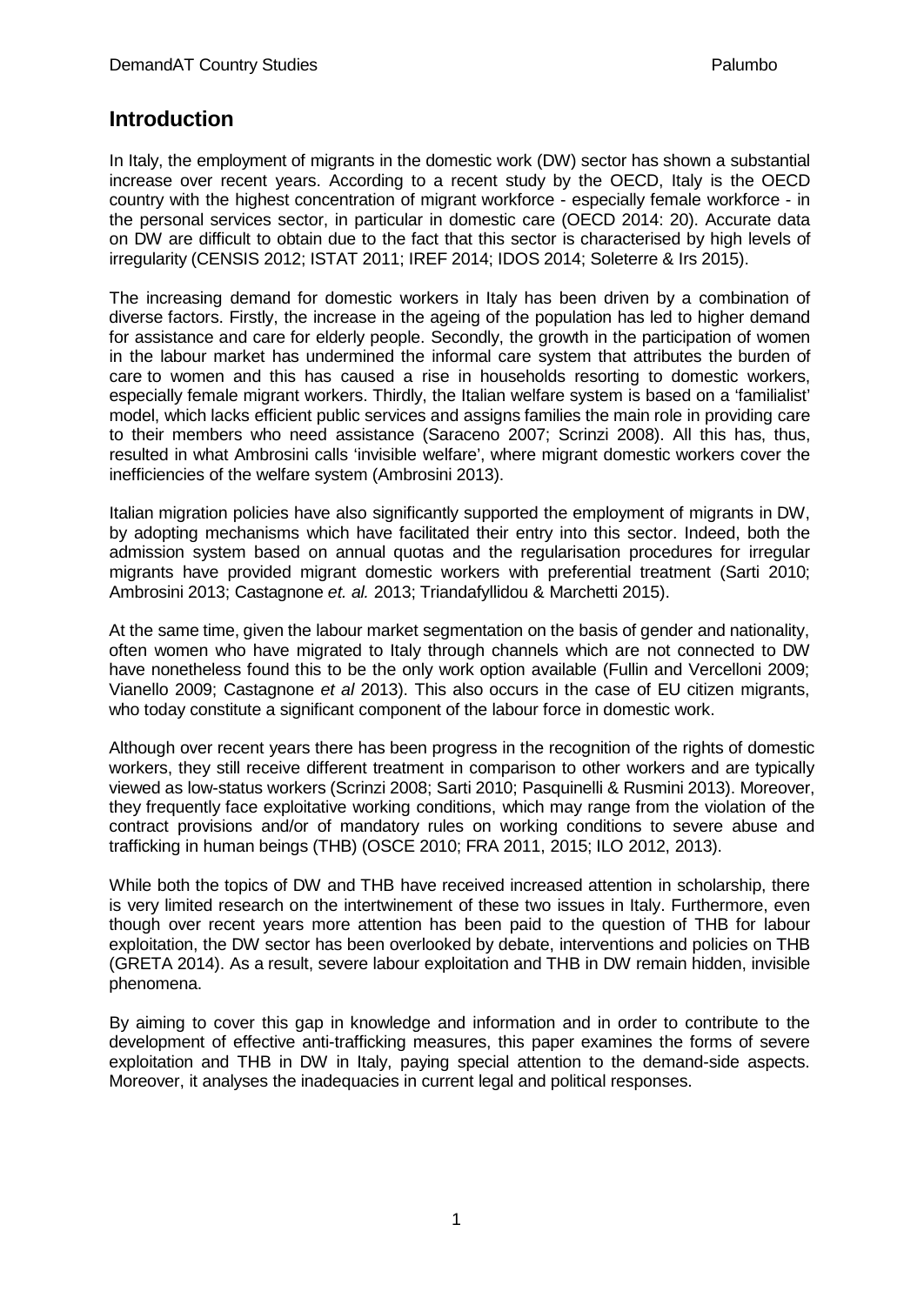#### **Objectives of the paper**

This study is part of a broader project, DemandAT, which is aimed at addressing and reducing demand in the context of THB through anti-trafficking efforts and policies. Based on case law review and interviews with key stakeholders, this paper has three main objectives:

- 1. Investigate the types of situations in DW that may involve extreme forms of exploitation and trafficking;
- 2. Examine the factors driving the demand for cheap and exploitable workers in DW and the gaps in legislation and policies;
- 3. Propose a set of measures for national and international policy makers with the view of stepping up the action to combat trafficking and other severe forms of exploitation.

This study refers to the definition of DW provided by the ILO Domestic Convention 2011 (No. 198) stating that DW is 'work performed in or for a household or households'*,* which includes diverse tasks such as cleaning the house, cooking, taking care of children, or elderly or sick members of a family, gardening etc. However, it should be outlined that this paper mainly focuses on elderly care as the stakeholders interviewed for this research predominantly concentrated upon this issue. This is because elderly care entails cohabitation, which tends to exacerbate dependency and power relationships fostering forms of abuse and severe exploitation.

A study on THB in DW in Italy is timely for several reasons. First, the issue of serious exploitation in DW has received increased attention on the international and European levels<sup>1</sup> and has been addressed by diverse research reports (OSCE 2010; OSCE 2014; FRA 2011; FRA 2015). Moreover, in January 2013 Italy ratified ILO Convention No. 189 concerning decent work for domestic workers<sup>2</sup>. Furthermore, both GRETA (2014) and the OSCE (2014) in their reports on Italian anti-trafficking interventions and policies have stressed that domestic servitude is an area where further research is needed. Lastly, EU Directive 2011/36 on 'Preventing and combating trafficking in human beings and protecting its victims', which was transposed in Italy in March 2014, has driven attention to the issue of the position of vulnerability of victims and the irrelevance of consent, defining the position of vulnerability 'a situation in which the person concerned has no real or acceptable alternative but to submit to the abuse involved' (Art. 2(2)). Today, most cases of labour exploitation and THB in labour sectors such as DW rely on the abuse of the situation of vulnerability of the victim.

#### **Methodology**

This research is based on literature review, case law review and interviews with stakeholders. In terms of literature review, given the scarcity of research on the intersection between DW and THB, in particular in Italy, this paper relies on the analysis of research reports, scholarly literature on DW and on THB for labour exploitation, with special attention on the Italian context. Furthermore, it draws on the examination of policy texts and legal documents.

With regard to case law review, it is worth highlighting that in Italy there have to date been no convictions for THB or slavery in the DW sector and there have been very few cases brought to the court which involved THB and serious exploitation in DW. This study focuses on three relevant cases: the *M. and Others v. Italy and Bulgaria* ruling of the European Court of Human Rights (ECtHR 2012, No. 40020/03); a ruling of the Court of Appeal of Assizes (28-11-2014, No. 17/2014); and a ruling of the Supreme Court of Cassation (11-04-2014, No. 24057).

<span id="page-5-0"></span><sup>1</sup> See for example the 'Global Action Programme on Migrant Domestic Workers and their Families' launched in 2013 by the ILO and funded by the European Commission.

<span id="page-5-1"></span><sup>2</sup> The Convention came into force in September 2013.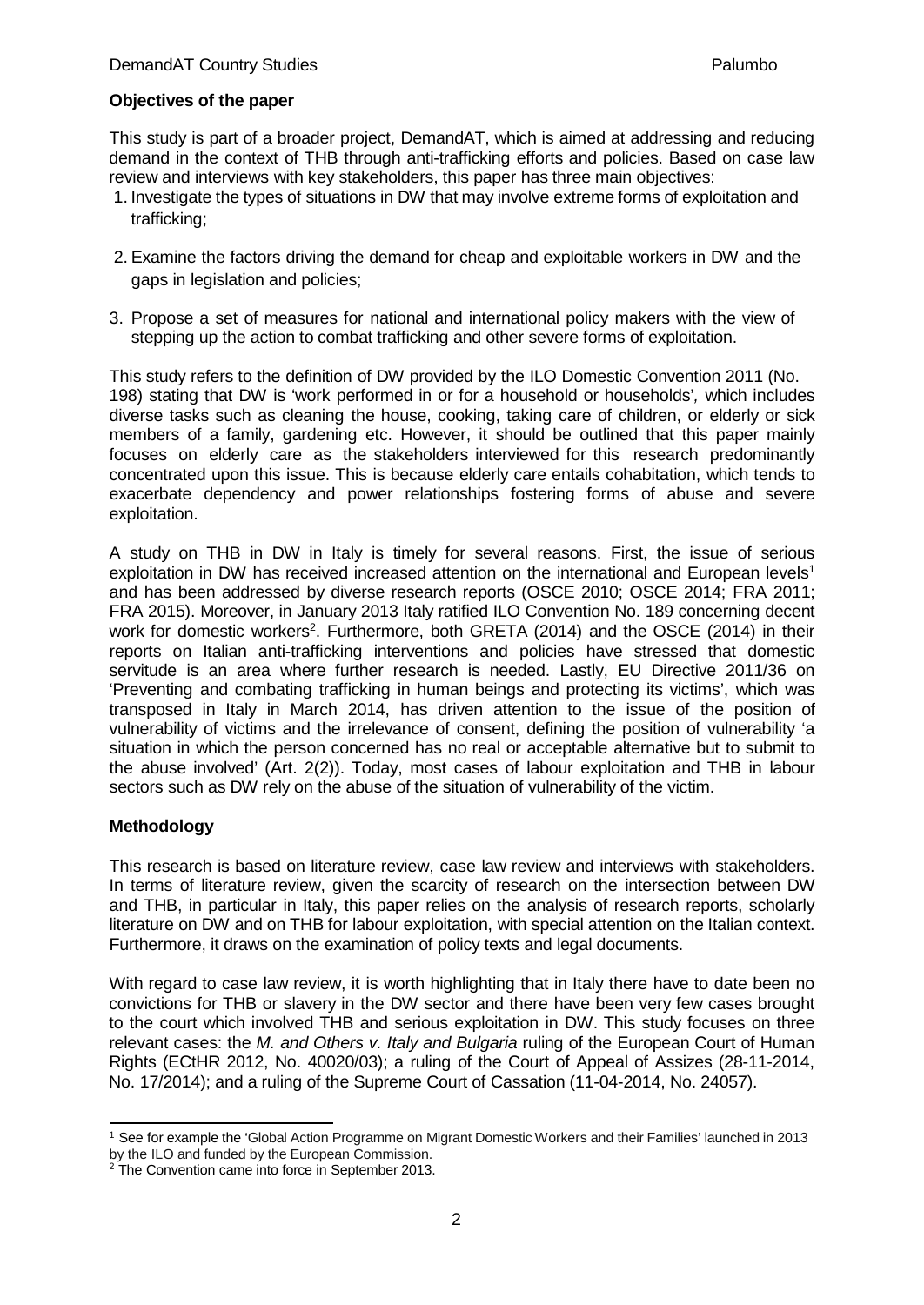Interviews were conducted with 23 stakeholders, including judicial and law enforcement authorities, lawyers, policy makers, social workers, staff of trade unions and experts. The stakeholders were selected through the help of institutions and organisations and using the snowball method. Interviews were based on a semi-structured interview guide aimed at addressing the three research questions. The principles of confidentiality and anonymity were rigorously applied, and participants gave consent for the disclosure of the name of their organisations or institutions. The purpose, methods and possible uses of the research were made clear to all those involved in the research.

#### **Outline of the paper**

Section 1 offers an overview of the Italian context related to DW and THB, addressing in the first part the key legislation and policies while in the second part key features and trends of exploitation and THB in DW.

Section 2 examines, in the first part, relevant national case law related to THB in DW. The second part addresses the challenges that law enforcement authorities encounter in implementing Italian legal provisions on THB. Lastly, this section examines the remedies for persons who have been trafficked or exploited in DW.

Section 3 provides an analysis of the results. It outlines the specific features and trends of severe exploitation and THB in DW and the factors motivating the demand for cheap and exploitable workers in this sector. Finally, it examines the key gaps in policies and legislation.

Section 4 provides concluding remarks and policy recommendations concerning legal and political responses, including the demand-side dimension.

## <span id="page-6-0"></span>**1 National context: trafficking in human beings (THB) in the domestic**

#### **work sector**

This section provides an overview of the Italian context related to DW and THB. More specifically, the first part highlights relevant legislations and policies concerning DW and THB. The second part offers an empirical overview of the key features and trends of exploitation and THB in DW.

#### <span id="page-6-1"></span>**1.1 Government approach and responses to THB in domestic work**

#### <span id="page-6-2"></span>**1.1.1 Regulations of domestic work**

In 1958 Italy adopted a law entirely dedicated to DW: law No. 339/1958 on the protection of domestic work. This law, which is still in force, establishes the rights and duties of workers and employers, and defines labour standards and conditions. It applies to workers who perform DW for at least four hours per day for the same employer.

Law No. 339/1958 made a fundamental contribution to the recognition and protection of the rights of domestic workers. However, it relies on the idea that domestic workers are different from other workers, and therefore it excludes them from enjoying many rights with respect to important issues such as maternity leave, illness and occupational safety and health (Sarti 2010; Basenghi 2010).

In 1974 the first collective agreement for domestic workers was signed. Since then, it has been renewed several times, with the last renewal in 2013. The collective agreement provides that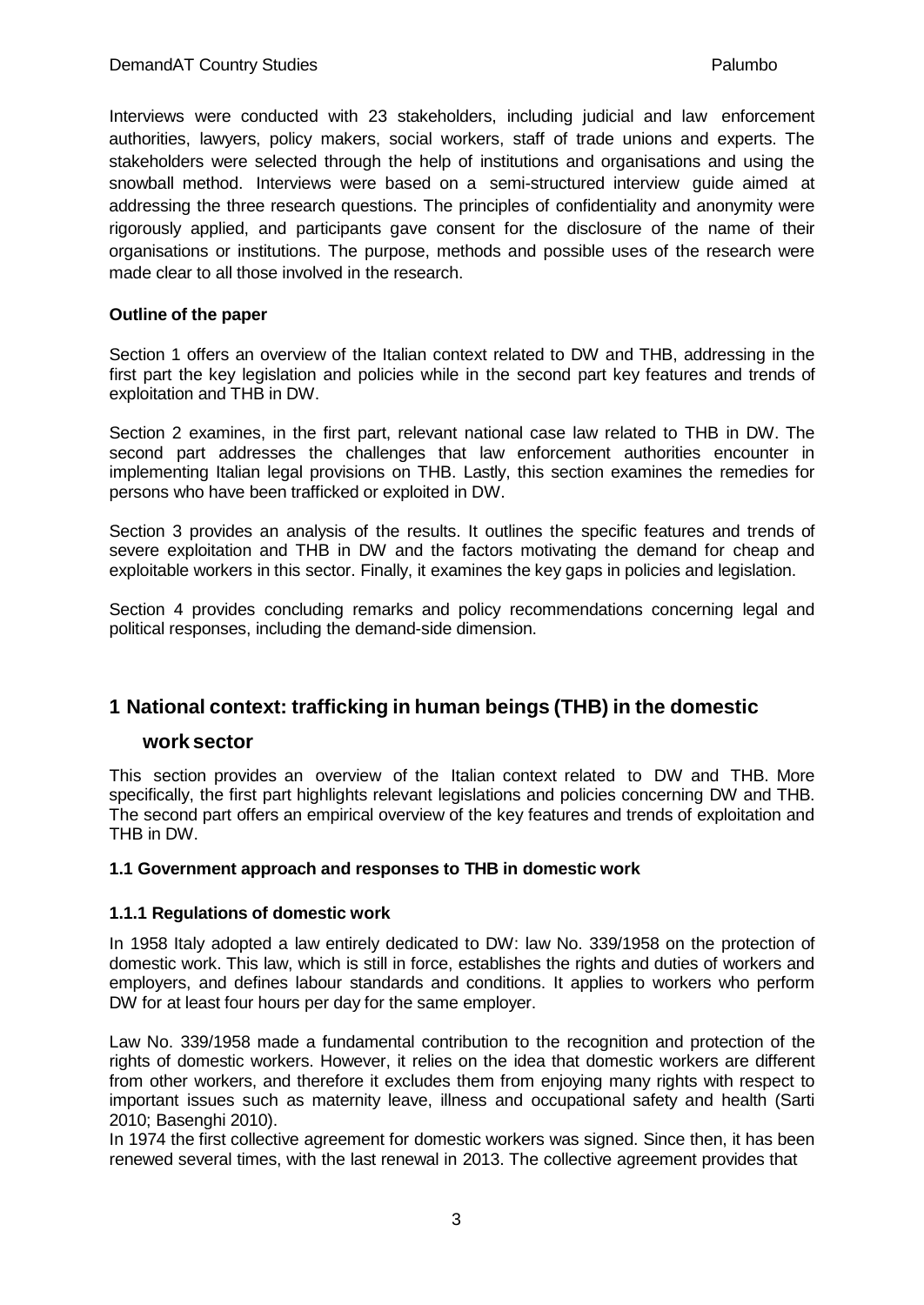the maximum working time for live-out domestic workers is 40 hours per week while for live-in domestic workers it is 54 hours per week<sup>3</sup>.

It should be noted that in the live-in situation the boundaries between free time and working hours are often not clearly demarked and thus most workers work more than 54 hours per week (IREF 2014) as they are viewed to be at the constant disposal of the employer. Moreover, in the absence of a sufficient welfare system, very few households can afford the cost of a second domestic worker in order to have constant assistance for the entire week. Consequently, most live-in workers perform work which should be done by at least two people.

In order to try to guarantee adequate assistance (seven days a week) to dependent people, the 2013 collective agreement in force until 2016 has provided employers with the possibility to employ – with restricted costs – a second domestic worker to cover the rest days of the regular (full-time) domestic worker. But, as the respondents of this study have highlighted, this possibility is little used.

When a worker performs DW occasionally, the voucher service system may be implemented. As argued below, in the absence of efficacious controls, this system may risk – especially with its progressive liberalisation – incentivising irregularity in DW.

Over recent years there has been an increase in initiatives on DW developed by various stakeholders in several fields (such research, advocacy, awareness-raising and training) with the purpose of promoting legality in this sector and empowering domestic workers (Pasquinelli & Rusmini 2013; Soleterre & Irs 2015).

Despite an improvement in the legal status of domestic workers, they are still in a disadvantaged condition with respect to other workers (Interview 21, Trade Union-Filcams CGIL, February 2015). The juridical fragility that characterises the conditions of domestic workers has been aggravated by the fact that today the vast majority of domestic workers in Italy are migrants.

#### <span id="page-7-0"></span>**1.1.2 Migration policies and domestic work**

Italian migration policies have played a crucial role, not without contradictions, in sustaining the increasing presence of migrant workers in DW and, consequently, in making migrant domestic workers (especially migrant women) a fundamental (exploitable) resource for the Italian 'familialist' welfare system (Scrinzi 2008; Sarti 2010; Castagnone *et. al.* 2013).

In 1998, Italy adopted the first comprehensive legal framework on migration: Legislative Decree No. 286/1998 ('Consolidated Text of provisions governing immigration and rules on the status of foreign nationals'). As for the admission of non-EU migrant workers, Legislative Decree No. 286/1998, with subsequent amendments, provides a system of admission based on a 'nominal hiring from abroad' (Castagnone *et. al.* 2013). According to this model, non-EU workers are only admitted into Italian territory upon a request from a resident employer (an Italian national or a foreigner regularly resident). The number of migrant workers admitted is defined in an annual governmental decree, Flow Decree (*Decreto Flussi*), which establishes quotas for diverse types of workers based on labour market needs. Quotas are reserved for seasonal and non-seasonal employment. In addition, special quotas are often granted to specific sectors. In particular, from 2005 until a few years ago a portion of the quotas for nonseasonal employment was reserved for domestic workers. In 2005, 29% of the general quota

<span id="page-7-1"></span><sup>&</sup>lt;sup>3</sup> Also, in cases of some specific categories of live-in domestic workers the maximum working time may be 30 hours per week.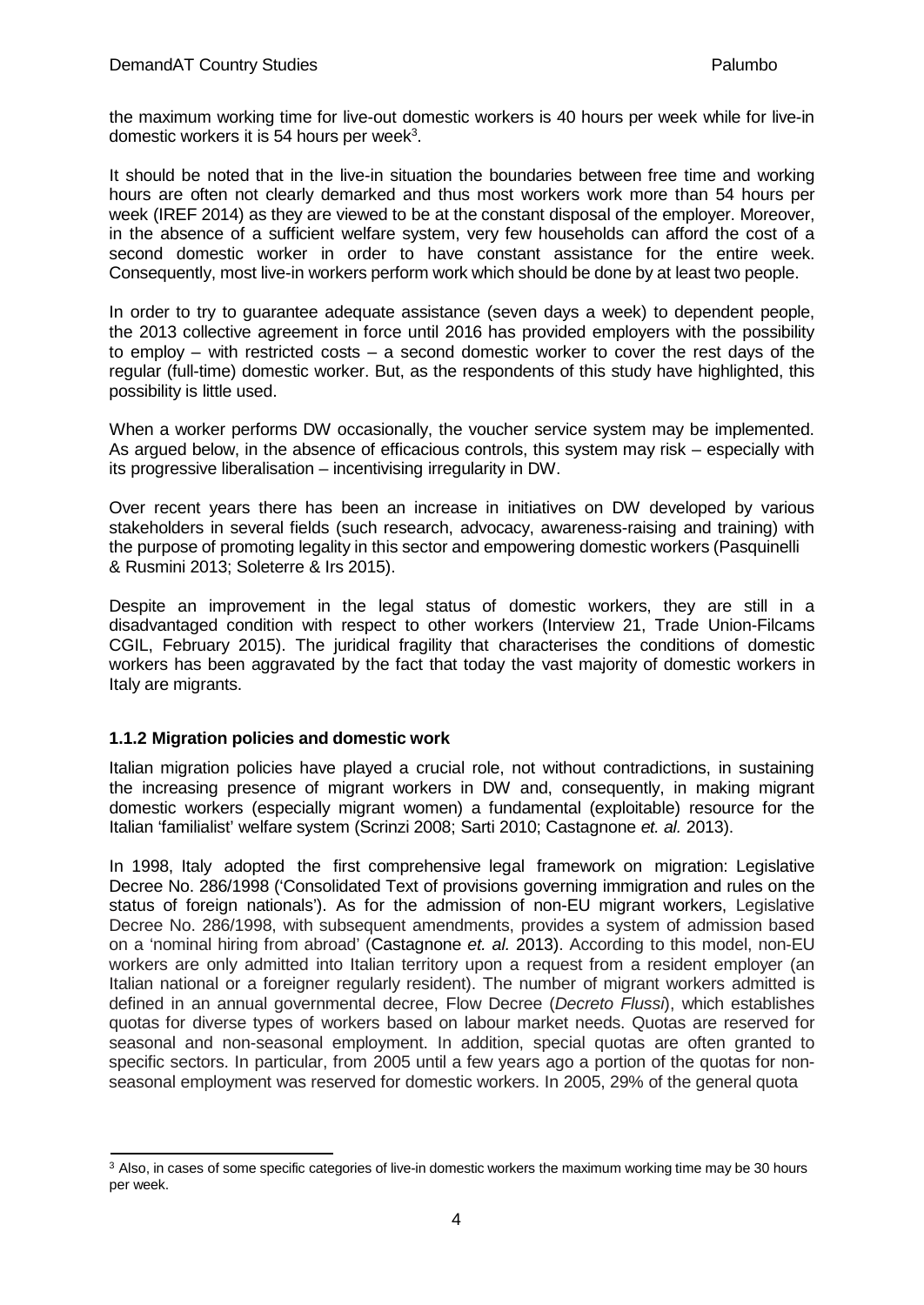for non-seasonal employment was given to domestic workers, 57% in 2006, 41% in 2007, 70% in 2008 and 36% in 201[14](#page-8-1) (Castagnone *et. al.* 2013).

It is worth noting that over the years the Italian admission system based on annual quotas has proven to be inadequate (Santoro 2010; Salis 2012; Amnesty International 2012). This is mainly because the administrative procedure for the implementation of the quota system is excessively complicated and long. Moreover, employers often do not want to hire a person they have not met before (Ambrosini 2013). All this has led many employers, especially families who urgently need a domestic worker, to employ 'irregular' migrants already in Italy and to try to regularise their status later through government regularisation or 'misuse' of the annual quota system as an *ex post* regularisation tool (Salis 2012: 1). However, over recent years, this latter mechanism has been difficult to apply. Indeed, since 2012, in the framework of the economic crisis, cases of abuse of the quota system, the increase in refugee migration, the large number of family reunifications<sup>5</sup> and the high number of unemployed migrant workers, there have been no real quotas for subordinate non-seasonal workers, including domestic workers<sup>6</sup>. Therefore, there has been no possibility to migrate to Italy as domestic workers, and undocumented domestic workers already working in Italy have no possibilities – outside general regularisation programmes – to regularise their status later. This, together with the rigid linkage between a residence permit and the existence of a contract of employment, risks further pushing migrants towards irregular channels, increasing their vulnerability to exploitation.

Given the extent of irregular migrant labour in the Italian labour market, the Government has frequently implemented regularisation procedures for irregular migrant workers. In particular, since 2002 regularisation programmes have dedicated special attention to DW because of the significant presence of migrant workers, especially migrant women, in this sector. Such preferential treatment for migrant domestic workers – the procedure of which has left abusive employers unpunished – has fostered the development of a transnational familialist welfare system in Italy (Näre 2013).

It is worth highlighting that in recent years, especially since 2007 when Romania joined the EU, there has been a considerable increase in the presence of EU citizen migrants in DW and, as pointed out below, they are also exposed to a high risk of exploitation.

## <span id="page-8-0"></span>**1.1.3 Anti-trafficking policies and initiatives**

## **Policies and legal definitions**

In 2003, law No. 228/2003 on 'Measures against trafficking in human beings' amended the Criminal Code (CC) in line with the 2000 United Nations *Trafficking Protocol to Prevent, Suppress and Punish Trafficking in Persons, Especially Women and Children*[7](#page-8-4) , revising the provisions concerning 'slavery' (Article 600), 'Trafficking in persons' (Article 601) and 'Purchase and sale of slaves' (Article 602). In 2014, Directive 2011/36/EU on THB was implemented into national law through Legislative Decree No. 24/2014 on 'Prevention and Suppression of Trafficking in Human Beings and Protection of Victims'. The Decree amended

<span id="page-8-1"></span><sup>4</sup> The decrease in 2011 was probably due to the regularisation of irregular migrants of 2009.

<span id="page-8-2"></span><sup>5</sup> This consists of around 70% of women, many of whom find a job in DW (Interview 13, Italia Lavoro, May 2015).

<span id="page-8-3"></span><sup>&</sup>lt;sup>6</sup> For instance, in the 2016 Flow Decree, with regard to subordinate non-seasonal work, there are quotas for workers of Italian origin residing in Argentina, Uruguay, Venezuela and Brazil, for workers from non-EU countries who participated in the Universal Exposition of Milan in 2015 (EXPO) and for workers who have participated in special education and training programmes implemented by Italian institutions and associations in their countries of origin. In addition, there are quotas for those who want to convert a resident permit for seasonal work, for study, for training or for other reasons into a resident permit for subordinate work. As for subordinate seasonal workers, there are quotas only in agriculture and the tourist industry.

<span id="page-8-4"></span><sup>7</sup> Italy signed the UN Protocol in 2000 and ratified it in 2006.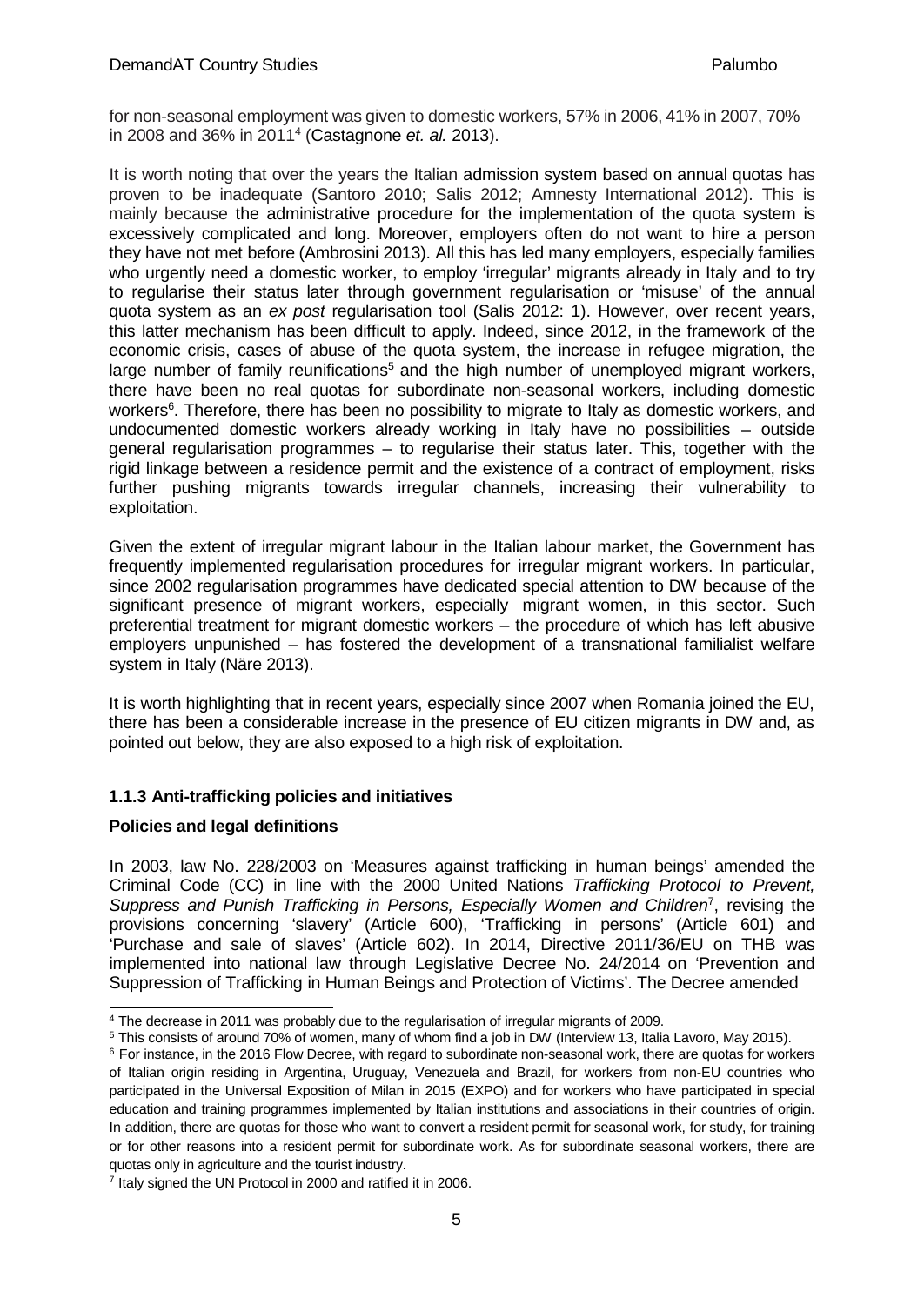the provision of the CC on 'Placing or Holding a Person in Conditions of Slavery or Servitude' (Article 600) and especially that on 'Trafficking in persons' (Article 601), in order to adopt the definition of THB provided by the Directive.

In particular, Article 601 of the CC provides the following definition of THB:

A term of imprisonment of from eight to twenty years shall be applied to whoever recruits, introduces into the territory of the State, transfers even outside said territory, transports, yields authority over a person to another person, offers lodging to one or more persons who are in the conditions specified in Article 600, or performs the said conducts against one or more persons by deceit, violence, threats, abuse of authority or taking advantage of a situation of vulnerability, or of a weaker physical or psychic condition or a condition of need, or by promising or giving money or of any other advantage to the person having control over that person, for the purpose of inducing or forcing him/her to perform work, sex or to beg or, in any case, to perform unlawful activities entailing his/her exploitation or removal of organs<sup>8</sup>

#### Assistance and protection for victims of THB and serious exploitation

Law No. 228/2003 also provided for implementing a special programme of temporary assistance, the so-called 'Article 13 Programme'. This is a short-term programm[e9](#page-9-1) providing immediate assistance and support to Italian, European Community, and foreign victims of slavery, servitude and THB. Once the Article 13 programme is terminated, people can be assisted under Article 18 of Legislative Decree No. 286/9[810.](#page-9-2)

Article 18 of Legislative Decree No. 286/98 provides victims of serious exploitation and THB with a long-term programme of assistance and social integration (it lasts 6 months and can be renewable for an additional year), and with a residence permit for humanitarian reasons. It applies to EU and non-EU citizens victims of situations of violence or severe exploitation, and when their safety is considered endangered because of attempts to escape from a situation of exploitation or as a consequence 'of statements made during preliminary investigations or in the course of court proceedings'.

Article 18 provides two paths through which the residence permit for humanitarian reasons can be granted <sup>[11](#page-9-3)</sup> : the so-called 'judicial path', which requires victims to cooperate with law enforcement agencies and judicial authorities and the so-called 'social path', which is not contingent on victims' reports and participation in criminal proceedings. It should be highlighted that the issuing of the residence permit is conditional on the person's participation in the programme of assistance and social integration. However, it does not depend, even in the case of the judicial path, on the existence and outcome of criminal proceedings.

The residence permit for humanitarian reasons under Article 18 lasts six months and can be renewed for one year. Furthermore, it can be converted into a residence permit for work or study purposes.

Despite the progressive approach of Article 18, its application, as highlighted below, has often been inadequate throughout the country (GRETA 2014; OSCE 2013; Special Rapporteur on trafficking in persons 2014; Palumbo 2015; Braglia 2015).

Provisions addressing labour exploitation

<span id="page-9-0"></span><sup>8</sup> Translation provided by GRETA (2014: 18).

<span id="page-9-1"></span><sup>&</sup>lt;sup>9</sup> It lasts three months and can be renewable for another three months.

<span id="page-9-2"></span><sup>&</sup>lt;sup>10</sup> Legislative Decree No. 24/2014 has formally unified, as has already happened in practice, in one single programme the Article 13 and Article 18 projects. However, the non-regulatory decree, which should define this programme, has not been issued yet.

<span id="page-9-3"></span><sup>11</sup> See Art. 27 of Presidential Decree No. 349/99.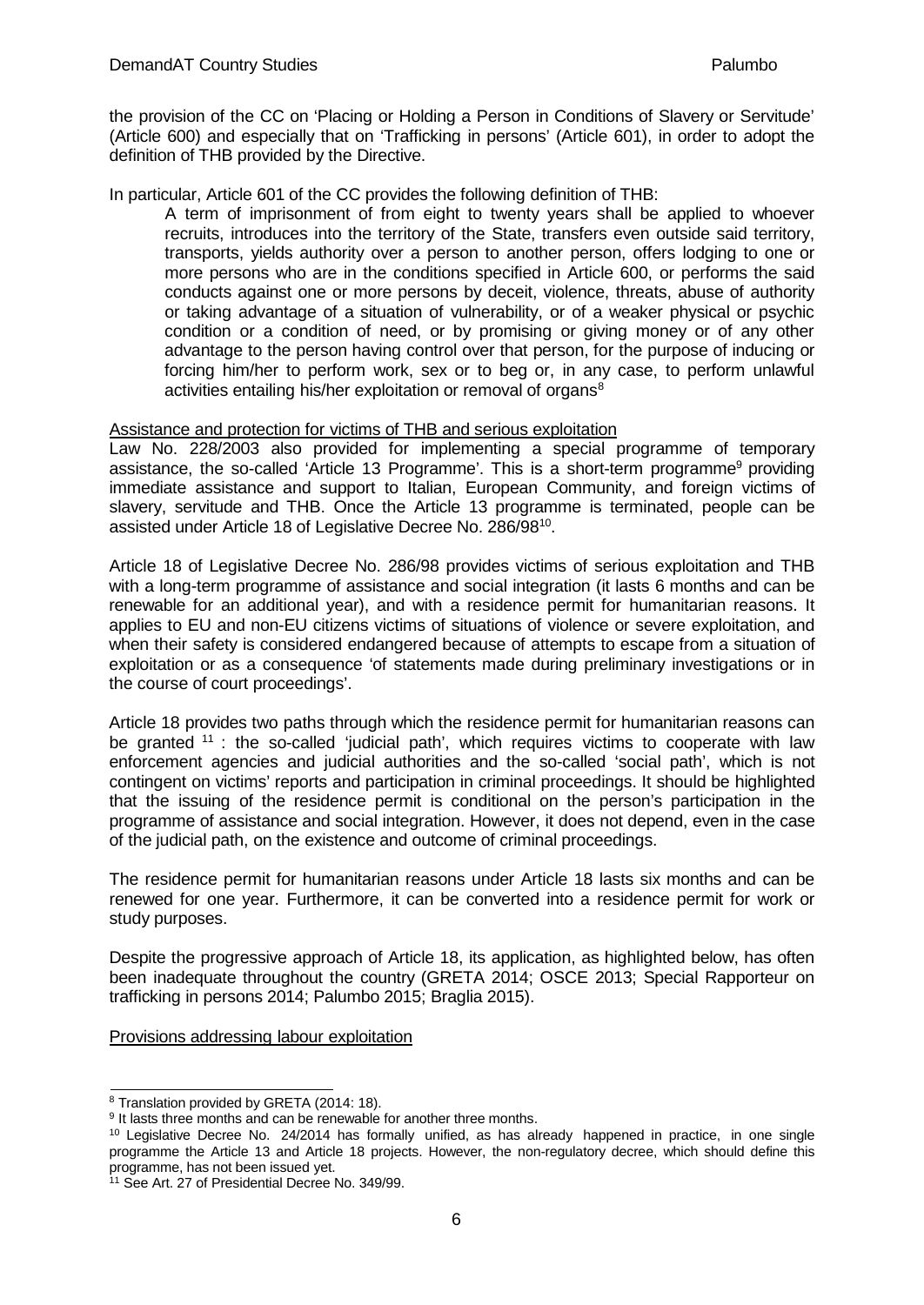In cases of labour exploitation, in addition to the above-mentioned provisions, there are other specific legal instruments.

In 2011 Legislative Decree No. 148/2011 introduced the crime of 'unlawful gang mastering and labour exploitation' through Article 603-bis of the CC. This provision imposes sanctions on those who 'conduct organised brokering activities by recruiting workers or organising their working activity with a view to exploiting them, through the use of violence, threat or intimidation, or taking advantage of their vulnerable condition or state of need'.

In 2012 Legislative Decree No. 109/2012, which transposed into national law Directive 2009/52/EC concerning penalties for employers exploiting irregular third-country nationals, introduced – by amending Art. 22 of Legislative Decree 286/98 – some aggravating circumstances to the crime of employing irregular migrant workers<sup>12</sup>. Moreover, it provided for the possibility of granting a residence permit for humanitarian reasons to migrant workers who are victims of specific labour exploitation<sup>13</sup> and who denounce their employers and cooperate in the criminal proceedings against the employer (Art. 22 (12-quater)).

As pointed out in section 3, these provisions have proven inadequate in addressing labour exploitation (Amnesty International 2014; Medu 2015).

#### **Institutional framework: key stakeholders**

The Department for Equal Opportunities (DEO) of the Italian Presidency of the Council of Ministers is the governmental body in charge of co-ordinating, developing and implementing anti-trafficking policies (excluding law enforcement and prosecution activities).

According to Article 51 of the Code of Criminal Procedure, the competence to prosecute trafficking-related cases is attributed to Anti-mafia prosecutorial authorities. Public prosecutors have the significant role of making the request for the issuing of a residence permit to victims of severe exploitation and THB to a Chief of Police (*Questore*).

Among law enforcement agencies, the State Police and Carabinieri are the two police forces responsible for public security and criminal investigation. Police headquarters (*Questura*) are located in every province and headed by a *Questore*, who, acting on the proposal of public prosecutors or NGOs, decides whether a victim of serious exploitation and THB is granted a residence permit.

Labour Inspection depends on the Ministry of Labour and Social Affairs, which defines national priorities and coordinates activities for inspections and prevention. In order to access private households labour inspectors need the consent of the homeowner. The Carabinieri Command for the Protection of Labour, which operates under the Ministry of Labour, is tasked with the fight against illegal employment, severe labour exploitation and THB, in all sectors including DW.

<span id="page-10-0"></span><sup>&</sup>lt;sup>12</sup> Article 22 (12-bis) of the Decree provides that the penalties should be higher when one of the following circumstances occurs: a) the number of recruited irregular workers is more than three; b) one or more recruited persons are minors who are not yet of working age; c) workers are subjects to particularly exploitative working conditions as described in Article 603bis(3) of the CC. These conditions include, in addition to circumstances a and b, the circumstance in which the worker is exposed to serious danger, given the characteristics of the tasks performed and the working conditions.

<span id="page-10-1"></span><sup>&</sup>lt;sup>13</sup> Specific forms of labour exploitation are defined in Art. 22 (12-bis) see footnote 11.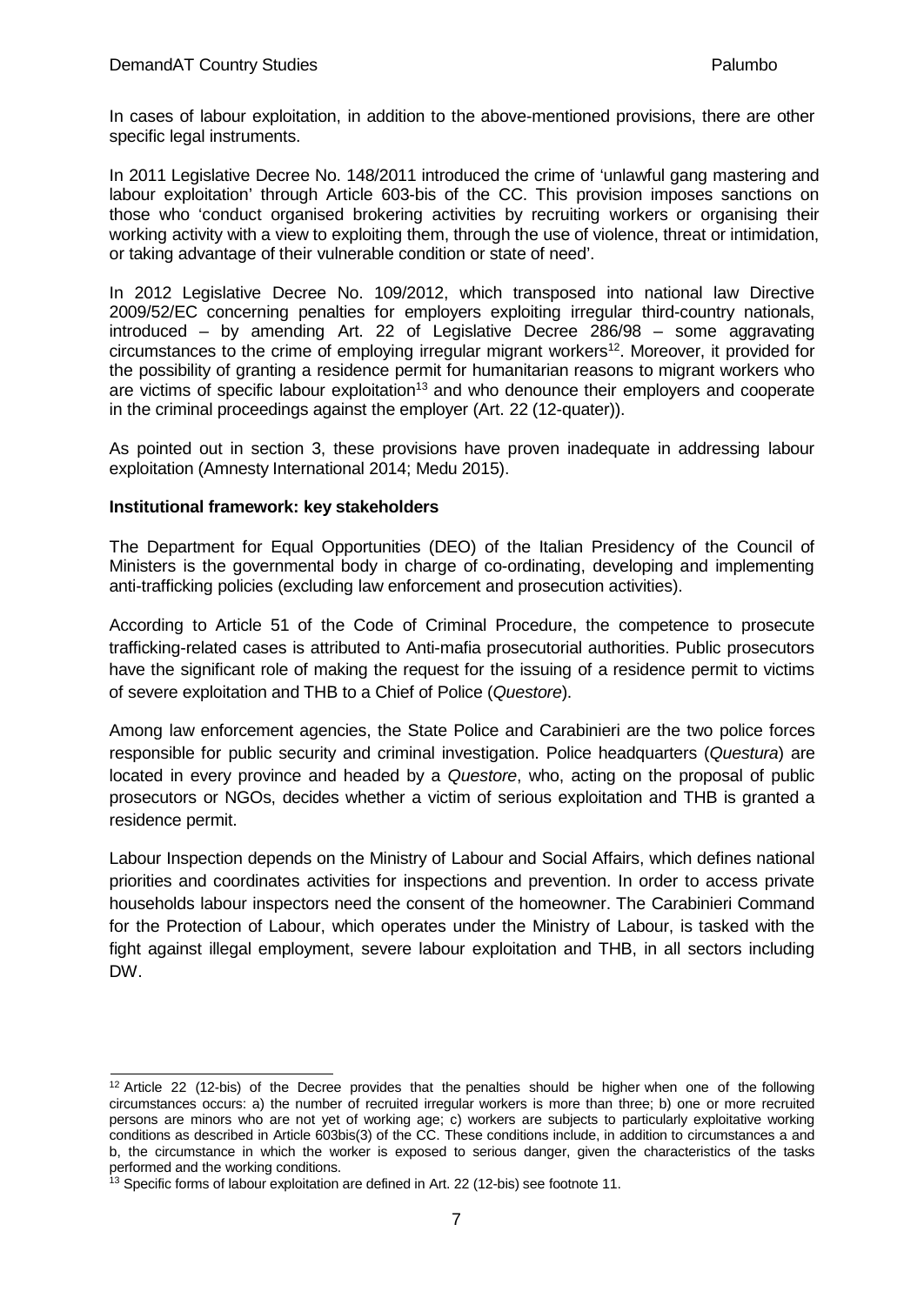Regional and local authorities play a significant role in supporting anti-trafficking interventions, by co-financing Article 13 and Article 18 programmes, and sometimes coordinating local activities.

The Italian system of assistance and protection of victims of serious exploitation and THB relies on the important work of NGOs which implement Article13 and Article 18 programmes. These NGOs are part of the national Anti-trafficking network, which guarantees efficacious protection to victims, making it possible to provide victims of THB identified in one region with assistance in another region.

Trade Unions play an important role in the fight against labour exploitation, by monitoring activities, developing raising awareness campaigns and providing workers with legal support.

## <span id="page-11-0"></span>**1.1.4 Policies and measures addressing demand-side of THB in DW**

In Italy, the demand-side is firstly addressed in the context of THB in the sex industry. There is little attention on the issue of demand in other sectors and there are no specific measures or policies aimed at directly tackling the demand-side of THB in DW.

It is worth mentioning that in July 2014 the anti-mafia caravan organised by the Italian NGOs Arci, the Libera Association and Trade Unions CGIL, CISL and UIL was dedicated to the topic of THB. In particular, by also supporting the project 'Campaign for Awareness Raising and Training to fight Trafficking' (CARTT), the Caravan travelled in Italy, France, Malta, Romania, Serbia and Spain, organising public events and conferences on THB in diverse sectors. In Italy, the issue addressed was the exploitation of domestic workers<sup>14</sup>.

Some significant initiatives, also relevant to DW, have been carried out at regional and local levels. For example, in 2011 and in 2012 the Emilia Romagna Region directed a campaign addressing potential victims of severe labour exploitation and promoting the national Toll-Free Helpline for victims of THB and serious exploitation. The slogan of the campaign was: 'Are you exploited in the workplace? Are you victim of violence, threats, blackmail? Call us!'. Similar initiatives have been realised in other regions (GRETA 2014).

Trade Unions have developed diverse information and awareness campaigns about domestic workers' rights involving civil society actors<sup>15</sup>. Last year, the Filcams CGIL launched a video campaign for the respect of the rights of domestic workers<sup>16</sup>.

Moreover, over recent years regions and municipalities have implemented diverse measures aimed at supporting employers and improving working conditions of domestic workers, especially domestic workers caring for elderly and dependent people (Pasquinelli & Rusmini 2013). These measures include: cash for care schemes, training activities, and service desks aimed at coordinating supply and demand providing information, help and support to both employers and domestic workers. Some municipalities and regions have also introduced, often in connection with the service desks, registers of domestic workers in order to provide information to households and to limit informality in the job recruitment process (Rusmini 2012). In some systems domestic workers need to have some qualifications to enrol on the registers<sup>17</sup>.

<span id="page-11-1"></span><sup>14</sup> See: <http://www.redattoresociale.it/Notiziario/Articolo/458058/In-cammino-contro-la-tratta-dei-nuovi-schiavi->Riparte-la-Carovana-antimafie

<span id="page-11-3"></span><span id="page-11-2"></span><sup>&</sup>lt;sup>15</sup> Interview 20, Trade Union-Acli Colf, February 2015; Interview 21, Trade Union-Filcams CGIL, February 2015. 16 See <https://www.youtube.com/watch?v=DS4XloNEGqw>

<span id="page-11-4"></span><sup>&</sup>lt;sup>17</sup> For the limitations of the registers providing strict requirements of qualification see Rusmini 2012.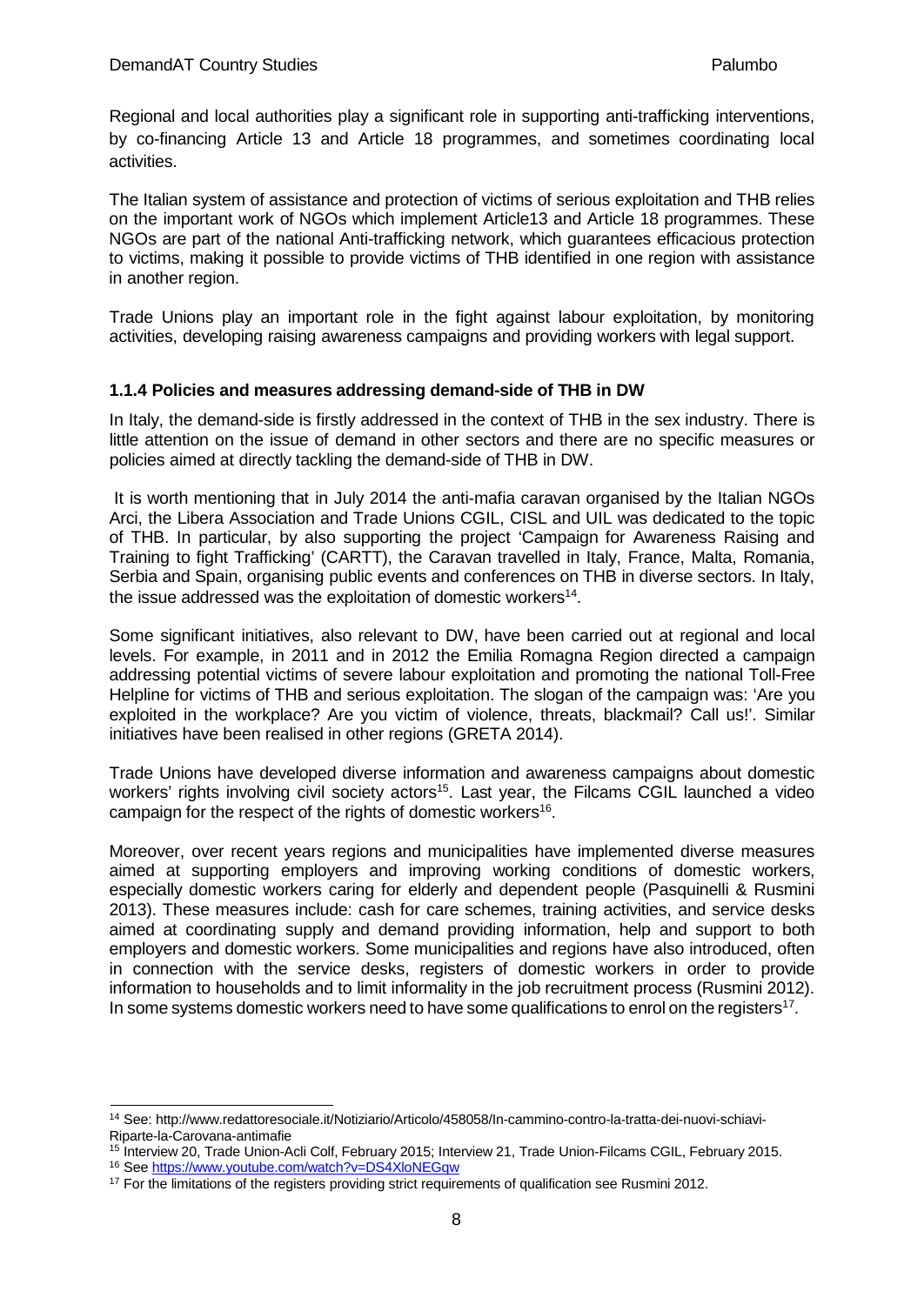#### <span id="page-12-0"></span>**1.1.5 Key debates**

Hitherto, there have been no specific national measures or policies aimed at addressing THB in DW. This deficiency reveals the lack of attention from the Government towards forms of abuse occurring in sectors such as DW, which are delicate and difficult to tackle. On the other hand, this should also be read within a general tendency of the Government to overlook the issue of THB. Indeed, as stakeholders interviewed have highlighted, in recent years antitrafficking interventions have not been adequately supported  $18$ . In October 2014, the Association for Legal Studies on Immigration (ASGI) presented a statement to the Government requesting they respect the commitments undertaken with Legislative Decree 24/2014 transposing Directive 2011/36/EU.

Both Directive 2011/36/EU and Directive 2009/52/EC have been inadequately transposed into national law (Castelli 2014; ASGI 2015) [19](#page-12-4) . Last June, ASGI filed two complaints to the European Commission denouncing the Italian Government's violation of the provisions of the EU Directives.

These lacunae have strongly undermined the Italian legal framework on THB, which is considered, especially with reference to Article 18 of the Legislative Decree No. 286/1998, particularly innovative regarding the protection of the rights of victims.

# <span id="page-12-2"></span><span id="page-12-1"></span>**1.2 THB in domestic work: general trends**

## **1.2.1 Empirical data**

#### **Domestic work**

According to official estimates, which refer to officially registered workers, in 2014 77.1% of the total workforce in DW was migrant labour (INPS 2014; IDOS 2015). The same data reveal that women constitute the majority of migrant domestic workers, especially in elderly care, and most of them come from eastern European countries (Romania, Ukraine, Moldova and Albania), Asia (Philippines, Sri Lanka and India) and South America (Peru and Ecuador) (IDOS 2015).

Studies demonstrate that DW is one of the sectors with the highest rate of irregularity (CENSIS 2012; IREF 2014; Soleterre Irs 2015). Most cases of irregularity concern the partial or nonpayment of contributions from the employers. According to a study on elderly care carried out by IREF in cooperation with Acli Colf, 51.1% of domestic workers interviewed declare forms of irregularity in the payment of contributions (IREF 2014). In addition, as the stakeholders interviewed for this research highlighted, domestic workers frequently experience situations of fundamental rights violation.

#### **Trafficking in human beings and severe forms of exploitation**

Due to the lack of a uniform identification system, there is no data on the total number of victims of THB identified per year in Italy, and thus of victims of trafficking in DW. However, the DEO, through the national database on victims of trafficking and severe exploitation (SIRIT), gathers data on the number of victims who benefit annually from Article 13 and Article 18

<span id="page-12-3"></span><sup>18</sup> Interview 5, ASGI, March 2015; Interview 17, Emilia Romagna Region, February 2015; Interview 18, Tuscany Region, May 2015.

<span id="page-12-4"></span><sup>&</sup>lt;sup>19</sup> See Section 3.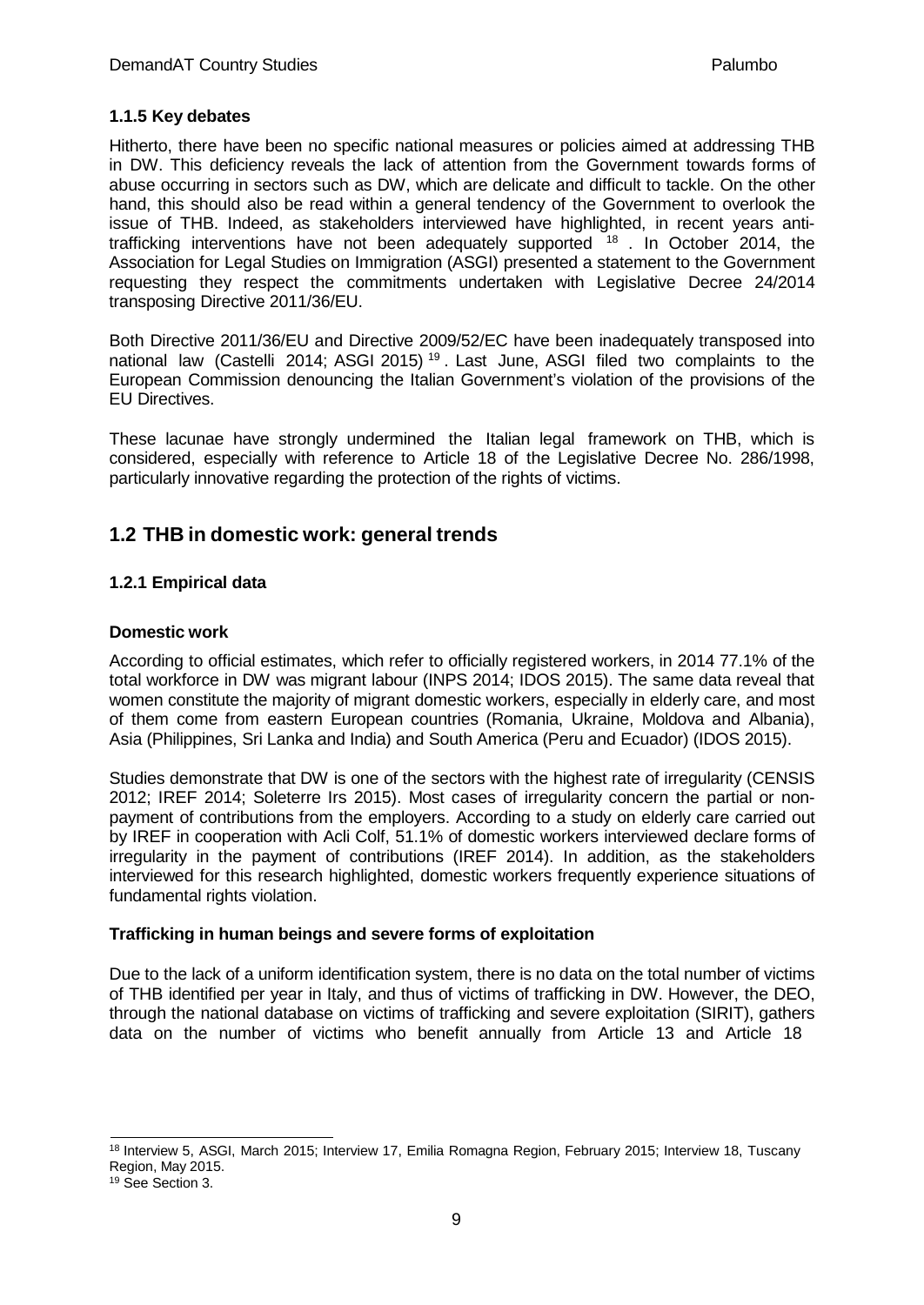programmes[.20](#page-13-2) According to the data referring to victims assisted under Article 1[821,](#page-13-3) in 2013 there were seven victims of domestic servitude and seventy-one victims of labour exploitation, of which seven were cases of labour exploitation in the services to the person sector, and in 2014 there were two victims of domestic servitude and thirty-five victims of labour exploitation, of which one was a case of labour exploitation in the services to the person sector<sup>22</sup>.

Yet, as the interviewees for this research outlined, these data do not provide clear figures. Indeed, the absence of national guidelines in collecting data on the national database makes it difficult for NGOs and institutions, which supply data, to distinguish cases of labour exploitation in the services to the person sector from cases of domestic servitude<sup>23</sup>.

At the same time, these figures, which are not huge, seem not to correspond to what our respondents reported to us: far from being occasional cases, domestic workers, especially livein workers, often face exploitative working conditions up to cases of severe abuse and trafficking.

#### <span id="page-13-0"></span>**1.2.2 ain characteristics and features of THB in domestic work**

There is a lack of information and research on THB in DW in Italy. However, relevant information can be found in a recent study carried out by Caritas Italiana and Coordinamento Nazionale Comunità di Accoglienza (CNCA) (Castelli 2014). According to this research, the geographic area from which come most of the victims of THB for labour exploitation (including labour exploitation in DW) is Eastern Europe (especially Romania), followed by Africa, Asia and Latin America. In most cases, the migratory path starts with a voluntary choice of a person to migrate, and is not the outcome of a coercive act. The debt that many people incur for their migratory project fosters their vulnerability to exploitation. The main channels through which people find a job are: word of mouth among family and friends, illegal intermediaries ('caporali') and recruitment agencies. The study points out that victims of THB for labour exploitation experience several forms of exploitation and maltreatment such as excessive working hours, no salary paid or salary below legal minimum wage, working conditions significantly different from what was agreed, passport retained, discrimination and physical and sexual abuse (Castelli 2014).

The trends highlighted by this study have been broadly confirmed by the stakeholders interviewed for this research. Indeed, based on the cases documented by our respondents, it has emerged that some people migrate autonomously and find a job through family or friends, while others do so with the 'help' of agencies or intermediaries. Migrant domestic workers experience the above-mentioned forms of exploitation, including sexual abuse.

# <span id="page-13-1"></span>**2 Case law review**

This section provides an overview of key national case law related to THB in DW and discusses some of the challenges in implementing legal provisions related to severe exploitation and THB. The section also presents remedies for persons who have been trafficked or exploited in DW.

<span id="page-13-2"></span><sup>&</sup>lt;sup>20</sup> These data do not refer to the number of convictions but to the victims of labour exploitation and trafficking who have been assisted under Article 13 of Law No. 228/2003 and Article 18 of Legislative Decree No. 286/98.

<span id="page-13-3"></span> $21$  Since there is a significant degree of double counting as many victims are first assisted under Article 13 and then pass to Article 18 projects (see also Eurostat 2015), the data used in this section refer to victims assisted under Article 18 projects.

<span id="page-13-4"></span><sup>&</sup>lt;sup>22</sup> Data provided by the DEO in January 2016.

<span id="page-13-5"></span><sup>&</sup>lt;sup>23</sup> Interview 7, NGO-Proxima, February 2015; Interview 17, Emilia Romagna Region, February 2015.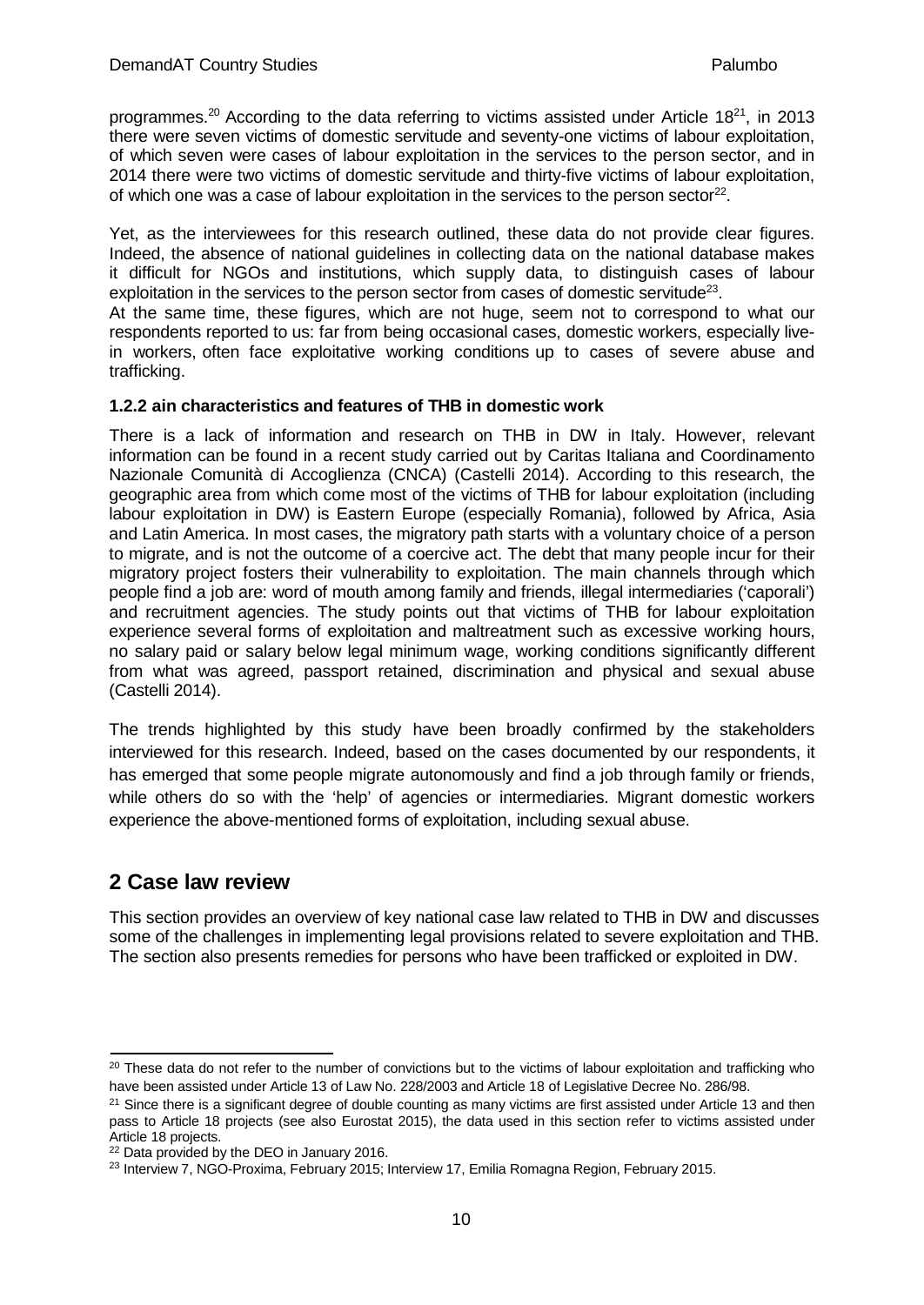# <span id="page-14-0"></span>**2.1 Key national case law**

In Italy, there have been no convictions for trafficking or slavery in the DW sector and there have been very few cases brought before the court which involved THB and serious exploitation in DW.

This section focuses on three relevant cases: the first is the *M. and Others v. Italy and Bulgaria* ruling of the European Court of Human Rights (ECtHR) involving trafficking in DW; the second is a sentence of the Court of Appeal of Assizes regarding a case of arranged marriage also involving domestic servitude; the third is a recent sentence of the Supreme Court of Cassation concerning labour exploitation of some Romanian workers in a firm. Although this last case does not concern exploitation in DW, it highlights the difficulty in proving the condition of continuing subjection as envisaged in Article 600 of the CC ('Placing or Holding a Person in Conditions of Slavery or Servitude')<sup>24</sup>.

## *M. and Others v. Italy and Bulgaria* **(No. 40020/03, ECtHR 2012)**

## **Principal facts**

The applicants are a Roma family (parents and daughter) from Bulgaria who went to Milan following a promise of work in the house of a Roma man of Serbian origin. The family alleged that few days later, beaten and threatened with death, they were forced to go back to Bulgaria, leaving their daughter – who was a minor at the time – behind. They claimed that the daughter was kept under constant surveillance, raped, forced to steal, threatened with death and physically abused. They reported to the Italian police the facts and the police raided the villa of the Roma man and rescued the daughter. The events were investigated by the Italian authorities but no criminal proceedings were instituted against their daughter's kidnappers.

## **Legal analysis**

The applicants alleged that Italy had breached Article 3 (Prohibition of torture and inhuman or degrading treatment) of the European Convention of Human Rights (ECHR) because the authorities did not prevent further ill-treatment by ensuring their daughter's swift release and because the investigations in both Italy and Bulgaria into their allegations were not effective. Based on Article 4 (Prohibition of slavery, servitude or forced labour), the applicants also claimed that their daughter had been a victim of THB and both Bulgaria and Italy were responsible for this violation. They also claimed a violation of Article 14 (Prohibition of discrimination).

The Court found a violation of Article 3 as the Italian authorities had not effectively investigated the applicant's alleged ill-treatment by the Serbian family. However, the Court rejected all complaints based on Article 4 and Article 14. With regard to Article 4, the Court ruled that the circumstances may have amounted to THB, but that the evidence submitted had not enabled it to determine whether the applicants' allegations were truthful. Therefore, the Court held that given that it had not been established that the girl was victim of THB, the obligations under Article 4 to penalise and prosecute THB did not come into play in this case.

## **Comment**

By putting the burden of proof on the applicants, the Court departed from the lower threshold of 'credible suspicion' supported in *Rantsev v Cyprus and Russia* (No. 25965/04, 2010). In *Rantsev v Cyprus and Russia*, the Court held that THB falls within the scope of Article 4 of the ECHR and that States have positive obligations to investigate allegations of THB where circumstances give rise to a credible suspicion. The choice of the Court in *M and Others v. Italy and Bulgaria* to shift the burden to 'prove' the factual circumstances on the applicants appears to be problematic as it seems to overlook the complex nature of the offence of THB,

<span id="page-14-1"></span> $24$  It should be noted that the rulings illustrated in this section refer to the formulation of the provisions on slavery and THB (Articles 600 and 601) before the implementation of Directive 2011/36/EU into national law in 2014.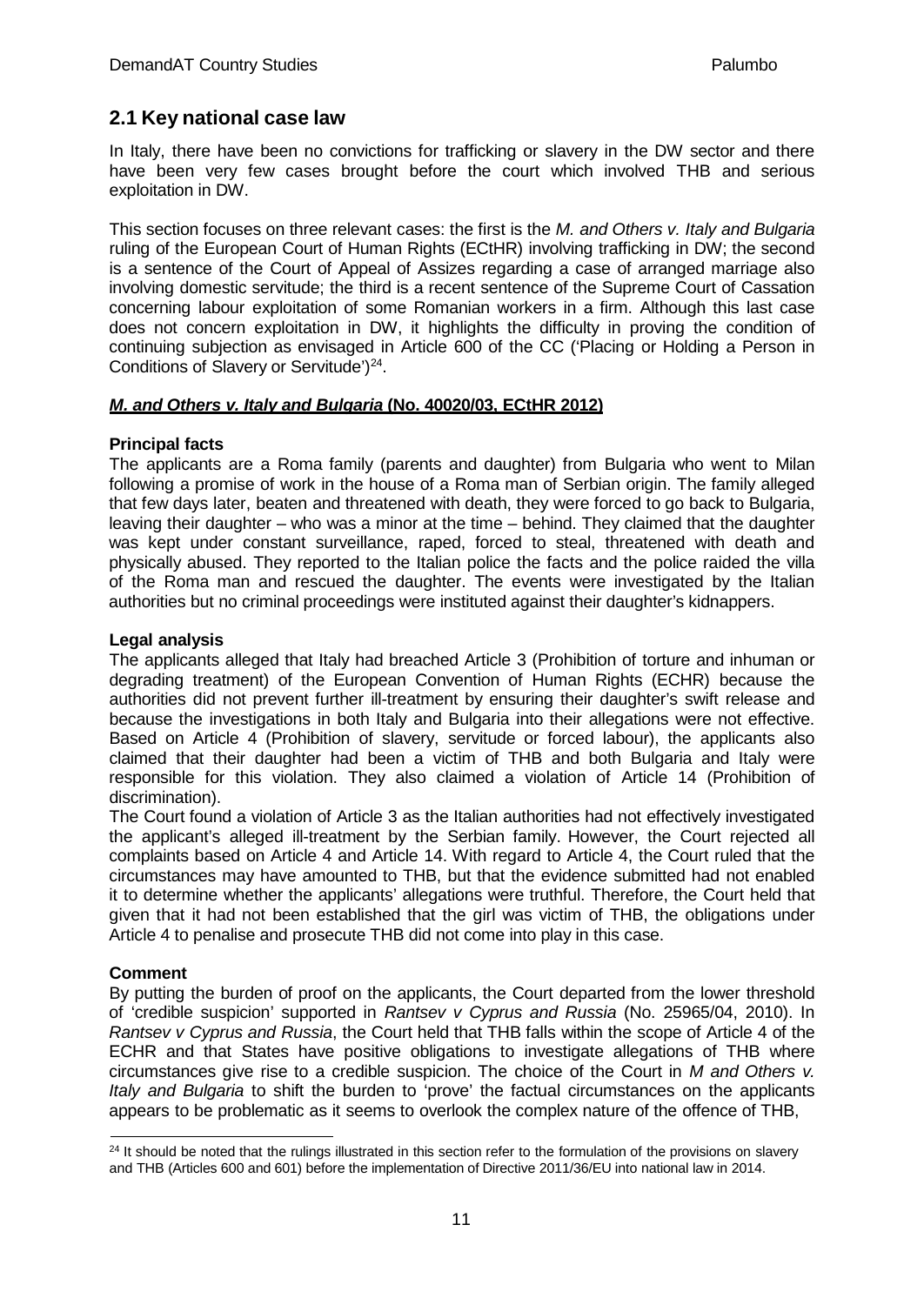where frequently there is a lack of evidence, especially because victims are often traumatised by the experience suffered. Moreover, given that complaints against States are usually filed when authorities have not effectively investigated the facts and therefore when there is little evidence available, this Court's ruling makes it considerably difficult for victims of THB to invoke Article 4 in claiming a State's responsibility for failing to investigate and prosecute THB (Jovanovic 2013).

#### **The Court of Appeal of Assizes (No. 17/2014. 28-11-2014) Principal facts**

This case involved an arranged marriage between a 15 year old girl from Kosovo and a Roma minor boy living in a Roma camp in Pisa, Italy. The girl's parents, who were an extremely poor family, received a sum of money as dowry from the young man's parents. The girl was illegally brought to Italy by the uncles of the young Roma boy. She was forced to have sexual intercourse with her spouse. According to the Roma tradition, the bride must be a virgin and have her first sexual intercourse with her spouse. The girl also claimed that she was forced to perform exhausting domestic chores and tasks for the family. Moreover, she was repeatedly forced to engage in sexual acts by her spouse and also subjected to sexual abuse by her father-in-law. She also claimed that she was segregated in the Roma camp and deprived of her passport. The few times she spoke with her parents, she admitted to them that she had been subjected to abuse and violence. Worried, her parents contacted the police headquarters in Pisa. A few days after their first visit to the camp, the police took the girl away.

## **Legal analysis**

The prosecution charged the young man with the offence of sexual violence<sup>25</sup> (Article 609bis of the CC) and the members of the young man's family with the offence of group sexual violence (Article 609-*octies* of the CC) as they, according to the tradition, 'forced' the girl to submit to a sexual act with her spouse. Moreover, the prosecution charged members of the young man's family with the offence of THB (Article 601 of the CC) as they illegally brought the young girl to Italy for the purpose of reducing her to a condition of slavery. Lastly, the prosecution charged the young man's parents with the offence of 'Placing or Holding a Person in Conditions of Slavery or Servitude' (Article 600 of the CC) as they, by taking advantage of her situation of need and through physical and psychological violence, placed and held the young woman in a condition of continuous subjection in order to force her to perform labour services in the Roma camp as well as sexual acts with her alleged husband.

The Court of Assizes<sup>26</sup> (First level instance) rejected the allegations of sexual violence and slavery and reduced the offence of THB to that of facilitation of irregular migration (Article 12(3) Legislative Decree No. 286/98). With regard to THB and slavery, the Court argued that the young girl knew she had to marry the young Roma boy and voluntarily chose to move to Italy to join her spouse. In addition, the Court held that the young woman was not placed in a condition of slavery. Although there was a situation of interpersonal tensions and conjugal violence, it did not amount to a condition of subjugation. Moreover, by putting into question the credibility of the statements of the young girl, the Court held that the girl had not performed non-respectable domestic work.

The Court of Appeal of Assizes (Second level instance) held as valid the allegation of group sexual violence but rejected, on the basis of the same reasoning provided by the Court of first instance, the allegations of THB and slavery.

The Public Prosecutor has recently appealed to the Court of Cassation.

<span id="page-15-0"></span> $25$  As he is a minor, there are separate proceedings.

<span id="page-15-1"></span><sup>26</sup> Court of Assizes, 15-03-2013, No. 18046/10.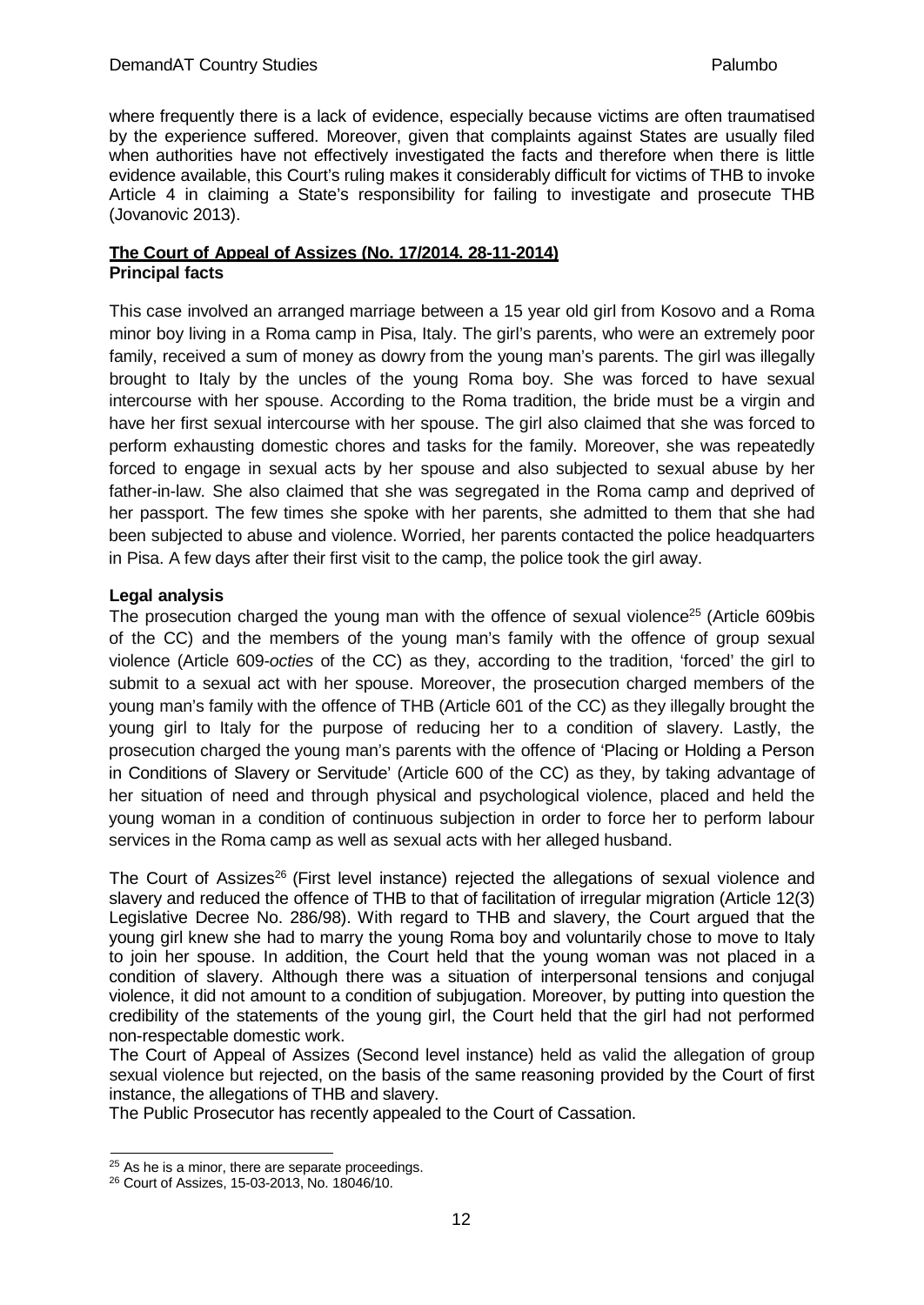#### **Comment**

The rulings of the Courts appear problematic on several grounds. First, the Courts held that the case did not amount to trafficking because the young woman voluntary chose to move to Italy to join her spouse. In so arguing, the Courts seem to neglect the principle of the irrelevance of the consent of a victim of THB as affirmed by the UN Protocol on trafficking and by Directive 2011/36/EU. The latter also states that 'when a child is concerned, no possible consent should ever be considered valid'. Although it is worth noting that the Courts referred to the formulation of the provisions on slavery and THB (Articles 600 and 601) before the implementation into national law of Directive 2011/36/EU in 2014, it should also be noted that even Council Framework Decision 2002/629/JHA, replaced by Directive 2011/36/EU, affirmed the irrelevance of the consent of the victims. As for labour exploitation, both the Courts held that the young woman exaggerated regarding the severity of her DW activities, as she felt uncomfortable in an environment to which she did not belong. However, they did not provide clear and robust explanations of the reasons why the statements of the young girl regarding her DW were not credible. Furthermore, the Courts highlighted that one of the witnesses argued that the young woman had not carried out heavy work but was limited to performing the same DW that women of her age usually do for their families in the camp. In this way, the Courts seemed to implicitly support the idea that doing the same work performed by the other women in the camp means performing normal and not heavy activities. However, it cannot be ruled out that other women in the camp have experienced forms of exploitation.

## **Supreme Court of Cassation (Cass.pen.sez VI, 11-04-2014, No. 24057)**

## **Principal facts**

This case involved some Romanian people working in a farm of an Italian man under exploitative and degrading conditions including extremely bad accommodation, inadequate supply of food, excessive working hours (around 12 hours per day) and lack of payment.

#### **Legal analysis**

The Tribunal of Viterbo (First level instance) convicted the employer of the offence of 'Placing or Holding a Person in Conditions of Slavery or Servitude' (Article 600 of the CC).

The Court of Appeals of Rome<sup>27</sup> (Second level instance) found that the circumstances did not amount to the offence of slavery (Article 600 of the CC) as the working conditions suffered by the Romanian people did not prevent them from self-determination and therefore from escaping such an abusive working environment. Thus, they were not placed in a condition of continuing subjection as envisaged in Article 600. The Court reclassified the offence as 'Abuse in family' (Art. 572 of the CC). It argued that this offence also addresses the context of working relationships defined as para-familial relationships ('relazioni parafamiliari'), which are characterised by the existence of a regular and intense relationship between employer and employee, habits of life among persons and the subjection of one person to the other.

The case was brought to the Supreme Court of Cassation, which confirmed the ruling made by the Court of Appeals.

#### **Comment**

As this ruling highlights, according to existing case law (which mainly refers to the text of the provision on slavery before the implementation of Directive 2011/36/EU), taking advantage of other people's work, performed in conditions of exploitation, does not amount to the offence of

<span id="page-16-0"></span><sup>27</sup> Court of Appeals of Rome, 21-06-2013, No. 5552.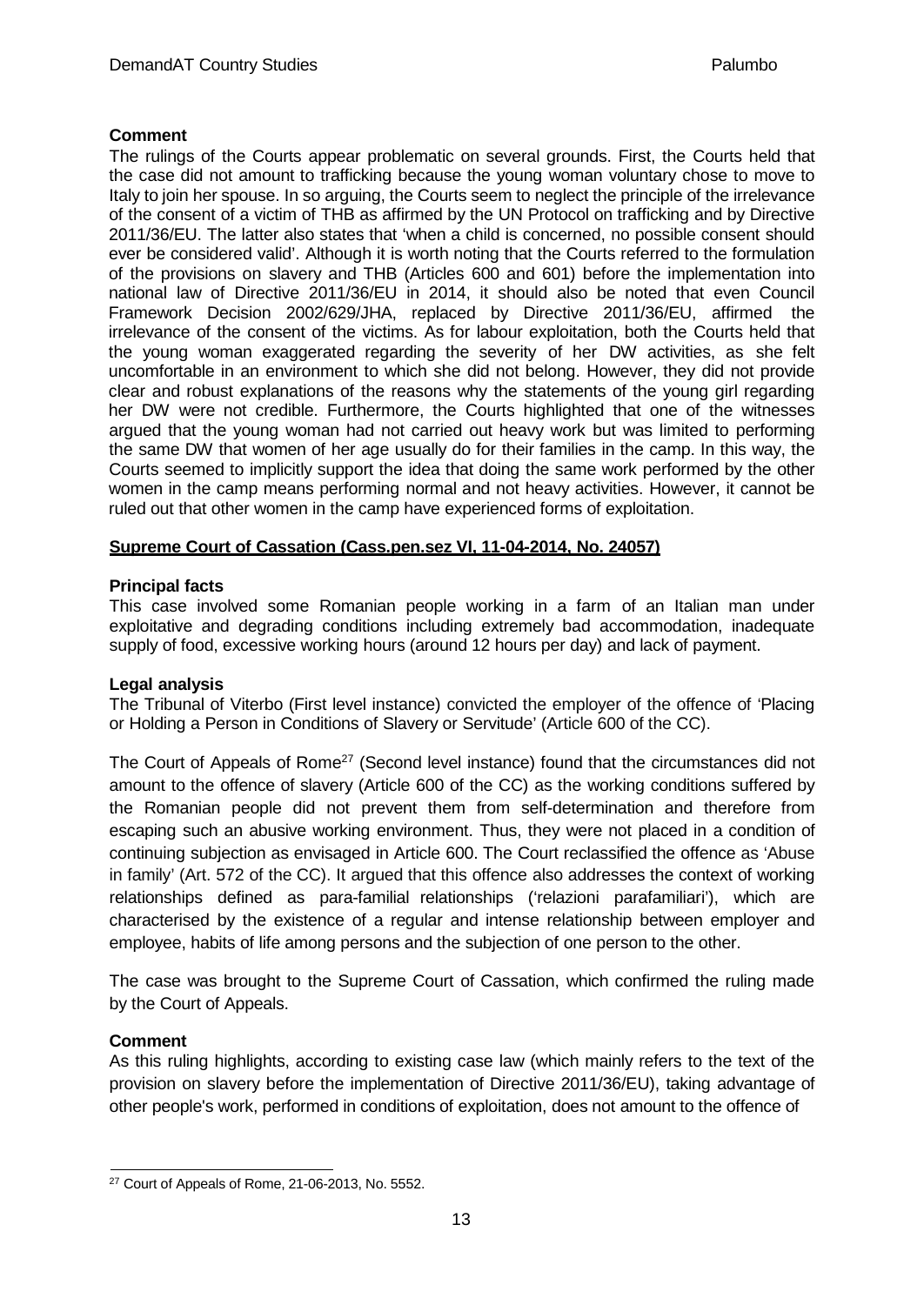slavery when the victim is not placed in a situation of continuing subjection such as that in which there is a substantial reduction of a person's ability of self-determination<sup>28</sup>.

Given the difficulty in proving a condition of continuous subjection, cases of serious exploitation have often been punished under other offences such 'Abuse in Family' (Article 572 of the CC) and 'Extortion['29](#page-17-2) (Article 629 of the CC). The use of offences that are not strictly linked to labour exploitation, such as 'Abuse in Family', runs the risk of neglecting the seriousness of the crime committed and highlights the inadequacies of the Italian legal framework on severe labour abuse; inadequacies which today might be addressed thanks to the recent implementation into national law of Directive 2011/36/EU.

In this regard, it is worth highlighting that in Italy, so far, severe labour exploitation has mainly been prosecuted under the provision concerning the crime of facilitation of irregular migration (Article 12 of Legislative Decree 286/98) and under the provision concerning penalties for employers employing irregular migrant workers (Article 22 of Legislative Decree 286/98). However, these instruments aim at combating irregular migration rather than protecting victims of labour abuse. Moreover, they appear ineffective nowadays as most cases of labour exploitation involve migrants who are not irregular but are asylum seekers, refugees and poor EU citizens (in particular Romanians) and migrants with a residence permit. In these cases, the provisions of the Criminal Code available today to address severe labour exploitation are Article 603bis ('unlawful gangmastering and labour exploitation') and Articles 600 (slavery) and 601 (trafficking), which, as argued, have been recently amended by the transposition of Directive 2011/36/EU into national law. In particular, by adopting the broad definition of THB provided by Directive 2011/36/EU, the new formulation of Article 601 could lead to a more effective application of this provision, addressing the complex forms of contemporary labour exploitation.

## <span id="page-17-0"></span>**2.2 Key challenges in implementing legal dispositions and in legal proceedings**

Certainly, one of the reasons there have been few criminal proceedings on THB in DW concerns the hidden nature of this sector, which renders identifying and addressing cases of severe exploitation and THB extremely difficult. However, it should be highlighted that in general, in Italy, the numbers of criminal proceedings and convictions related to the offences of slavery and THB is low (Greta 2014; ASGI 2015) and most of these concern cases of sexual exploitation. This derives from diverse challenges in implementing Italian legal provisions on these offences.

First of all, as indicated in interviews with a judge and some prosecutors and lawyers, the way the offence of THB (Art. 601) was formulated in the criminal code before the implementation in 2014 of Directive 2011/36/EU was so inadequate as to make the provision difficult to be applied<sup>30</sup>. Indeed, there was not a clear distinction of the acts, means and scopes of THB and it was almost impossible to prove all the elements of the crime (see also ASGI 2015)<sup>31</sup>. Consequently, the offence of slavery (Art. 600 of the CC) has been used in preference to that of THB. As the judge and UN Special Rapporteur, Maria Grazia Giammarinaro, when interviewed for this study, argued: 'now we have to wait to see the effects of the implementation of EU Directive 2011/36 and thus of the adoption of the international definition of trafficking into national legislation. But, it is worth saying that the new provision on trafficking inserts into a

<span id="page-17-1"></span><sup>28</sup> Cass. pen., sez. V, 24-09-2013, No. 44385.

<span id="page-17-2"></span><sup>29</sup> Cass. pen., sez V, 26-10.2011, No. 251.

<span id="page-17-3"></span><sup>30</sup> Interview 1, DDA of L'Aquila, March 2015; Interview 2, Tribunal of Rome and UN Special Rapporteur, March 2015.

<span id="page-17-4"></span><sup>31</sup> Interview 4, ASGI, February 2015; Interview 5, ASGI-Arcobaleno, March 2015.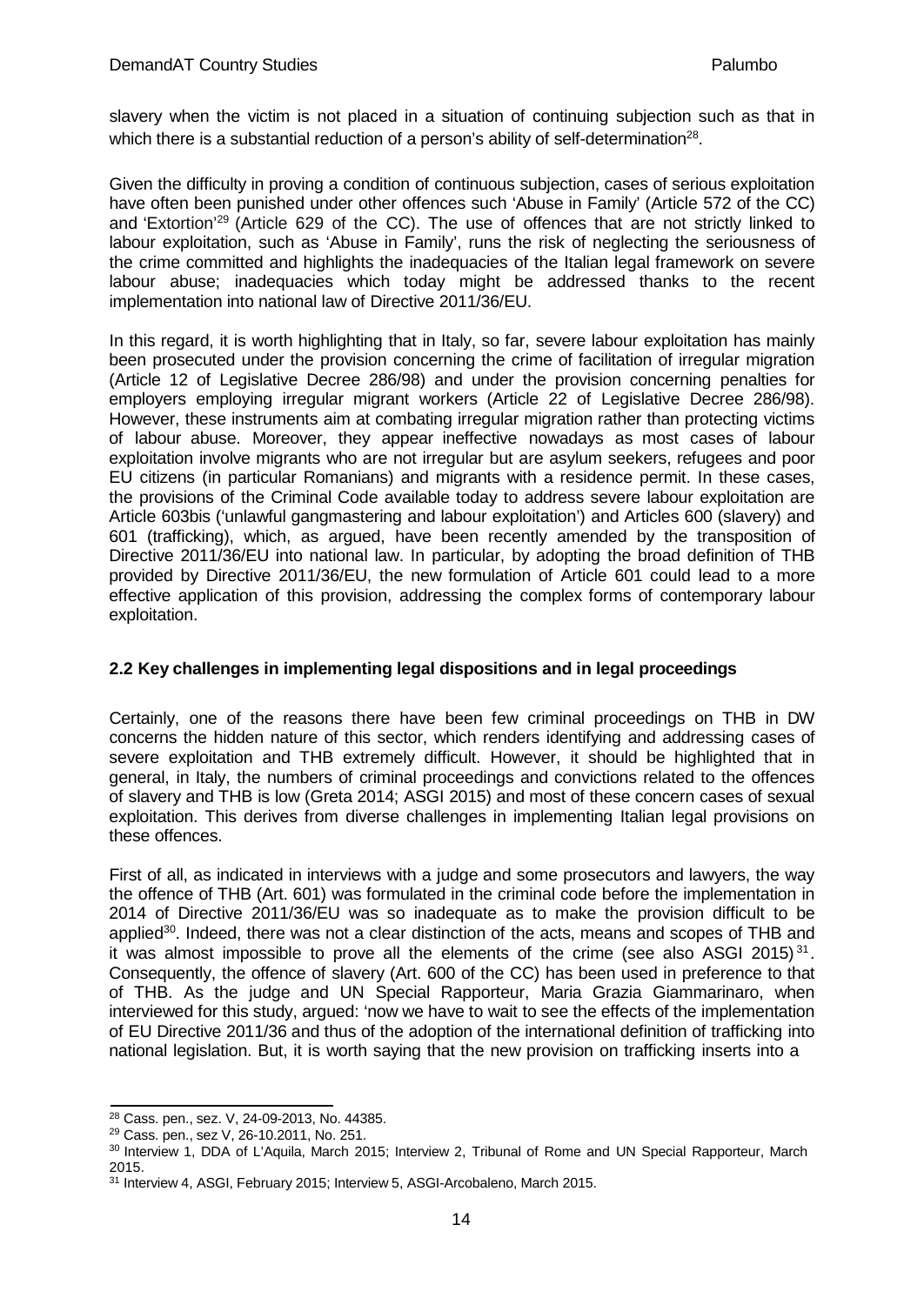consolidated juridical situation in which there is the habit of applying Article 600' (Interview 2, Tribunal of Rome and UN Special Rapporteur, March 2015).

However, as illustrated above, even the provision on slavery has not frequently been applied so far, especially in cases of labour exploitation. This is mainly due to the severity of the associated penalties and to the vague formulation of 'the situation of continuous subjection' as envisaged by Article 600 of the CC. Accordingly, most prosecutors have preferred to charge the accused person with other offences such as 'private violence', 'kidnapping', 'extortion' and 'abuse in family' which ensure that they win the criminal trial and thus get a successful conviction (Interview 4, ASGI, February 2015). In general, it may be argued that the offences of THB or slavery have usually been charged in the presence of damning elements.

Another issue concerns the difficulty by competent authorities in understanding and perceiving the severity of the crime committed in cases of labour exploitation. According to Giammarinaro, this difficulty derives from the fact that

[t]hese cases regard in particular migrants and there is a dominant ideology which normalises the exploitation of migrants. As a consequence, some forms of exploitation are not viewed as a violation of fundamental human rights such as, for example, the right to health and the right to physical integrity (as to work in inhumane conditions is a terrible and traumatic experience which leaves indelible marks on a person's health and psyche) (Interview 2, Tribunal of Rome and UN Special Rapporteur on THB, March 2015) [32](#page-18-0)

Moreover, as the case law outlined above indicates, when cases involve minorities, such as Roma people, prejudices often may inform competent authorities' decisions so that exploitation is not only normalised but is also viewed as 'natural' for these groups (see also Boicu 2013).

A further problem is related to the fact that THB is a relatively new offence, involving complex situations, and among competent authorities there is often a fear of or difficulty in acting in absence of a robust case law to build upon and of systematic activity of training and dissemination (GRETA 2014)<sup>33</sup>. Emblematic of the lack of robust training activities is the fact that landmark cases of ECtHR, such as *Siliadin vs. France* and *Rantsev vs. Cyprus and Russia*, are usually neglected by judicial authorities.

Difficulties in the application of the legal provisions also concern the different conceptions of trafficking among competent authorities, including judges, prosecutors and lawyers. According to most competent authorities, THB involves a transnational movement and consists of a single chain in which the recruitment of a person from his/her country of origin and his/her exploitation in the country of destination are under the control of the same criminal group or people. However, as studies and experts have pointed out, today - especially in cases of labour exploitation - the trafficking process is mainly composed of diverse segments (Castelli 2014; Interview 2, Tribunal of Rome and UN Special Rapporteur, March 2015). Indeed, often in the first phase of this process people migrate with the 'help' of a *passeur* (facilitator)*,* who asks them for some money for his or her 'service', and subsequently they end up involved in abusive working contexts.

In the light of this, Giammarinaro points out that 'when we speak about trafficking the focus should not be on transfer but on exploitation. The essence of trafficking is the purpose of exploiting people, which means taking advantage of unpaid or underpaid labour or services of another person, performed in inhuman, degrading and unsafe conditions' (Interview 2, Tribunal of Rome and UN Special Rapporteur, March 2015).

<span id="page-18-0"></span><sup>&</sup>lt;sup>32</sup> See also FRA 2015 on this point.

<span id="page-18-1"></span><sup>33</sup> Interview 1, DDA of L'Aquila, March 2015; Interview 2, Tribunal of Rome and UN Special Rapporteur, March 2015.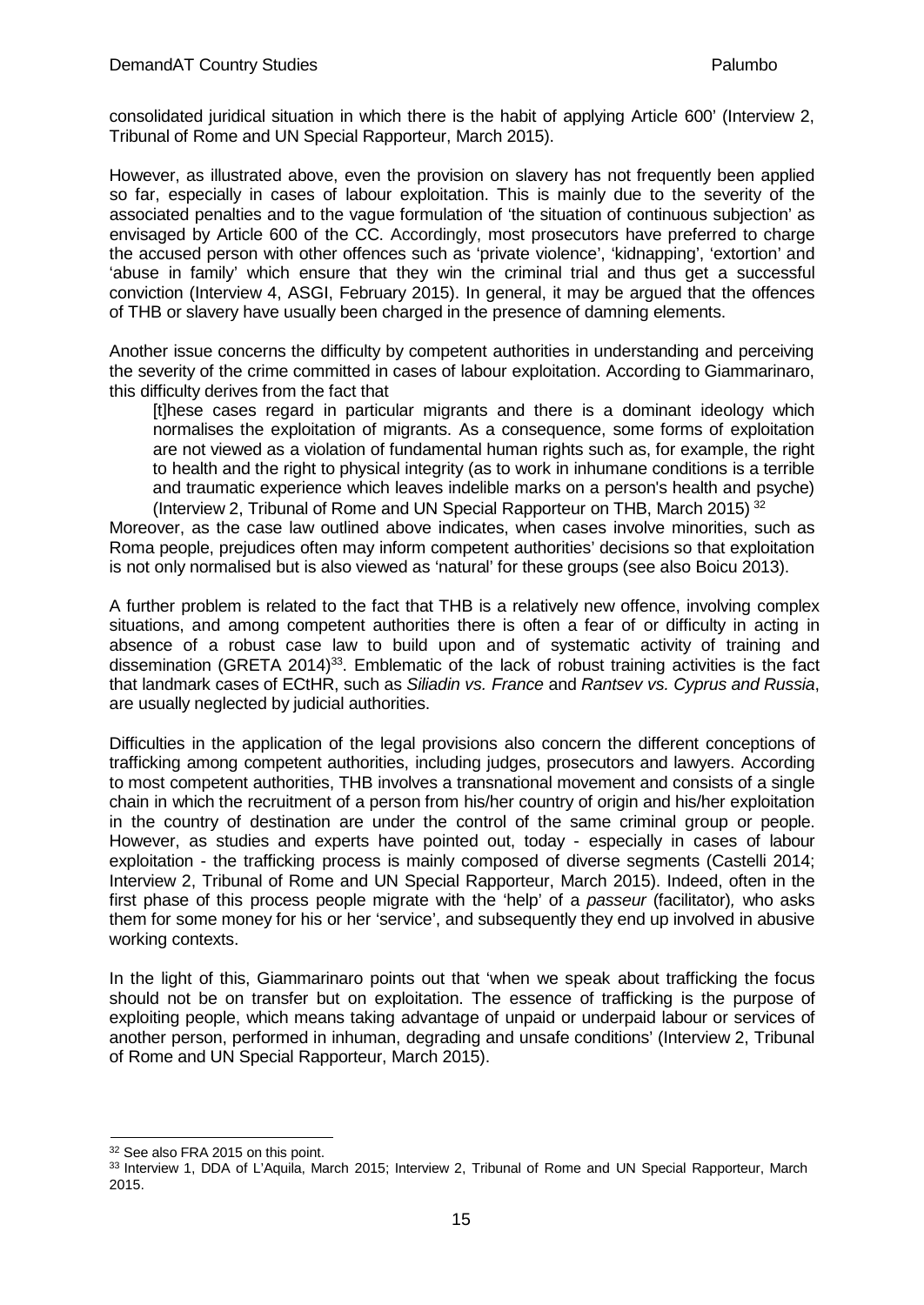However, not all forms of exploitation amount to THB. Exploitation is a continuum which goes from relatively less serious forms of exploitation to slavery or THB (Anderson & O'Connell-Davidson 2006; Skrivankova 2010) and depends on the penalty range. Therefore, in order to qualify a case as THB, judicial authorities have to evaluate each case on its own merits and look at all the factors and parameters at stake, especially the situation of vulnerability of the person. Such a task is extremely challenging in today's context marked by a strong increase in poverty and precariousness and thus where most of the workers experience exploitative conditions, which rely on the abuse of a condition of vulnerability.

Given the complex features of trafficking, it is not surprising that scholars and practitioners have different views on how to interpret the THB definition contained in the new provision of the CC (Article 601), which has adopted the broad definition provided by EU Directive 2011/36. For example, some argue that Article 601 should be linked to the provision on slavery (Article 600) and thus should be applied only when the victim's self-determination is so limited that he/she finds him/herself in a state of subjection as in the case of Article 600 of the CC (Interview 4, Lawyer, ASGI, February 2015). Indeed, according to this view, only referring to the condition of subjection envisaged in Article 600 it is possible to justify the severe penalties imposed in cases of THB.

Although valuable, this interpretation of the provision may risk further reinforcing the strong relationship between the offence of trafficking and that of slavery, which - given the difficulty to prove the existence of the condition of continuous subjection - has limited the range of application of provision on THB (Interview 23, Expert on trafficking, June 2015; Vallini 2014).

In order to avoid this risk and to make the provision on THB capable of addressing most of the contemporary cases of labour exploitation relying on the abuse of a position of vulnerability, professor Emilio Santoro – an expert on the matter of labour exploitation who was interviewed for this research – suggests interpreting Article 601 as envisaging two criminal conducts: while the first conduct is linked to the existence of a condition of slavery as envisaged in Article 600, the latter focuses on exploitation. However, one of the main obstacles for this interpretation may be the severity of the penalties imposed in THB cases. In this sense, by highlighting that Directive 2011/36/EU establishes a minimum penalty of five years of imprisonment, Santoro argues that Article 601 should be amended to provide for a penalty of five to twenty years of imprisonment instead of eight to twenty years (Interview 23, Expert on trafficking, June 2015).

#### <span id="page-19-0"></span>**2.3 Other remedies for persons who have been trafficked or exploited in domestic work**

Trafficked and exploited workers have the right to diverse remedies by the competent national courts for acts violating their rights and freedoms guaranteed by law.

Often victims of trafficking have difficulties obtaining free legal aid. This is mainly because the victims have a right to free legal aid if they have an income equal or inferior to € 11,369.24 per year. However, it is often difficult for the victims to prove their income in Italy and their income in their countries of origin (GRETA 2014).

In addition, the Italian government has not integrated into national law Article 11 of EU Directive 2011/36 which requires Member States to take the necessary measures to ensure that a person is provided with assistance and support as soon as the authorities have a reasonablegrounds indication for believing that the person is a victim of THB. Moreover, Italian legislation does not provide for assistance for extrajudicial dispute resolution.

It is also important to point out that the existence of effective remedies also depends on the support that civil society actors – such as associations, NGOs and trade unions – provide to victims (FRA 2011).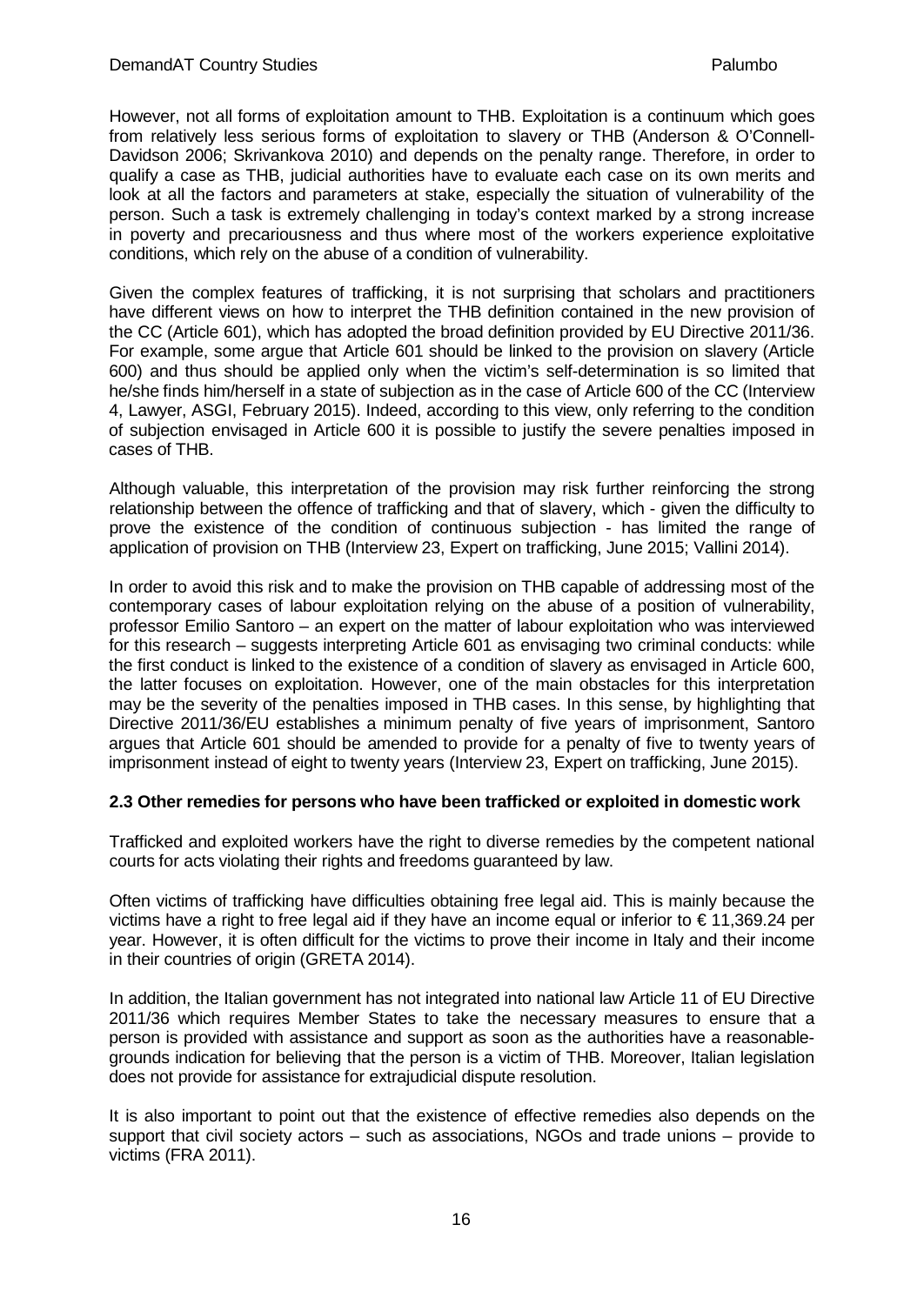#### Residence permit for victims of THB and severe exploitation

Article 18 of Legislative Decree 286/1998 provides foreign people who have been victims of THB and severe exploitation with a residence permit for humanitarian reasons (see Section 1.1.3).

Article 22 of the Legislative Decree 286/98 provides a residence permit for humanitarian reasons to migrant workers who are victims of 'particularly exploitative working conditions', and cooperate with competent authorities (see Section 1.1.3).

#### Compensation for victims of THB

Victims of crime, if they act as a civil party in the criminal proceedings, can ask for compensation for damage suffered from the perpetrators. In the case of victims of THB, a problem which often occurs is that perpetrators have no assets and thus no compensation can be obtained from them (GRETA 2014).

Legislative Decree No. 24/2014, by amending Article 12 of law No. 228/2003, has established that the 'fund for anti-trafficking measures' is also aimed at financing the compensation of victims. The compensation is €1,500.00 per victim. This fund is extremely exiguous. Legislative Decree No. 24/2014 has thus inadequately transposed Article 17 of Directive 2011/36/EU ('Compensation to victims') into national law. Moreover, Italy has also inadequately implemented Directive 2004/80/EU on compensating victims of crime (Cardi 2014).

#### Remedies for labour law violations

Under Italian civil law, workers who experience violation of the contract provisions and/or of mandatory rules on working conditions (e.g. working hours, the minimum wage, social security, maternity leave and health and safety) have the right to summon the employer before the Courts of Labour in order to request compliance with contract conditions and employer obligations. Furthermore, workers who experience forms of abuse including maltreatment and violation of fundamental rights (such as discrimination, verbal and psychological abuse and mobbing) have the right to sue the employer for compensation for patrimonial and nonpatrimonial damages (Articles 2043 and 2055 of the Civil Code).

Domestic workers who experience the above-mentioned violations may also decide to opt for extra-judicial dispute resolution mechanisms, such as conciliation: administrative conciliation and trade union conciliation. Although it depends on the cases, it is however possible to argue that conciliation strategies prove to be more efficient for migrant workers to recover salary and/or contribution owed to them by employers than long court procedures.

Migrants in an irregular status who experience labour rights violations have the right to raise claims with courts and/or access conciliation procedure. However, the fear of being reported to authorities and deported to the country of origin prevents workers from exercising this right (FRA 2011). This situation, of course, differs for victims of THB or serious exploitation who can be granted humanitarian or specific residence permits.

It has to be outlined that Italy did not implement Article 13(1) of Directive 2009/52/EU, which requires that Member States ensure that there are effective mechanisms to allow third-country nationals in illegal employment to lodge complaints against their employers, directly or through unions or associations, and also to recover their wages or any differential wages.

# <span id="page-20-0"></span>**3 Discussion of results**

The first part of the following section offers a description of the specific features and trends of THB in DW. Subsequently, it focuses on the factors motivating the demand for cheap and exploitable workers in DW. Finally, it examines the key gaps in policies and legislation.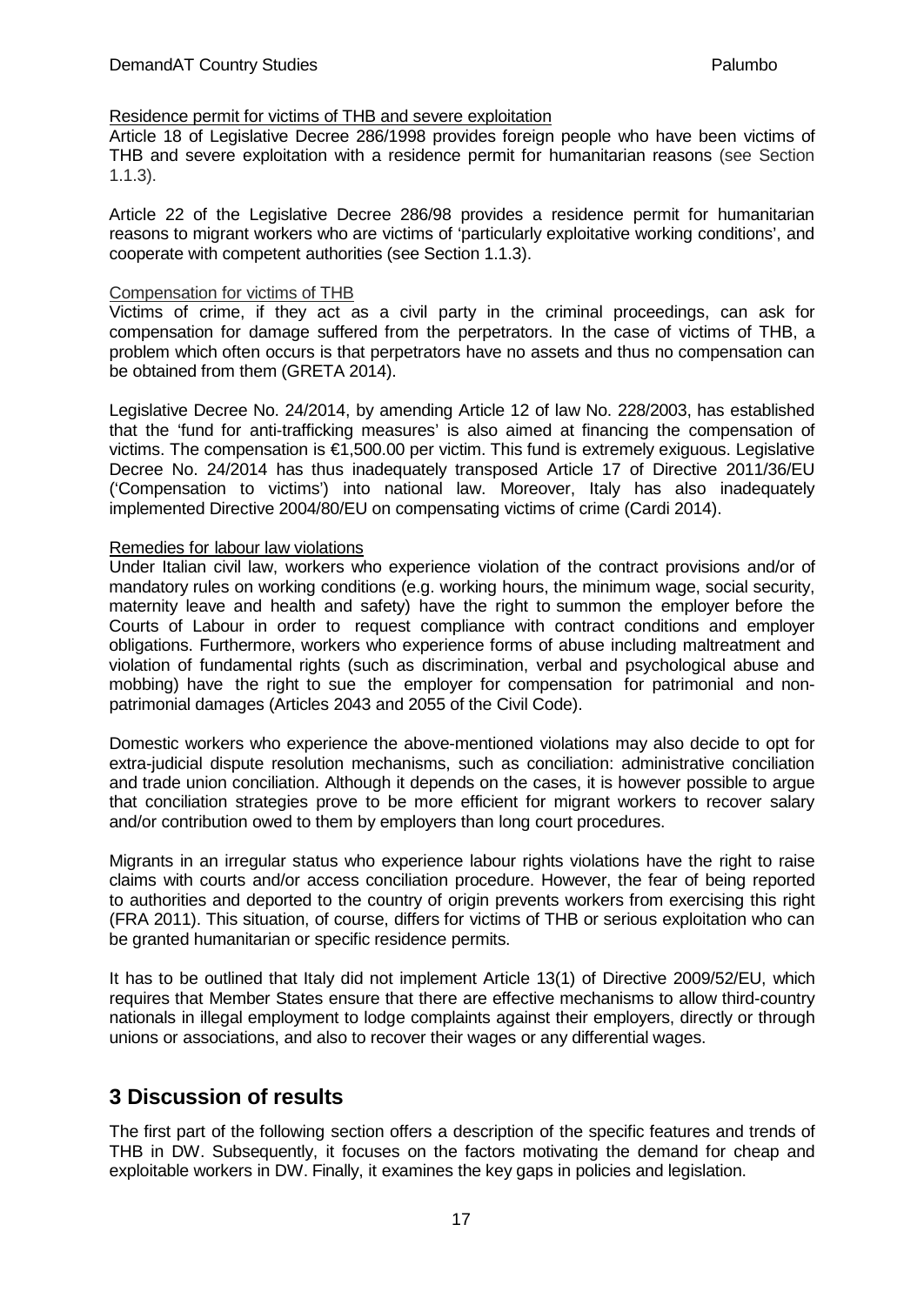# <span id="page-21-0"></span>**3.1 THB in domestic work: Observations on types of situations and conditions**

#### DW and Migrant Workers' Vulnerability to exploitation

In Italy, as in other countries, care has not only been persistently undervalued as a political and public issue but also as 'work' (Balbo 2001; Lutz 2008; Sarti 2010; Sciurba 2015), and this is certainly reflected in the fact that, as argued above, DW is not adequately regulated. Highlighting the gendered character and low social status of DW, the national secretary of the Filcams CGIL, Giuliana Mesina, argues:

In Italy the burden of the care in a family is still mainly on women's shoulders […] Also, the productive assets of DW are considered poor when in reality they consist of relational goods which are not reproducible by a machine and which have involved a solid heritage whose value is immeasurable. In Italy, the value of a job is viewed on the basis of the remuneration (Interview 21, Trade Union-Filcams CGIL, February 2015).

The complexity of the relationship between employer and employee, which is marked by high levels of intimacy and proximity (Lutz 2008; Ricard-Guay 2015), has also contributed to DW not being well regulated (OSCE 2010). This relationship is characterised by a specific power imbalance, which is frequently 'clothed in the language of obligation, support and responsibility' (Anderson 2007: 255). Moreover, paternalist practices that assimilate labour relations with family relations may also contribute to undermining workers' rights: 'under the category "you're like one of the family" there is often the risk of also justifying the non-respect of rules' (Interview 22, Expert on DW, March 2015). However, in considering the complexity of the employer/employee relationship in DW, it is worth noting, as many interviewees outlined, that in some instances households are in a situation of need as one of their members is a fragile, elderly person who is not self-sufficient and they find themselves alone because they have no institutional help. The welfare system's inadequacies may exacerbate the difficult position of employers as market and family actors (Triandafyllidou & Marchetti 2015).

The fact that DW is performed in the employer's household, and thus in the private sphere, is another factor that makes this sector unlike any other and that increases workers' vulnerability (OSCE 2010; Mantouvalou 2012) as they are isolated (Parreñas 2008) and have limited or no access to information and assistance measures (Interview 21, Trade Union-Filcams CGIL, February 2015; OSCE 2010). Furthermore, in the live-in situation, the boundaries in terms of tasks and between free time and working time often blur and worker's privacy may be highly limited (Vianello 2012). Cohabitation may 'foster exasperation and also forms of mutual violence among employers and domestic workers' (Interview 22, Expert on DW, March 2015).

In Italy, private households escape labour inspections. Therefore, most cases of abuse and exploitation in DW remain hidden from the public and authorities. In absence of control, the specific situation of imbalance of power which characterises this sector 'can produce an escalation of violence and coercion, up to situations of slavery-like conditions' (Interview 2, Tribunal of Rome and UN Special Rapporteur, March 2015.).

The lack of concrete occupational alternatives leads many migrant domestic workers, whose priority is often to send money to their families in the countries of origin, to remain in exploitative working conditions.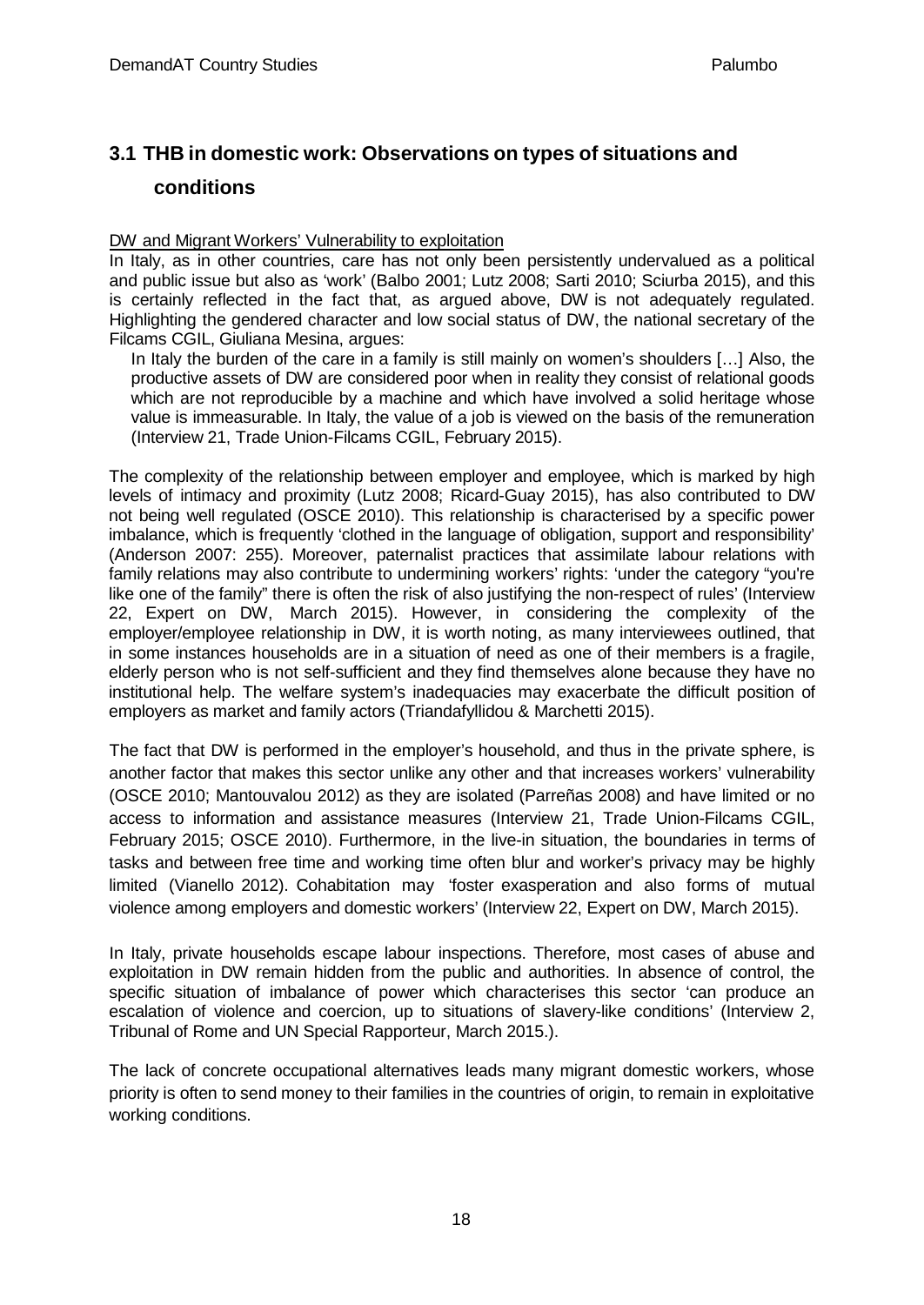Migrant domestic workers with an irregular status face a high risk of exploitation (FRA 2011, 2015; Triandafyllidou 2013), especially when they work as live-in. Indeed, in addition to the fear of losing a job and a place to sleep, the fear of being reported to competent authorities, then to be deported constitutes a further factor which prevents them from escaping situations of exploitation (Interview 21, Trade Union-Filcams CGIL, February 2015).

However, even EU citizen migrant workers, who today constitute an essential component of the labour force in diverse sectors, such as DW, face a heightened risk of being severely exploited (Medu 2015). Their possibility to move freely across EU boundaries does not entail an effective 'access to rights and social justice' (Palumbo & Sciurba 2015b). Furthermore, the illegal employment of EU citizen migrants is less risky for the employers as they are not at risk of being accused of the offences of facilitation and exploitation of irregular migration.

Gendered dynamics and power relations increase the risk of strengthening the segregation of migrant women in market niches (Piper 2007; Scrinzi 2008), such as DW, often marked by dynamics of labour and sexual abuse (Interview 15, Municipality of Cesena, March 2015; Interview 21, Trade Union-Filcams CGIL, February 2015).

#### Recruitment process

From the interviews conducted for this study, it has emerged that in some instances migrant domestic workers move to Italy through the help of recruitment agencies (in source or destination countries), in other cases they move to Italy autonomously and then find a job through diverse channels. These channels include word of mouth, parishes, recruitment agencies, social cooperatives, and associations of the community of origin based in Italy. There are also cases in which domestic workers, who are employed in other countries, come to Italy with their employer. However, there is no clear data on this and from the interviews there has emerged only few cases of this type.

As documented in existing reports, as well as by some of our respondents, social cooperatives and recruitment agencies - which range from legal to informal and illegal organisations - can play a fraudulent and/or abusive role by leading migrants into exploitative working situations (Andrees 2008; OSCE 2010; FRA 2015)<sup>34</sup>. Moreover, some migrants often find themselves in debt to such agencies due to the high fee they have to pay to them for facilitating migration and helping with job placement. This increases migrant workers' vulnerability and limits possibility of escaping exploitation<sup>35</sup>.

One interviewee reported a case involving an illegal agency managed by an Italian man with the help of some migrant men and women<sup>36</sup>. They recruit both migrant women who are already in Italy and women in their country of origin (especially from Romania), offering them jobs in DW (mainly in elderly care) under exploitative conditions. The agency often makes women understand that if they are available for sexual services, they can obtain a better job. This agency also has some apartments where women can stay, under payment ( $\epsilon$ 10 per day), when they are waiting to start work. Usually they stay in this apartment for 15-20 days and thus in order to afford this cost most of them incur a debt with this agency. In addition, women have to pay around €100 to the agency for finding them a job. This amount may be greater if it is a job with a contract.

Another important case regards a legal agency in Modena that 'employed' domestic workers already present in Italy and then sent them to local households. Many workers did not have

<span id="page-22-0"></span><sup>34</sup> Interview 15, Municipality of Cesena, March 2015; Interview 21, Trade Union-Filcams CGIL, February 2015.

<span id="page-22-1"></span><sup>35</sup> Interview 2, Tribunal of Rome and UN Special Rapporteur, March 2015; Interview 20, Trade Union-Acli Colf, February 2015.

<span id="page-22-2"></span> $36$  As the case is currently under investigation it is better not to mention the name of the city (and the Region) where the case is taking place.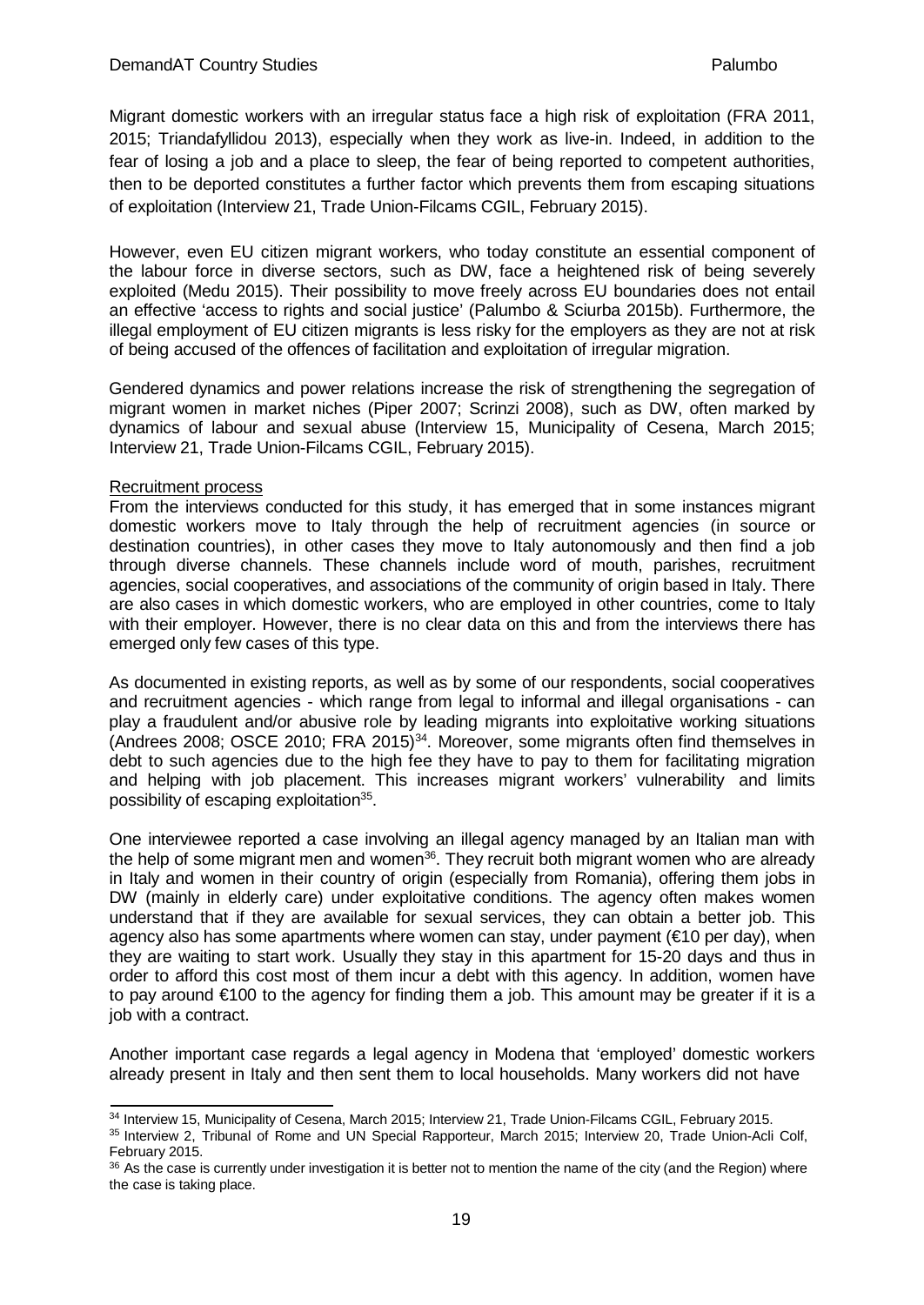residence permits and in the case of regular migrants, often there was no contract. The salary and working conditions were unfair. Workers who contacted trade unions were threatened with being dismissed by the agency. Once a woman was deprived of her passport and physically attacked by the boss. The situation deteriorated when the agency refused to pass on payment to workers even if the households continued to pay it. The lack of payment led workers to contact trade unions and the 'Oltre la Strada e Oltre lo Sfruttamento' project of Modena (Interview 14, Municipality of Modena, March 2015).

#### Exploitative working conditions

As the interviewees outlined, migrant domestic workers frequently experience several forms of exploitation and maltreatment, which range from violation of the fundamental protection provided by the contract to trampling the dignities of the person. In particular, migrant workers often have no contract, or have a contract in which the number of working hours is less than that effectively performed, and they work excessive hours, without a weekly day off and with low salaries. A recent study has revealed that salaries of domestic workers in elderly care have not increased in recent years and in the South of Italy salaries are very low: around €400-600 per month (IREF 2014). As emerged from the interviews, there are also cases in which domestic workers are deprived of a salary as it is substituted by payment in kind, i.e. room and board (Interview 7, NGO-Proxima, February 2015).

In addition, domestic workers often have inadequate accommodation, are prevented from eating the same food families eat and are subject to humiliations<sup>37</sup>. Moreover, employers frequently limited or strongly controlled domestic workers' private lives (Interview 8, NGO-Papa Giovanni, March 2015; Vianello 2012). In some instances, they used forms of coercion, such as verbal, psychological or even physical abuse. Important to mention is a case concerning a young Indonesian woman brought to Italy by a couple, a Libyan man and an Italian woman, in order to work as a domestic worker, in particular to clean and take care of their house. The young woman was deprived of her passport and forced to work in highly exploitative conditions for around sixteen months. In particular, she worked every day from 5.30 am to 1.00 am, without holidays, with a monthly salary of \$200, which was not consistently paid. The accommodation provided to her was of a very low standard. She was also victim of verbal abuse and physically abused by her employer<sup>38</sup>.

Although actual confinement is not frequent, live-in domestic workers, who often have only a half a day of free time per week, suffer high levels of restriction on freedom of movement as they are at the constant disposal of the employer (Interview 21, Trade Union-Filcams CGIL, February 2015).

As the case law illustrated in section 2 reveals, there are also cases of arranged marriage which involve labour and sexual exploitation: the victim is 'forced' to marry and then forced to perform household work, according to gendered roles and traditionalist practices, and simultaneously to submit to her husband's sexual requests. The 1956 Supplementary Convention on Slavery explicitly identifies the link between servitude and forced marriage (Article 1).

Despite frequent experience of several forms of exploitation, maltreatment and abuse, nonetheless not all situations amount to trafficking. It is necessary to view each case on its own merits, looking at the circumstances of the facts and factors at stake and paying particular attention to the position of vulnerability of the victim<sup>39</sup>.

<span id="page-23-0"></span><sup>37</sup> Interview 15, Municipality of Cesena, March 2015; Interview 21, Trade Union-Filcams CGIL, February 2015.

<span id="page-23-1"></span><sup>38</sup> As the criminal proceeding has not yet started, the name of the city (and the region) where the case took place cannot be mentioned. I obtained information about this case from the association which assisted the victim.

<span id="page-23-2"></span><sup>39</sup> Interview 1, DDA of L'Aquila, March 2015; Interview 2,Tribunal of Rome and UN Special Rapporteur, March 2015.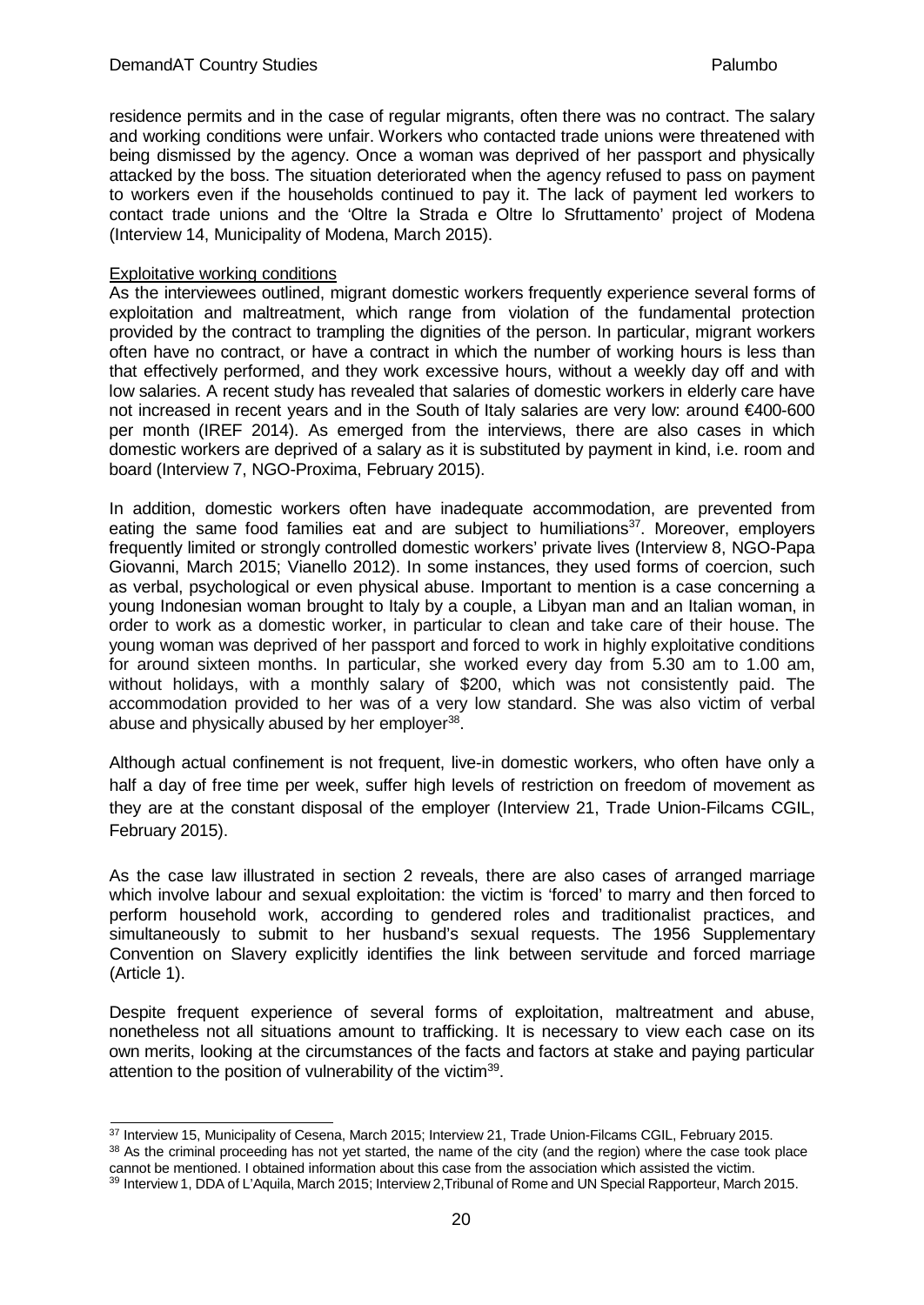# <span id="page-24-0"></span>**3.2 Keymotivation factors and demand-side dimension**

As emerged from the interviews, diverse factors – such as economic, political, legal, social and cultural factors – affect demand for cheap and exploitable workers in DW in Italy.

The economic motivation, meaning lacking or saving money, is undoubtedly one of the main factors. In Italy, the average value of pensions as well as of household incomes is quite low<sup>40</sup> and in the absence of sufficient welfare state services, people cannot afford more than a certain amount[.41](#page-24-2) This situation has been exacerbated by the current economic crisis. As Senator Guerra points out:

The number of families in which members are able to provide care is in decline while the need for assistance and care increases. As Istat stated, the family networks are increasingly narrow and long. At the same time, the cost of legally employing a (live-in) domestic worker [around €1100] is impossible for many families today. Therefore, a cheap labour force has become more desirable (Interview 12, Senate, March 2015).

However, the issue of demand cannot be restricted to economic aspects, as other factors play a role and concern both wealthy and less wealthy households. As highlighted by one interviewee of this study, Raffaela Sarti, an expert on domestic work, in Italy there is a 'widespread tendency not to respect the rules on working conditions. This is part of an extensive malpractice in which being a migrant becomes an element added to a situation which is already critical', especially in the context of domestic work where the boundaries between employment and family relations constantly blur. On the other hand, Italian policies and laws on DW have played an important role in fostering the idea of migrant domestic workers as workers 'who in some ways can be exploited to a greater extent, in comparison to Italian workers' (Interview 22, Expert on DW, March 2015). For example, Law No. 339/1958 does not address those workers who worked less than four hours per day and for a long time there was a discussion about paying contributions to these workers. Finally, at the beginning of the 70s, it was established that contributions should also be paid (Sarti 2010). However, at the same time, 'the idea that contributions should not be paid to migrant workers spread. It was a wrong idea but it took some time to clarify this' (Interview 22, Expert on DW, March 2015).

The fact – as argued above – that domestic work is not recognised as 'work' is certainly another issue affecting the demand-side. Indeed, for example in some cases of elderly care, in addition to not paying the workers enough and not employing them legally, households require them to work excessive hours and overload them with tasks, such as to take care of two elderly people, often with serious health problems, overlooking the amount of work assigned (Interview 15, Municipality of Cesena, March 2015). This is influenced by the gendered and racialised character of DW (Anderson 2007; Lutz 2008) and by the idea of DW being an activity outside of marketisation (Ungerson 2003).

Prevailing social norms also constitute a key factor as they play a significant role in shaping people's behaviour as employers of DW (Anderson and O'Connell Davidson 2003; ICAT 2014).

<span id="page-24-1"></span><sup>40</sup> In 2014, 42.5% of Italians received a pension income lower than €1,000 and among these 12.1% lower than €500 (INPS 2014). As for family incomes, official data reveal that in 2012, half of Italian families had an income around €2,000 per month (Banca D'Italia 2014).

<span id="page-24-2"></span><sup>41</sup> Interview 12, Senate, March 2015; Interview 21, Trade Union-Filcams CGIL, February 2015.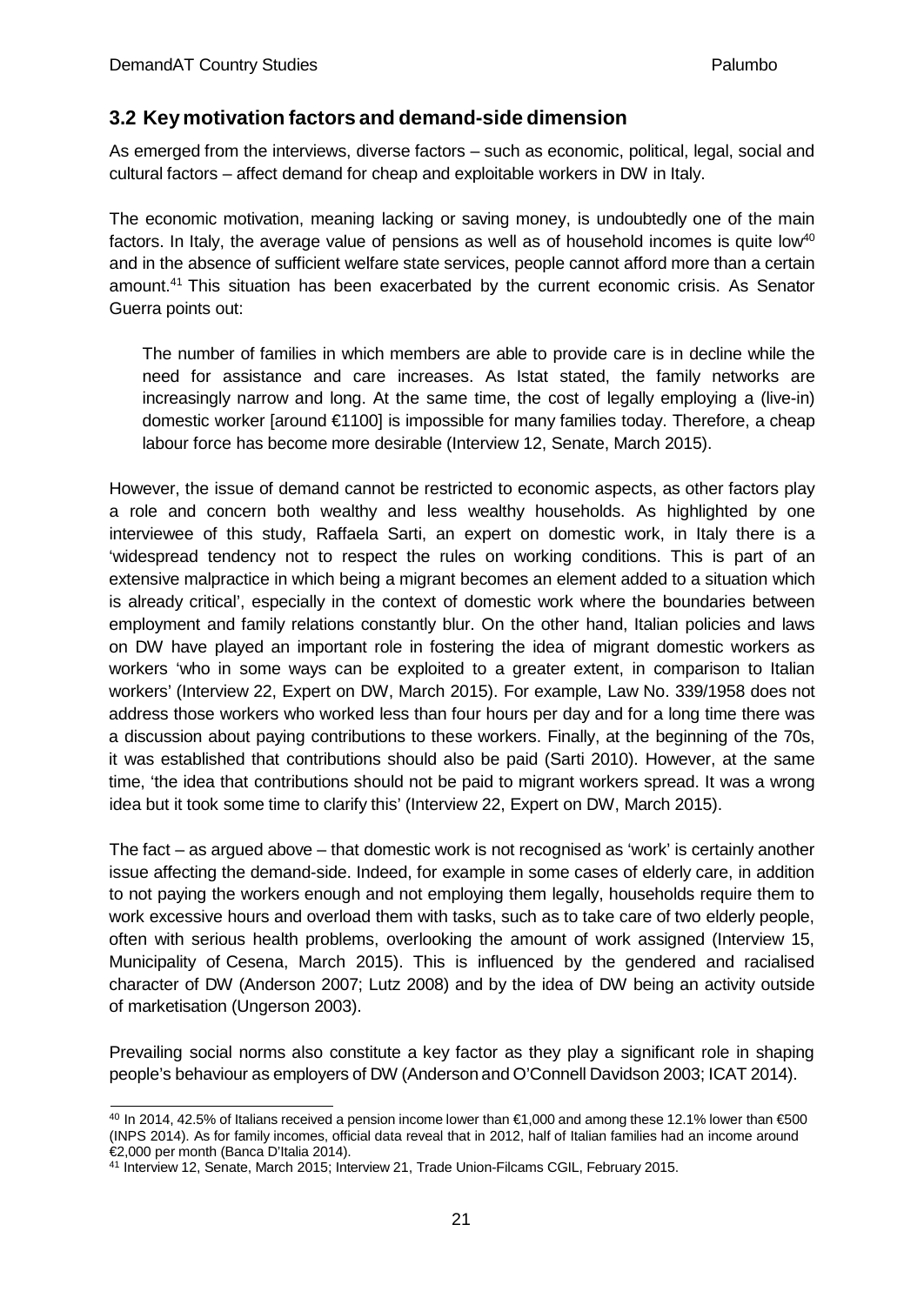As Anderson and O'Connell Davidson point out, 'their understanding of these norms is largely determined through peer behaviour and what they can get away with' (2003: 42). Indeed, as one of the respondents highlighted, people often justify their actions by saying 'our friends or neighbours did the same'. This is a 'sort of "self-justification" and the reason for this is that the families do not view themselves as strong employers as they do not make an income from DW' (Interview 16, Municipality of Cesena, March 2015). Moreover, people know there are few cases in which employers of domestic workers have been effectively punished (Interview 21, Trade Union-Filcams CGIL, February 2015).

This sense of impunity has been strengthened by policies and laws that have tried to protect employers of domestic workers. For instance, when Directive 2009/52/EC was implemented through Legislative Decree No.  $109/2012$ ,  $42$  the Government decided to stipulate the requirement that the number of recruited workers has to be more than three, because otherwise many Italian families, which exploit migrant domestic workers, would have been punished. As Senator Maria Cecilia Guerra, who was interviewed for this research, points out: 'if we had embraced Directive 2009/52 in an extreme way, there would have been the risk of sending to prison many Italian families which, however, the State had not helped to face the issue of caring for non-self-sufficient people. I am not happy about this choice but it was obligatory. Yet, I know that this choice makes it very difficult to address cases of exploitation and trafficking' (Interview 12, Senate, March 2015).

Many interviewees highlighted that a further core factor influencing the demand-side regards the dominant conception that migrant domestic workers come from situations of poverty, and consequently it should not be a problem for them to work under difficult conditions. According to this reasoning, 'people think that they give migrants an opportunity and so migrants have to be thankful and make do with what they have' (Interview 21, Trade Union-Filcams CGIL, February 2015). It is as if the migrant's condition of need and willingness to work is turned into the employer's right to exploit (Interview 22, Expert on DW, March 2015). As Sarti stressed in the interview conducted for this study, this is 'a kind of distorted cultural relativism which offers some justification: 'in their countries they suffer so much, thus here they are far better off' (Interview 22, Expert on DW, March 2015). Such an approach is developed even in forms of paternalism, which, as illustrated above, may function as forms of exploitation.

Focusing on the logic of paternalism versus the logic of rights, Santoro, in the interview carried out for this study, argues that paternalism has been embedded in Italian migration policies from the 1990s. Migration policies and laws rely on the idea that 'migrant workers are subordinate and can come to Italy only if an employer provides a guarantee for them. Even the regularisation programmes for irregular migrants have been based on the employer's guarantee' (Interview 23, Expert on THB, June 2015). Thus, laws and policies have fostered the conception that it is the employer who allows a migrant worker to come and stay in Italy and accordingly migrants have to be thankful (and do what the employer asks them to do).

As for the irregular employment of many migrant workers in DW, our respondents outlined that workers often opt not to sign a contract for economic reasons. Sarti calls these situations 'consensual forms of disrespect for the rules' (Interview 22, Expert on DW, March 2015) based on 'double reciprocal convenience' for both employers and workers (Castagnone *et al* 2013:

<span id="page-25-0"></span><sup>42</sup> See Section 1.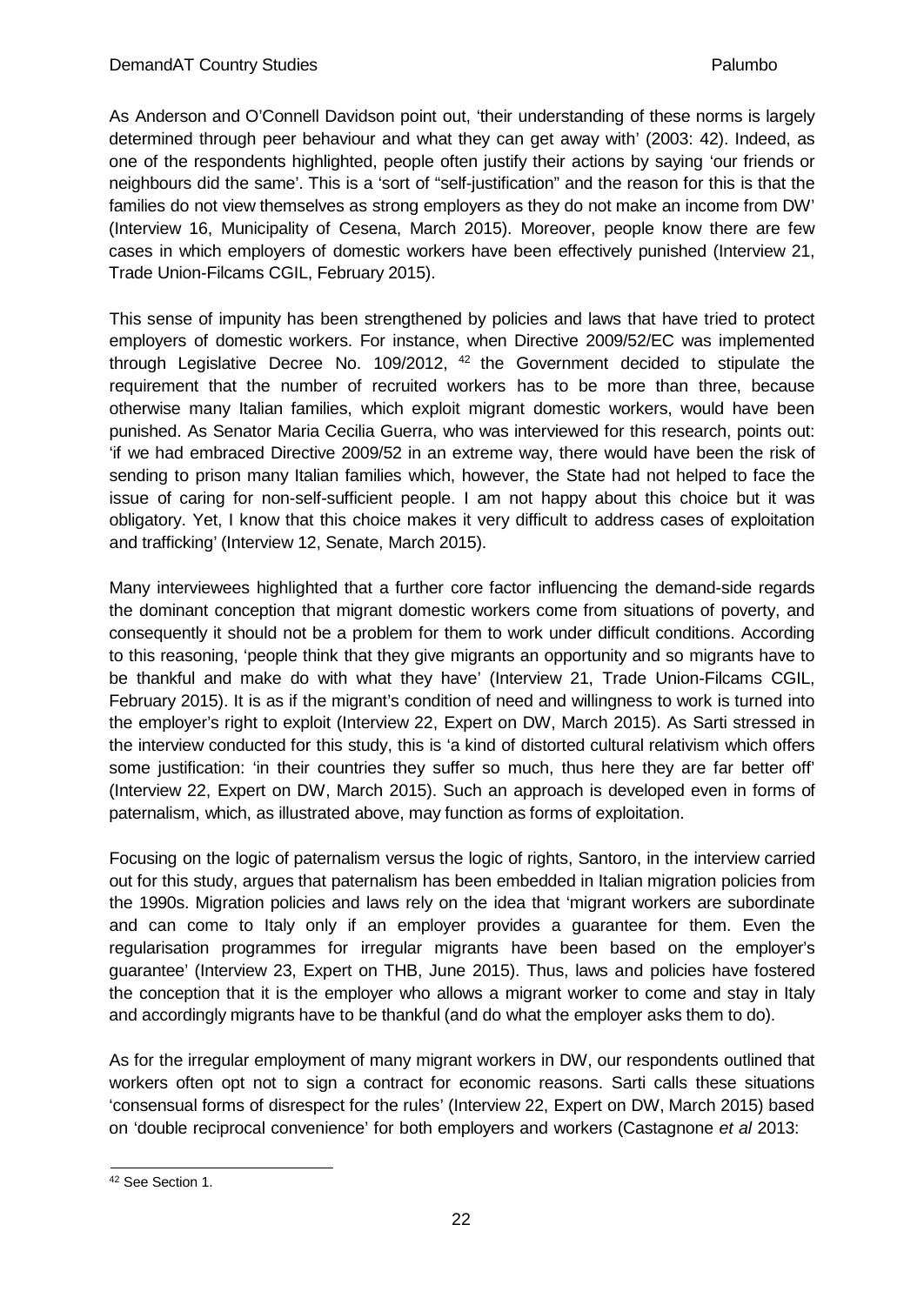20; Pasquinelli & Rusmini 2013). For example, many migrant workers opt for irregular work because they cannot redeem contributions in case of return to their countries of origin as Italy has not made bilateral agreements with many non-EU countries (Interview 13, Italia Lavoro, May 2015).

With respect to the role of fraudulent and abusive recruitment agencies and intermediaries, as Sarti highlights, these can create 'mechanisms of alteration of the intersection between demand and supply': they meet a demand for cheap and exploitable migrant labour, while recreating a supply in some cases as they often provide migrant workers with jobs which are exhausting, to the point of being impossible, thus leading people to contact them again for another job. This particularly occurs when the migrant worker is in a position of indebtedness towards the agencies (Interview 22, Expert on DW, March 2015).

# <span id="page-26-0"></span>**3.3 Key gaps in legislations and policies (include demand-side**

## **dimension)**

## Key gaps in laws and policies on DW

Over recent years, in the wake of ILO Convention 189, there has been more attention paid to the issue of DW, but mostly at the regional level. Some regions, for example, have developed specific laws on DW (e.g. the Emilia Romagna Region). On the national level, however, nothing has really been done. As Mesina stresses: 'although most parts of the Convention have already been addressed by Italy, there are still two main issues which cry out for justice: maternity and health and safety in the workplace' (Interview 21, Trade Union-Filcams CGIL, February 2015). For example, regarding maternity, domestic workers can be dismissed after the mandatory maternity leave.

As argued above, in recent years there has been an increase in municipal or regional service desks aimed at addressing and coordinating demand and supply in DW by providing information, help and support to both households and domestic workers. With the exception of some that operate in connection with employment centres ('centri per l'impiego') or accredited private employment agencies, most service desks do not address the selection of domestic workers and contract issues. This strongly affects the efficacy of such interventions. Some services, such as project 'Pronto Badante' of the Tuscany Region, provide households with vouchers on the condition that they and the domestic worker would have to register with the National Institute of Social Security (INPS) and be monitored throughout the period of the voucher. However, the director in charge of managing the operation centre of the project reported that many families contacted them because they wanted the €300 voucher and when they understood that they would have to regularise domestic workers, they preferred not to utilise this service (Interview 19, Tuscany Region, May 2015).

While services addressing demand and supply in DW have increased, economic resources are still highly insufficient. In fact, for instance, the funding for non-self-sufficient persons has been subjected to deep cuts in the last few years. Lately, the current Government has established an increase, since 2016, in the funding from €250 million to €400 million (Interview 12, Senate, March 2015). But, Italy still lacks a structured plan for non-self-sufficient people.

As Senator Guerra points out in the interview conducted for this study, DW is not an issue of political priority because Italy is currently affected by the economic crisis and the crucial issue right now is the lack of job opportunities. DW, as she argued, 'is viewed as a private issue, even by the Left. There is the idea that once you put families in conditions of economic independency, ensuring them a job, the rest goes without saying. But this is not true, because to have a job is not enough. Families need the support of the State in dealing with DW issues'.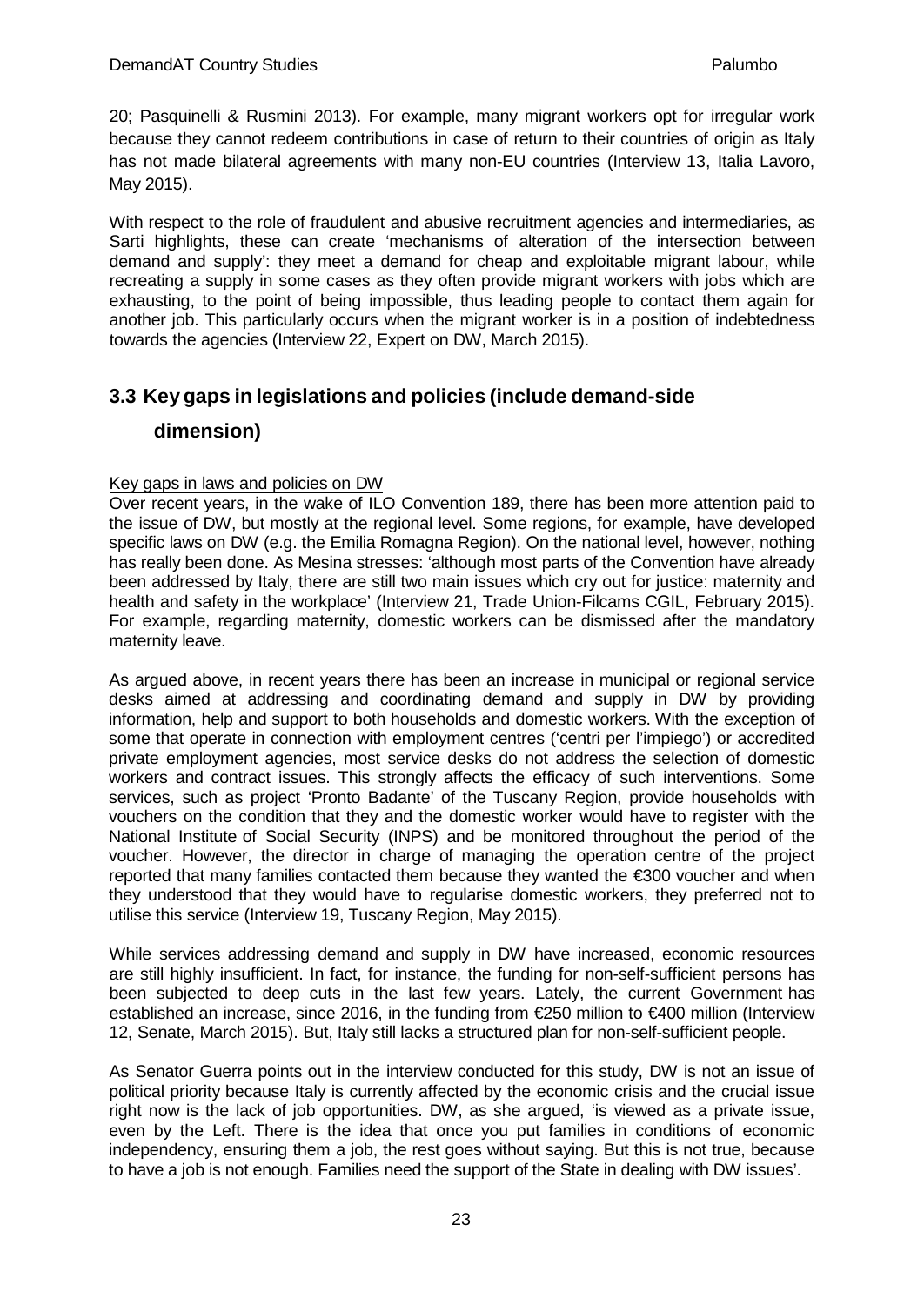According to Guerra, there is a 'collective hypocrisy': there is no structured plan for non-selfsufficient people, but at the same time, there is a sort of tolerance for the 'people's do-it-yourself answer', which frequently involves forms of illegality and exploitation of migrant workers (Interview 12, Senate, March 2015). This has thus resulted in a model in which migrant domestic workers cover the deficiencies of the welfare system (Ambrosini 2013).

Recently the ceiling of the income from vouchers has been raised from €5000 to €7000 a vear for each worker. As trade unions stress, this progressive liberalisation of the voucher system risks keeping workers in a condition of instability and precariousness. At the same time, in the absence of efficacious control, the vouchers are often used to 'cloak' subordinate and continuous work relationships rather than regularise occasional work relationships. Thus, far from addressing the black market, the voucher system risks instead fostering irregularity, and hence workers' vulnerability, in labour sectors, including domestic work (Interview 21, Trade Union-Filcams CGIL, February 2015).

#### Key gaps in laws and policies on THB

While the transposition of Directive 2011/36/EU into national law could be an important opportunity to improve the Italian anti-trafficking framework, Decree 2014/24 implementing the Directive presents several limitations. The Decree has not developed an integrated, comprehensive approach to THB as provided for in the Directive (ASGI 2015). Indeed, for instance, it downplays the need for a gender approach in addressing THB (Palumbo 2015). Its sole reference to a gender perspective consists of a brief reference to gender violence in its Article 1. Moreover, the Decree has not adopted the definition of position of vulnerability provided by the Directive and has not implemented some important provisions, including those regarding the irrelevance of the consent of the victims (Art. 2(4)); non-prosecution of, or nonapplication of penalties to the victim (Art. 8); and adequate and unconditional assistance (Art. 11). As mentioned above, the Decree has also inadequately transposed the provision of the Directive concerning the compensation to victims (Art. 17).

In addition, Italy still lacks a national plan against trafficking, as well as a national system of identification of victims. Furthermore, as respondents stressed, State funds for the system of assistance for victims have been provided in a discontinuous way, jeopardising NGOs activities.

The national plan should be adopted, after severe delays, in the next few months and will provide for actions of prevention, protection, repression and cooperation, following the 2012- 2016 European strategy on THB. With respect to the issue of the demand-side, as the coordinator of the secretariat on THB of the DEO says, the Plan will dedicate specific attention to preventive activities, which include training in the countries of destination and origin (Interview 11, DEO, March 2015).

In a context of general political and institutional inattention towards the topic of THB, it is not surprising that the issue of demand is rarely discussed and faced, especially in the field of labour exploitation (Interview 17, Emilia Romagna Region, February 2015). Probably there is not the will to tackle such a complex issue, as this would lead to encountering the tangles of the Italian labour market and economy, undermining entire sectors, which rely on the exploitation of migrant workers.

Little attention is also paid to the issue of labour exploitation and/or THB in DW. As an interviewee points out, probably this is also because 'exploitation in DW is a complex and delicate social phenomenon, which also entails the economic difficulties of many Italian families, and so probably there is not the will to address it' (Interview 5, ASGI, March 2015).

With regard to the assistance and protection of victims of THB and severe exploitation, as many interviewees highlighted, the implementation of Article 18 of Legislative Decree No. 286/1998 is often inadequate, especially in cases of THB for labour exploitation (see also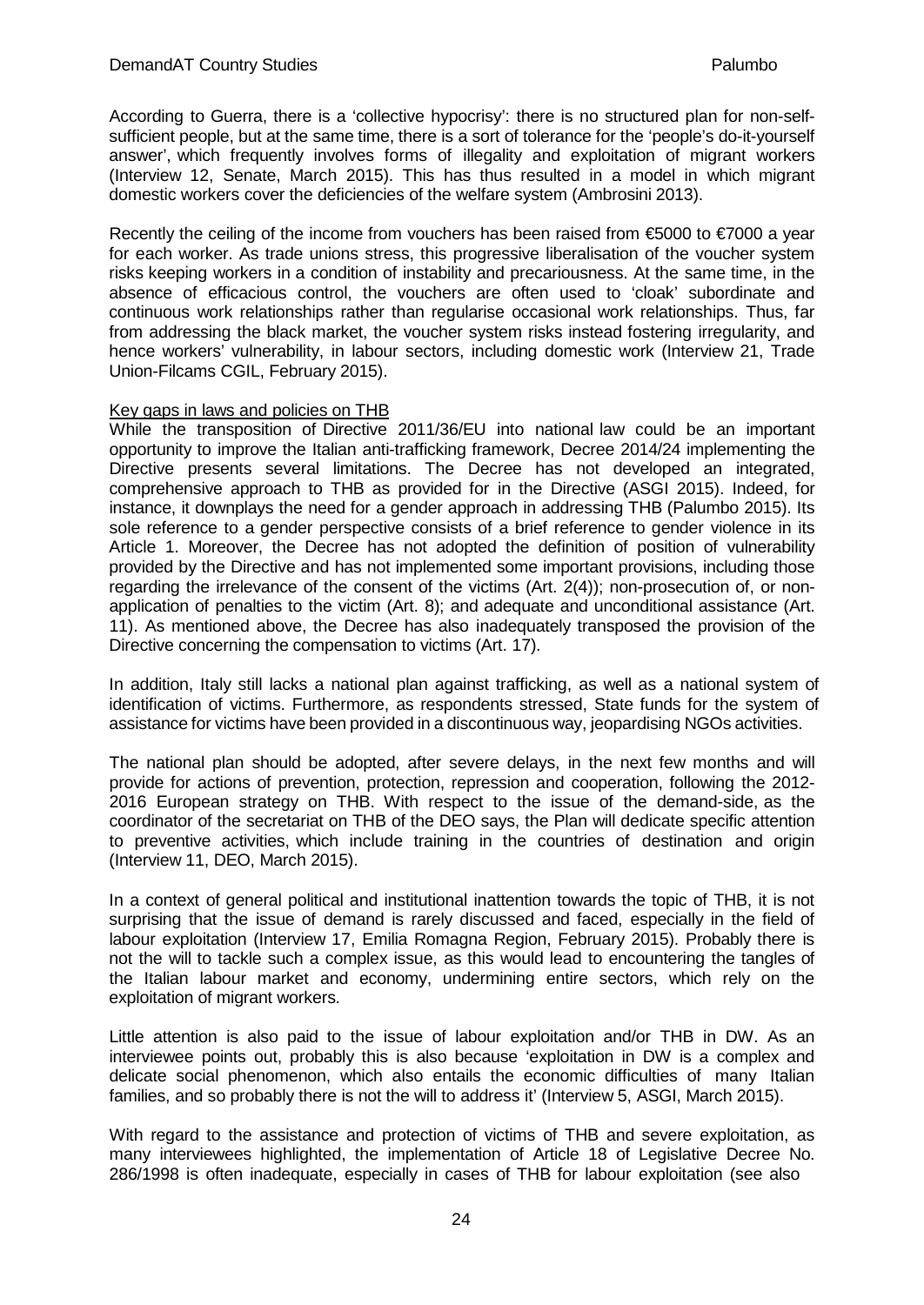GRETA 2014; OSCE 2014; ASGI 2015). For example, the so-called social path is rarely applied. Moreover, 'there is a regression in the way police interpret Article 18 and its requirements', especially the requirement of danger (Interview 5, ASGI, March 2015). Further, the issuing of the residence permit often takes a long time and there are problems with its renewal.

Lastly, the lack of concrete and fast working alternatives to offer to victims affects antitrafficking interventions as it often pushes people to go back to work in exploitative conditions (Interview 7, Proxima, February 2015).

#### Key gaps in legal instruments on labour exploitation

Italian legal instruments specifically addressing labour exploitation have also proven inadequate. As for Article 603bis of the Criminal Code introducing the offence of 'unlawful gangmastering and labour exploitation', this provision addresses primarily abusive intermediaries and not abusive employers (OSCE 2013; GRETA 2014; Medu 2015). At the same time, it identifies the role of abusive intermediaries in a way that is often difficult to apply in practice, especially in DW (Interview 1, DDA of L'Aquila, March 2015).

Doubts also exist over the efficacy of Legislative Decree No.109/2012 transposing Directive 2009/52/EC into national law. First of all, the main aim of this Decree, as well as of the Directive, is to combat irregular immigration, and not to protect the rights of victims. Moreover, by modifying Article 22 of Legislative Decree No. 286/1998, the Decree has provided a very restrictive definition of 'particular working exploitation['43,](#page-28-1) which does not conform to that offered by Directive 2009/52/EC. As one of the interviewees argues, 'the way Italy has implemented Directive 2009/52/EC has clearly demonstrated that it does not want to address the issue of demand-side in the field of labour exploitation'. This is because 'labour exploitation of migrant workers is congenial to the Italian economic system. At the same time, the existence of a class in a condition of juridical and social subalternity offers the possibility to raise the living standards of other people' (Interview 4, ASGI, February 2015).

In summary, these provisions are principally aimed at addressing irregular migration and illegal gang-masters. The focus on irregular migration has resulted in the relative impunity of abusive employers and in a lack of effective protection for victims. Furthermore, this approach results in being particularly inadequate if one considers that today, as argued above, most of the exploited migrant workers are not irregular (Palumbo & Sciurba 2015b; Medu 2015).

At the same time, as an interviewee highlighted, 'the rhetoric of gang-masters, like the rhetoric of smugglers (*scafisti*), drives attention away from the root causes of THB and serious exploitation. The phenomenon of gang-masters needs to be redimensioned' (Interview 5, ASGI, March 2015 ).

# <span id="page-28-0"></span>**4 Concluding Remarks and key messages for national policy**

# **makers**

In order to efficaciously address cases of severe exploitation and THB in the DW sector, it is necessary to develop measures based on a comprehensive approach, as promoted by Directive 2011/36/EU (Giammarinaro 2012). This approach relies on the idea that trafficking is a complex and evolving phenomenon in which diverse issues are at stake – such as migration policies, labour measures, gender discrimination, poverty and violence – and, accordingly, anti-

<span id="page-28-1"></span><sup>43</sup> See section 1.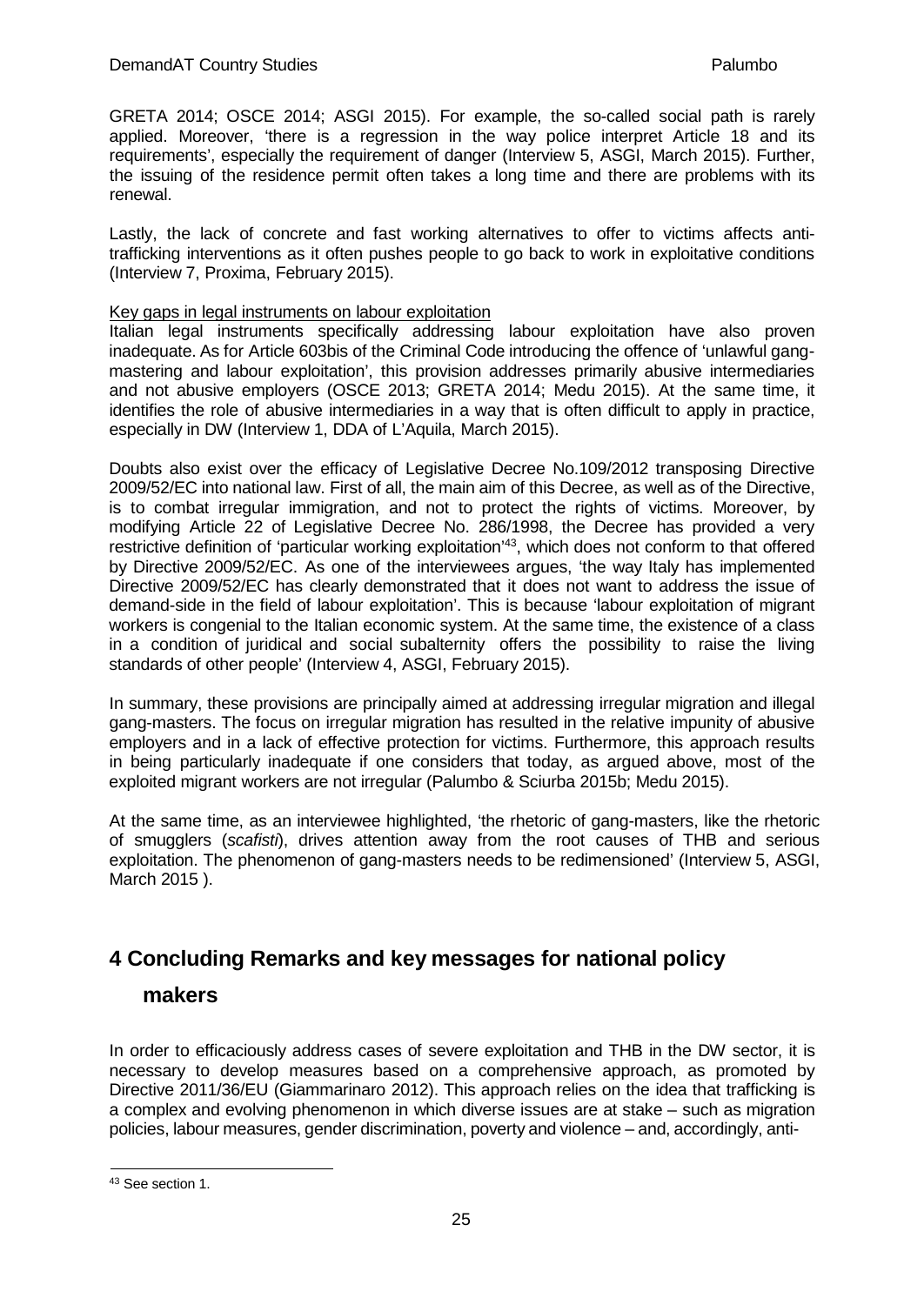trafficking interventions cannot be developed solely through the instruments of criminal law or be limited to assisting victims, but require the implementation of concerted measures of different natures aimed at tackling the root causes of THB. At the same time, Directive 2011/36/EU has driven attention to the issue of the position of vulnerability of victims and the irrelevance of consent, highlighting how situations of vulnerability – in which the person has no real or acceptable alternative other than submitting to the abuse involved – *de facto* deny freedom of choice (Palumbo & Sciurba 2015a).

A comprehensive approach, therefore, implies addressing the structural factors that produce migrant workers' vulnerability. This, on the one hand, entails long-term aims as it means first of all tackling the deep economic disparities among people and among countries. On the other, it also requires the development of interventions aimed at addressing how national policies, laws and cultural and social norms foster migrants' vulnerability to exploitation and lead people to take advantage of this situation of vulnerability. Unsurprisingly, it is on these latter initiatives that most anti-trafficking policies and actions – not only in Italy but also in many other countries – mainly focus (or aim to focus).

In Italy, domestic workers frequently experience several forms of exploitation and maltreatment, which range from violation of the fundamental protection provided by the contract to severe abuse and trafficking. This paper argues that while economic motivations are the main factor influencing the demand for cheap and exploitable workers in DW, other aspects, such as political, legal, social and cultural factors, also play a crucial role in affecting the demand-side.

The hidden nature of DW renders the identification of cases of severe exploitation and THB extremely difficult. This study highlights that Italian legal and political responses to THB and severe exploitation have proven inadequate in preventing and addressing these phenomena and in protecting the rights of the victims.

Based on these considerations, the paper suggests the following recommendations concerning legal and political responses, which also address the demand-side dimension.

#### **Recommendations**

1.To enhance regulation on DW and to strengthen the rights of domestic workers:

- Disentangling the DW sector from the quota system and developing a special programme which allows migrant domestic workers to enter Italy as jobseekers.

- Achieving a full recognition of the rights of domestic workers (such as with regard to the issues of maternity and of health and safety in the workplace).

- Supporting and promoting the role of trade unions in monitoring the implementation of labour standards and supporting domestic workers in claiming their rights and seeking redress.

- Promoting bilateral agreements with non-EU countries of origin, in order to allow workers to redeem contributions in case of return to their countries.

2.To improve services for dependent persons and their relatives:

- Providing effective and coordinated services to households, for instance, by developing a structured plan for non-self-sufficient persons, addressing effectively the issue of health and social integration and guaranteeing that each person is supported by various services, which cooperate to meet their needs.

- Enhancing progressive economic subsidies to bear the cost of DW as well as fiscal incentives.

## 3.To enhance legal and political interventions on THB and labour exploitation:

- Ensuring the full transposition of Directive 2009/52/UE by modifying, for instance, Art. 22(12bis) of Legislative Decree No. 286/1998 matching the provisions of the Directive.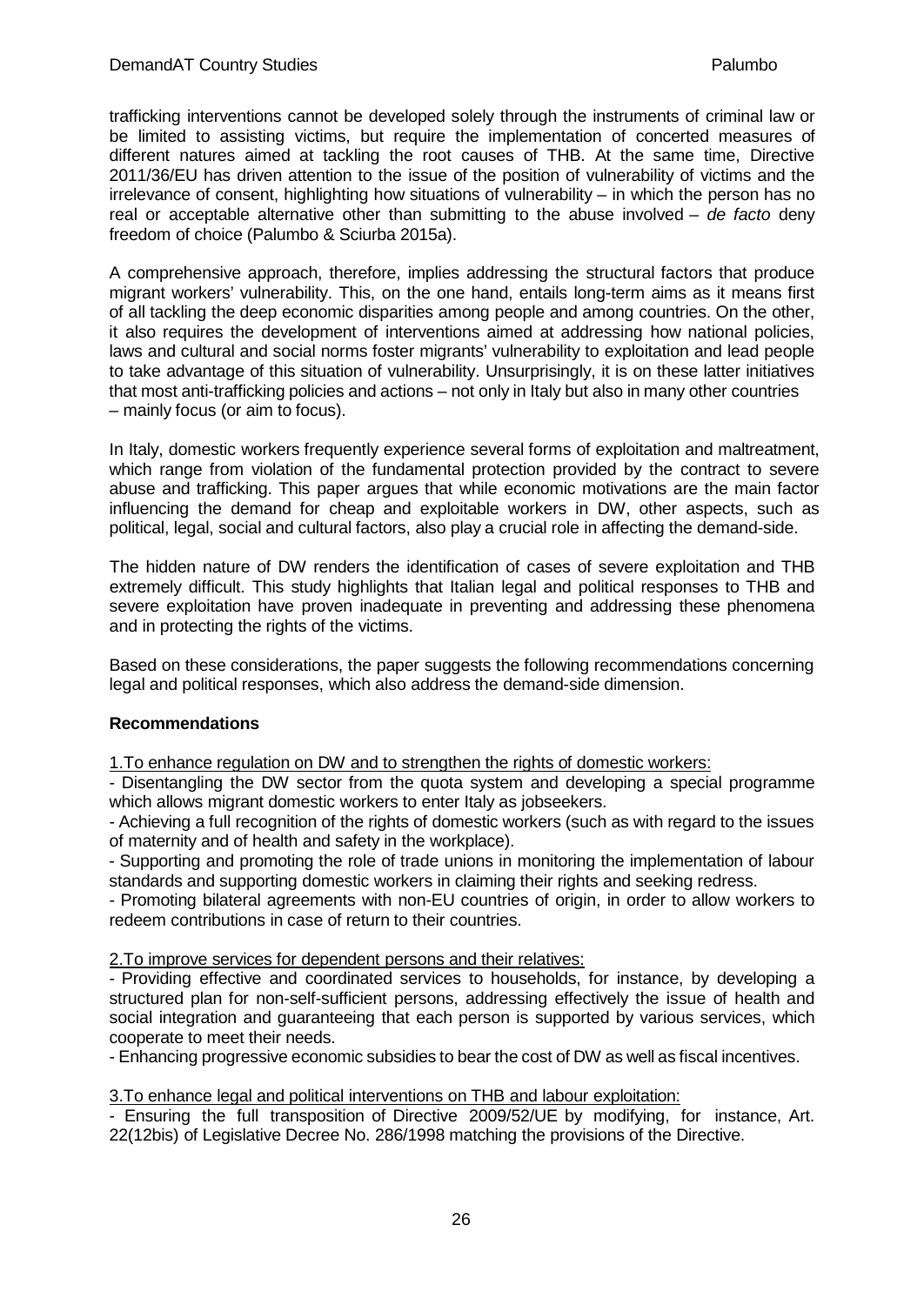- Providing, in accordance with Article 13(1) of Directive 2009/52/UE, provisions to effectively allow third-country nationals in illegal employment to lodge complaints against their employers, and also to recover their wages.

- Introducing into national law important provisions provided by Directive 2011/36/EU, including the definition of position of vulnerability; the irrelevance of the consent of the victims; nonprosecution of, or non-application of penalties to, the victim; and adequate and unconditional assistance. Moreover, it is necessary to provide efficacious forms of compensation for damages to victims in accordance with Article 17 of the Directive.

- Adopting a structured National plan against trafficking, which also addresses the issue of THB in DW.

- Developing a national system of identification of the victims of THB and severe exploitation.

- Improving the national database SIRIT by developing a more comprehensive and coherent statistical system and developing guidelines for the collection of data.

- Securing and increasing funding for victim assistance and protection programmes.

- Establishing an independent National Rapporteur to ensure data analysis, monitoring and assessment of anti-trafficking measures.

#### 4.To improve protection of victims of severe exploitation and THB in DW and their access to justice:

- Ensuring a correct and full application of Article 18 of Legislative Decree No. 286/1998, especially with reference to the so-called social path, which provides protection to victims irrespective of their cooperation with law-enforcement and judicial authorities.

- Providing systematic training to trade unions, parishes, NGOs, labour inspectors, lawyers, law enforcement agencies and judicial authorities on new features of labour exploitation and trafficking, especially in domestic work, and on applicable provisions.

- Improving and strengthening co-operation and knowledge sharing between law enforcement authorities and NGOs involved in identifying, assisting and protecting victims of THB and severe exploitation in DW.

- Enhancing rights information and access to justice and remedies through qualified legal counselling to victims and fostering the access of victims to free legal assistance.

5.To enhance measures to prevent labour exploitation and THB in DW, and address more directly the demand-side:

- Providing systematic training to both employers and domestic workers about their rights and duties.

- Developing national campaigns and awareness-raising activities at all levels aimed at addressing the social acceptability of abusive practices in DW, by challenging the gendered character and low social status of this work.

- Implementing an efficacious monitoring of the data of the National Institute of Social Security (INPS) as well as an efficacious mechanism of traceability of the vouchers in DW. Also, developing mechanisms to control, through the banks, the payments by employers.

- Enhancing measures aimed at monitoring working activities in households, for example ensuring that the municipality service desks coordinating supply and demand in DW can implement activities of monitoring.

- Controlling and monitoring the activities of recruitment agencies, for example developing – as some municipalities have done – a register of recruitment agencies in DW which meet certain requirements.

6.To further conduct research on THB and severe exploitation in DW, in particular on the ways fraudulent and abusive recruitment agencies, in source and countries of origin, operate; on THB for DW in diplomatic households in Italy as well as on cases of arranged marriage and DW exploitation.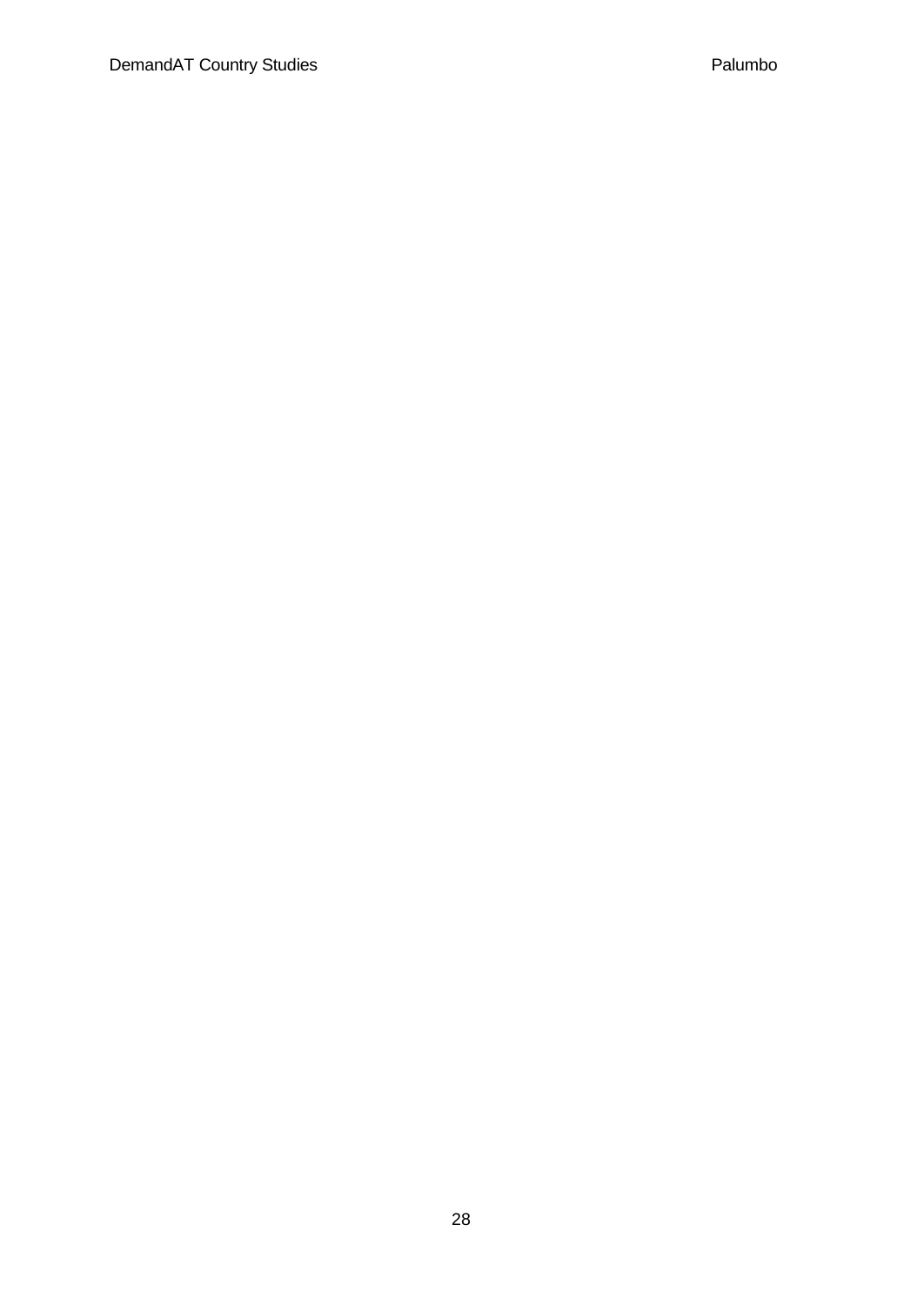# <span id="page-32-0"></span>**References**

Ambrosini, M. (2013) *Irregular migration and invisible welfare*, Palgrave Macmillan.

- Amnesty International (2012), *Exploited Labour. Migrant Workers in Italy's Agricultural Sector*, Amnesty International Ltd, London.
- Amnesty International (2014), *Exploited Labour two years on*, Amnesty International Ltd, London.
- Anderson, B. (2000), *Doing the dirty work?: the global politics of domestic labour*. Palgrave Macmillan.
- Anderson, B. (2007), 'A Very Private Business Exploring the Demand for Migrant Domestic Workers', *European Journal of Women's Studies*, *14*(3), 247–264.
- Anderson, B., & O'Connell Davidson, J. (2003), *Is trafficking in human beings demand driven?: a multi-country pilot study*. IOM, Internat. Organization for Migration.
- Andrees, B. (2008), *Forced labour and human trafficking: A handbook for labour inspectors.* Geneva: International Labour Office, ILO.
- ASGI Associazione per gli studi giuridici sull'immigrazione (2015), *La tutela delle vittime di tratta e del grave sfruttamento: il punto della situazione oggi in Italia,* Available at <http://www.asgi.it/notizia/look-out-report-sfruttamento-lavorativo-tratta-italia> . Accessed 10<sup>th</sup> of August 2015.
- Baldo L. (2001), 'L'Europa: (forse) una società-con-Cura una società del lifelong learning', in Cleis F. - Varini Ferrari O (Eds.), *Pensare un mondo con le donne. Saperi femminili nella scienza, nella società e nella letteratura. Atti del corso di formazione sulla presenza femminile nella storia e nella cultura del XX secolo (anni 1996-1999)*, Associazione Dialogare- Incontri, Centro Didattico Cantonale.
- Banca D'Italia (2014), *I bilanci delle famiglie Italiane nell'anno 2012.* Available at: [https://www.bancaditalia.it/pubblicazioni/indagine-famiglie/bil-fam2012/suppl\\_05\\_14n.pdf.](https://www.bancaditalia.it/pubblicazioni/indagine-famiglie/bil-fam2012/suppl_05_14n.pdf) Accessed 28th of October 2015.
- Basenghi, F (2010), 'La legge339/1958: continuità e innovazioni', in R. Sarti (ed.): *Lavoro domestico e di cura: Quali diritti?,* Rome: Ediesse: 207-222.
- Boicu, M. E. (2013), *Advancing equality also for the Roma? The M and the Others v. Italy and Bulgaria ruling of the European Court of Human Rights*, 'Diritti umani e diritto internazionale', 1: 177-182.
- Braglia, M. (2015), 'La tutela delle vittime di grave sfruttamento lavorativo negli interventi della Regione Emilia-Romagna', in M. Frasca & A. Angelini (eds.), *Illeciti nell'Impiego di Manodopera Straniera: strategie di contrasto e tutela delle vittime*, Rome: Italialavoro.
- Cardi, G. (2014), 'Le norme e le loro applicazioni', in V. Castelli (Ed.), *Punto e a capo sulla tratta. Uno studio sulle forme di sfruttamento di esseri umani in Italia e sul sistema di interventi a tutela delle vittime*, Milano: FrancoAngeli.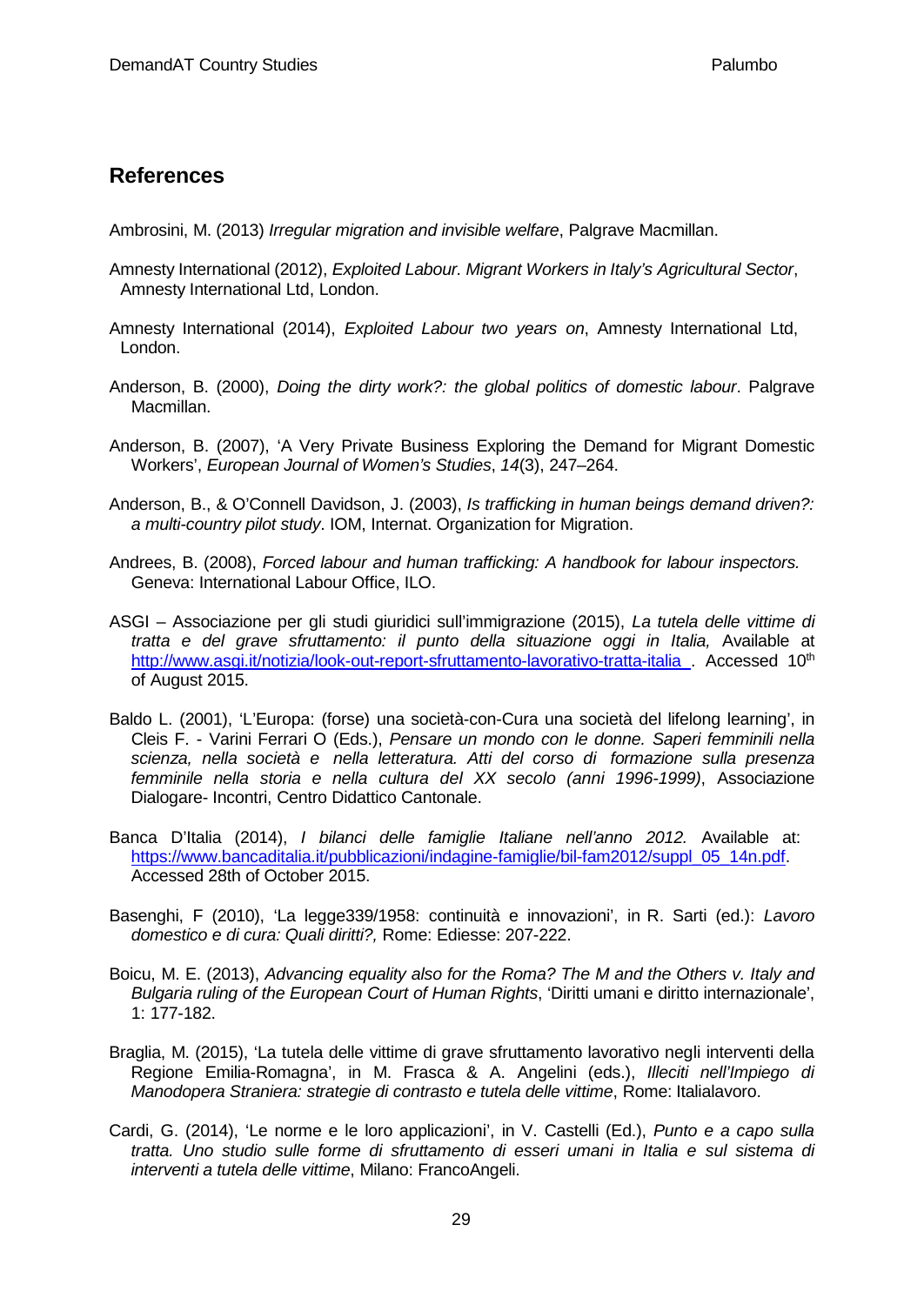- Castagnone, E., Salis, E. & Premazzi, V. (2013), *Promoting integration for migrant domestic workers in Italy*, Turin, FIERI.
- Castelli, V. (Ed.) (2014), *Punto e a capo sulla tratta. Uno studio sulle forme di sfruttamento di esseri umani in Italia e sul sistema di interventi a tutela delle vittime*, Milano: FrancoAngeli.

CENSIS (2010), *Dare casa alla sicurezza. Rischi e prevenzione per i lavoratori domestici*, Rome

- CENSIS (2012), *Elaborazione di un modello previsionale del fabbisogno nel mercato del lavoro italiano con particolare riferimento al contributo della popolazione straniera,* Rome.
- CENSIS (2015), *Bilancio di sostenibilità del Welfare italiano*, Rome.
- Cox, R. (2006), *The Servant Problem: Paid Domestic Work in a Global Economy*, London: I.B. Tauris.
- Direzione Generale dell'Immigrazione e delle Politiche di Integrazione (Ed.) (2014), *Quarto rapport annuale. Gli immigrati nel mercato del lavoro in Italia*. Available a[t:](http://www.lavoro.gov.it/Notizie/Documents/IV%20Rapporto%20annuale%20MdL%20immigrati%202014.pdf)  [http://www.lavoro.gov.it/Notizie/Documents/IV%20Rapporto%20annuale%20MdL%20im](http://www.lavoro.gov.it/Notizie/Documents/IV%20Rapporto%20annuale%20MdL%20immigrati%202014.pdf) [migrati%202014.pdf](http://www.lavoro.gov.it/Notizie/Documents/IV%20Rapporto%20annuale%20MdL%20immigrati%202014.pdf)
- Eurostat (2015), *Trafficking in Human Beings*, Luxembourg: European Commission (EC) Eurostat.FRA - European Union Agency for Fundamental Rights (2011). *Migrants in an irregular situation employed in domestic work: Fundamental rights challenges for the European Union and its Member States.* Luxembourg: Publications Office of the European Union.
- FRA (2015) *Severe labour exploitation: into the European Union. States' obligations and victims' rights*. Luxembourg: Publications Office of the European Union.
- Fullin, G. & Vercelloni, V. (2009), 'Dentro la trappola. Percezioni e immagini del lavoro domestico e di cura nei percorsi delle donne immigrate', *Polis*, Vol. XXIII (3): 427-459.
- Giammarinaro, M.G. (2012), 'La direttiva 2011/36/EU sulla prevenzione e la repressione della tratta di esseri umani e la protezione delle vittime', *Diritto, immigrazione e cittadinanza*, (1): 15-33.
- GRETA (2014), *Report concerning the implementation of the Council of Europe Convention on Action against Trafficking in Human Beings by Italy*. Available [at](http://www.coe.int/t/dghl/monitoring/trafficking/Docs/Reports/GRETA_2014_18_FGR_ITA_w_cmnts_en.pdf)  http://www.coe.int/t/dghl/monitoring/trafficking/Docs/Reports/GRETA\_2014\_18\_FGR\_ITA [w\\_cmnts\\_en.pdf,](http://www.coe.int/t/dghl/monitoring/trafficking/Docs/Reports/GRETA_2014_18_FGR_ITA_w_cmnts_en.pdf) Accessed 10<sup>th</sup> of August
- IDOS (Ed.) (2014), *Immigrazione Dossier Statistico 2014 – Rapporto UNAR. Dalle discriminazioni ai diritti*, Roma: Edizioni IDOS.
- IDOS (Ed.) (2015), *Immigrazione Dossier Statistico 2015*, Roma: Edizioni IDOS.
- ILO (2012a), *ILO Indicators Of Forced Labour,* Geneva: ILO Publications.
- ILO (2012b), *ILO Global Estimate of Forced Labour. Results and Methodology*. International Labour Office (LO) / Special Action Programme to Combat Forced Labour (SAP-FL) Geneva: ILO Publications.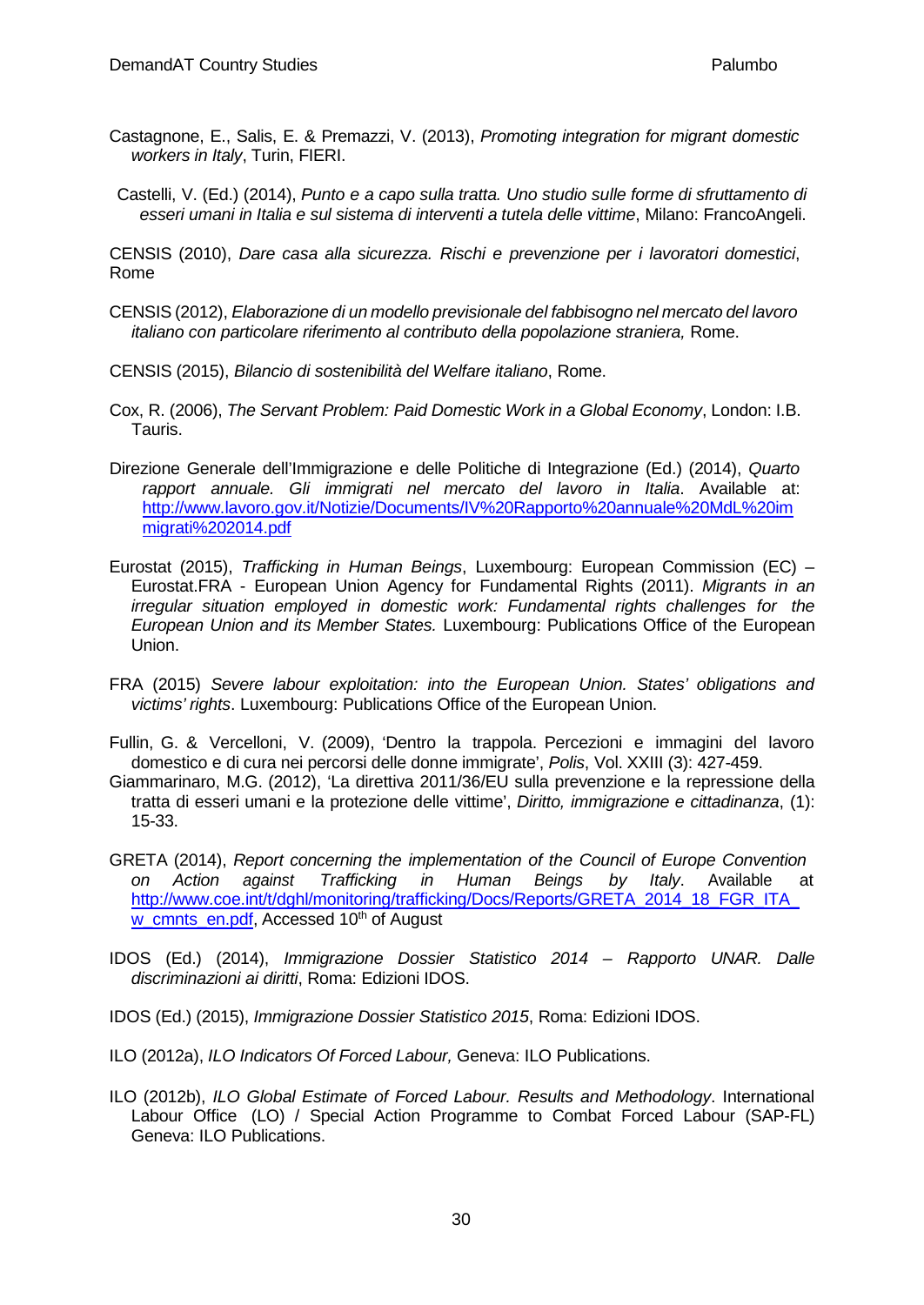ILO (2013b), *Domestic Workers Across the World: Global and Regional Statistics and the Extent of Legal Protection.* Geneva: ILO Publications.

INPS (2014), *Bilancio Sociale 2014*. Available at:

[http://www.inps.it/docallegati/Mig/Doc/Bilanci/BilancioSociale2014/BS2014\\_volume.pdf,](http://www.inps.it/docallegati/Mig/Doc/Bilanci/BilancioSociale2014/BS2014_volume.pdf) Accessed 28th of October 2015.

- INPS (2015), *Statistiche in breve. I lavoratori domestici*. Available at: [https://www.inps.it/docallegati/News/Documents/StatInBreve\\_LAVDOM\\_giugno2015.pdf,](https://www.inps.it/docallegati/News/Documents/StatInBreve_LAVDOM_giugno2015.pdf) Accessed 28th of October 2015.
- IREF, with the cooperation of ACLI COLF (2014), *Viaggio nel lavoro di Cura. Le trasformazioni del lavoro domestico nella vita quotidiana tra qualità del lavoro e riconoscimento delle competenze.*

Jovanovic, M. (2013), 'Trafficking in Human Beings and the European Court of Human Rights – in Dubio pro State?', Available at: [http://ohrh.law.ox.ac.uk/trafficking-in-human-beings](http://ohrh.law.ox.ac.uk/trafficking-in-human-beings-and-the-european-court-of-human-rights-in-dubio-pro-state/)[and-the-european-court-of-human-rights-in-dubio-pro-state/](http://ohrh.law.ox.ac.uk/trafficking-in-human-beings-and-the-european-court-of-human-rights-in-dubio-pro-state/) Accessed 28<sup>th</sup> of October 2015.

- Lutz, H. (2008), *Migration and domestic work: A European perspective on a global theme*. Aldershot, UK: Ashgate.
- Mantouvalou, V. (2012), 'Human Rights for Precarious Workers: The Legislative Precariousness of Domestic Labour', *Comparative Labor Law & Policy Journal,* 34: 134- 166.
- Medu Medici per i Diritti Umani (2015), *Terraingiusta. Rapporto sulle condizioni di vita e di lavoro dei braccianti stranieri in agricoltura.*
- Nare, L. (2013), 'Migrancy, gender and social class in domestic labour and social care in Italy – an intersectional analysis of demand' *Journal of Ethnic and Migration Studies*, 39(4): 601- 23.

OECD (2014), *Jobs for Immigrants (Vol. 4): Labour market integration in Italy,* OECD Publishing.

- OSCE (2010), *Unprotected work, invisible exploitation: Trafficking for the purpose of domestic servitude*. Report of the Tenth Alliance against Trafficking in Persons Conference - « Unprotected Work, Invisible Exploitation: Trafficking for the Purpose of Domestic Servitude », Vienna, 17-18 June 2010. Vienna: OSCE Office of the Special Representative and Co-ordinator for Combating Trafficking in Human Beings.
- OSCE (2014), Report by Maria Grazia Giammarinaro, OSCE Special Representative and Coordinator for Combating Trafficking in Human Beings, following her visit to Italy from 17-18 June and 15-19 July 2013. Available at <http://www.osce.org/secretariat/121240?download=true> Accessed 10<sup>th</sup> of August.
- OSCE (2014a), *Ending exploitation. Ensuring that businesses do not contribute to trafficking in human beings: Duties of States and the private sector*. Vienna: Office of the Special Representative and Co-ordinator for Combating Trafficking in Human Beings (OSCE).
- Palumbo, L. (2015a), 'Protection of Trafficked People in Italy: Policies, Limits and Challenges', *Journal of Money Laundering Control*, 8 (1): 52-65.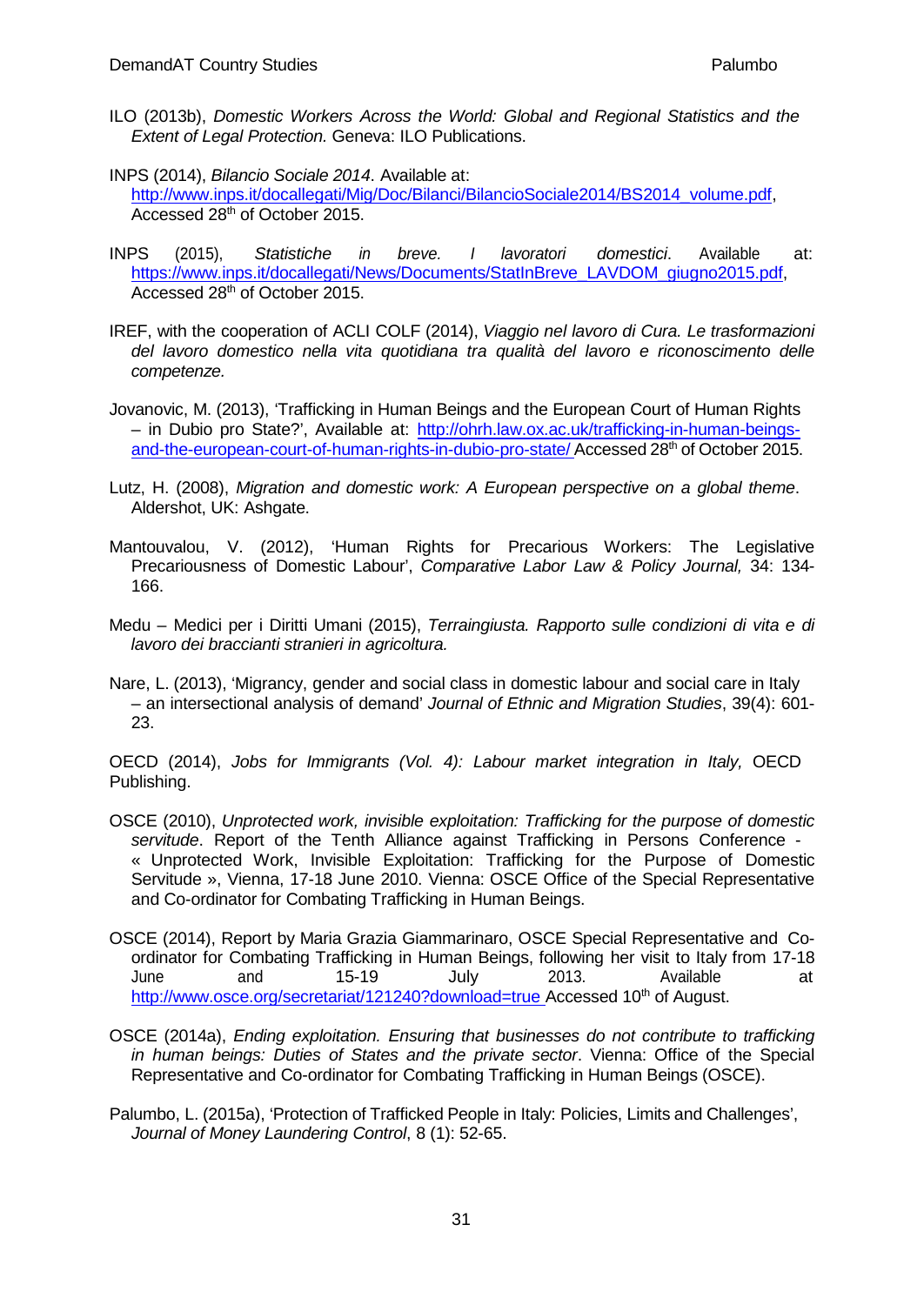- Palumbo, L. (2015b), 'The need for a gendered approach to exploitation and trafficking', Beyond trafficking and slavery. Open Democracy Online Blog. Available [at:](https://www.opendemocracy.net/beyondslavery/letizia-palumbo/need-for-gendered-approach-to-exploitation-and-trafficking)  [https://www.opendemocracy.net/beyondslavery/letizia-palumbo/need-for-gendered](https://www.opendemocracy.net/beyondslavery/letizia-palumbo/need-for-gendered-approach-to-exploitation-and-trafficking)[approach-to-exploitation-and-trafficking](https://www.opendemocracy.net/beyondslavery/letizia-palumbo/need-for-gendered-approach-to-exploitation-and-trafficking) Accessed 17<sup>th</sup> of August
- Palumbo, L & Sciurba, A. (2015a), 'Vulnerability to Forced Labour and Trafficking: The case of Romanian women in the agricultural sector in Sicily', *Anti-trafficking Review*, 5: 89-110.
- Palumbo, L. & Sciurba, A. (2015b), 'New mobility regimes, new forms of exploitation in Sicily' Beyond trafficking and slavery. Open Democracy Online Blog. Available [at](https://www.opendemocracy.net/beyondslavery/letizia-palumbo-alessandra-sciurba/new-mobility-regimes-new-forms-of-exploitation-in-s) [https://www.opendemocracy.net/beyondslavery/letizia-palumbo-alessandra-sciurba/new](https://www.opendemocracy.net/beyondslavery/letizia-palumbo-alessandra-sciurba/new-mobility-regimes-new-forms-of-exploitation-in-s)[mobility-regimes-new-forms-of-exploitation-in-s,](https://www.opendemocracy.net/beyondslavery/letizia-palumbo-alessandra-sciurba/new-mobility-regimes-new-forms-of-exploitation-in-s) Accessed 10<sup>th</sup> of July.
- Parreñas, R. S. (2008), ' Perpetually Foreign: Filipina Migrant Domestic Workers in Rome', in H. Lutz (2008), *Migration and domestic work: A European perspective on a global theme*, Aldershot, UK: Ashgate, 99-112.
- Pasquinelli, S. & Rusmini, G. (2013), *Badare non basta. Il lavoro di cura: attori, progetti, politiche*, Roma, Ediesse.
- Piper, N. (2007), (ed.) *New Perspectives on Gender and Migration: Livelihood, Rights and Entitlements*, Oxon: Routledge.
- Ricard-Guay, A. (2016), *Trafficking in domestic work: Looking at demand-side.*Working Paper, DemandAT Project.
- Rusmini, G. (2012), 'I Registri delle assistenti familiari: Qualità o quantità?', *Newsletter* Qualificare.info. Available at [www.qualificare.info,](http://www.qualificare.info/) Accessed 16<sup>th</sup> of August.
- Salis, E. (2012), *Labour migration governance in contemporary Europe. The case of Italy,* Turin, FIERI.
- Santoro, E. (2010), 'La regolamentazione dell'immigrazione come questione sociale: dalla cittadinanza inclusiva al neoschiavismo', in Santoro, E. (Ed.), *Diritto come questione sociale*, Torino, Giappichelli: 129-180.
- Saraceno, C. (2007), *Mutamenti della Famiglia e Politiche Sociali in Italia*, Bologna: Il Mulino.
- Sarti, R. (2010), 'Lavoro domestico e di cura: Quali diritti?', in R. Sarti (ed.): *Lavoro domestico e di cura: Quali diritti?,* Rome: Ediesse.
- Sciurba, A. (2015), *La cura servile, la Cura che serve*, Pisa: Pacini Editore.
- Scrinzi, F. (2008), 'Migrations and the restructuring of the welfare state in Italy: change and continuity in the domestic work sector', in Lutz, H. (2008), *Migration and domestic work: A European perspective on a global theme*. Aldershot, UK: Ashgate: 29-42.
- Soleterre & Irs (2015), *Lavoro domestico e di cura: pratiche e benchmarking per l'integrazione e la conciliazione della vita familiare e lavorativa*. Available [at](http://www.soleterre.org/sites/soleterre/files/soleterre/dettaglio/pubblicazioni/RAPPORTOLAVORODOMESTICOeDICURA_2015_SOLETERRE_IRS.pdf)  [http://www.soleterre.org/sites/soleterre/files/soleterre/dettaglio/pubblicazioni/RAPPORTOL](http://www.soleterre.org/sites/soleterre/files/soleterre/dettaglio/pubblicazioni/RAPPORTOLAVORODOMESTICOeDICURA_2015_SOLETERRE_IRS.pdf) [AVORODOMESTICOeDICURA\\_2015\\_SOLETERRE\\_IRS.pdf,](http://www.soleterre.org/sites/soleterre/files/soleterre/dettaglio/pubblicazioni/RAPPORTOLAVORODOMESTICOeDICURA_2015_SOLETERRE_IRS.pdf) Accessed 10<sup>th</sup> of August.
- Special Rapporteur on trafficking in persons, especially women and children (2014), Mission to Italy, Geneva: United Nations. Office of the United Nations High Commissionner for Human Rights (OHCHR).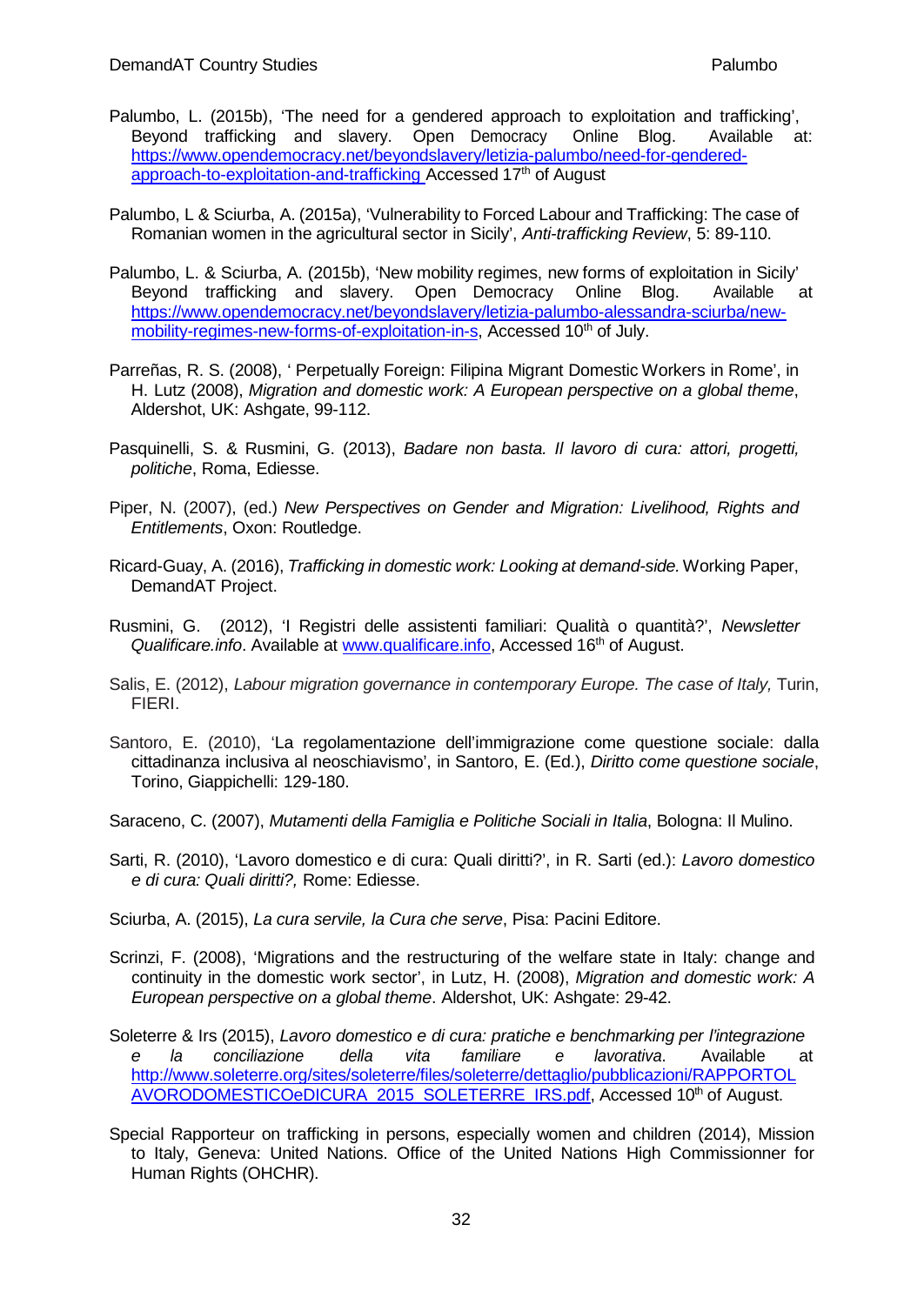- Skrivankova, K. (2010), Between decent work and forced labour: examining the continuum of exploitation, *JRF programme paper: Forced Labour. York: Joseph Rowntree Foundation*.
- Triandafyllidou, A. (2013), *Irregular Migrant Domestic Workers in Europe: Who Cares?* Aldershot: Ashgate.
- Triandafyllidou, A., & Marchetti, S. (Eds.) (2015), *Employers, Agencies and Immigration. Paying for Care*. Research in Migration and Ethnic Relation Series. Farnham: Ashgate.
- Ungerson, C (2003), 'Commodified care work in European Labour Markets', *European Societies* 5(4): 377-396.
- Vallini, A (2014), 'Reati di sfruttamento lavorativo'*,* AltroDiritto. Available at <http://www.altrodiritto.unifi.it/adirmigranti>, Accessed 14<sup>th</sup> of August.
- Vianello, F. A. (2012), 'Continuità e confini tra vita pubblica e vita privata. La doppia presenza delle assistenti familiari', *AG. About Gender*, 1(2): 175-203.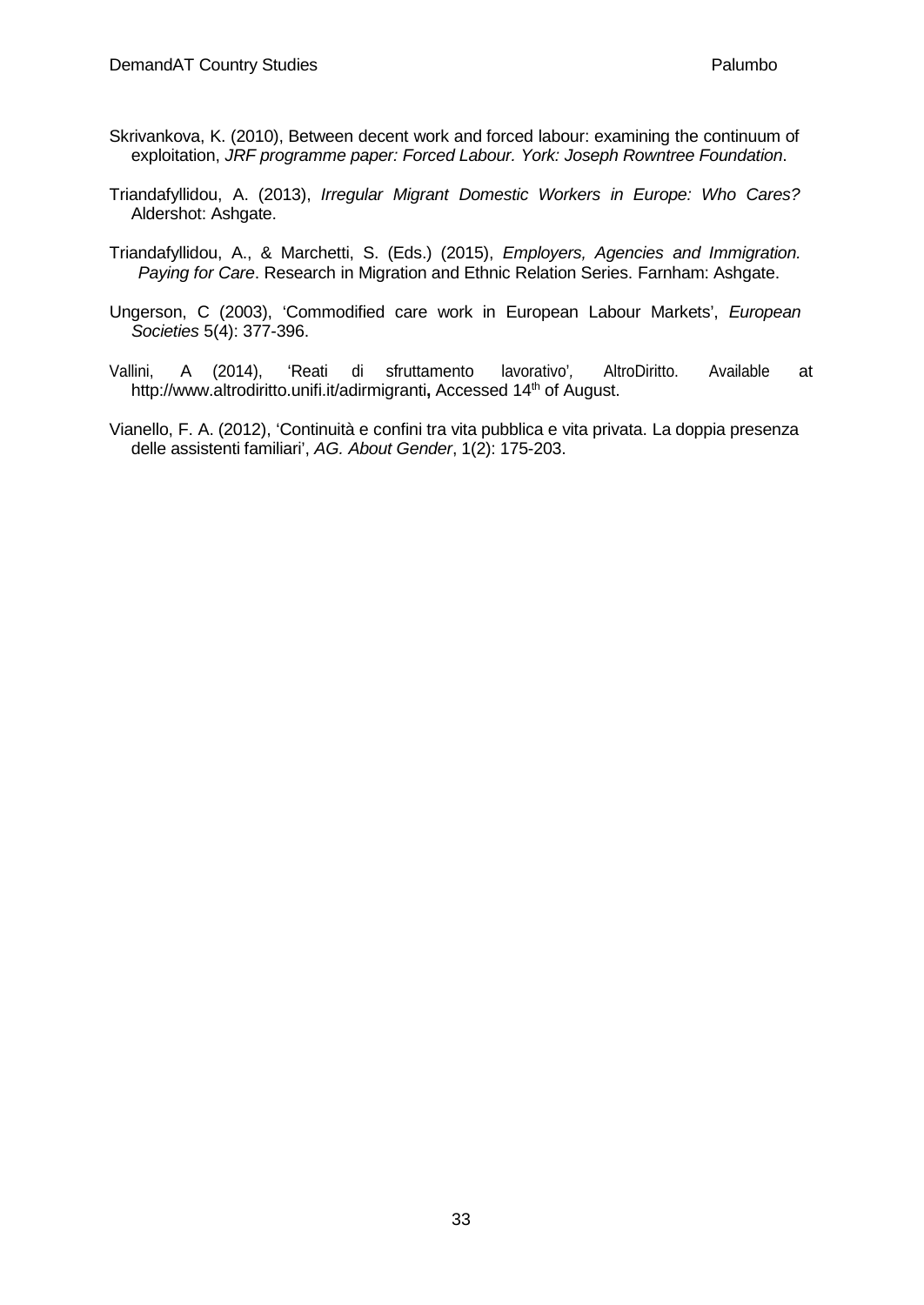# <span id="page-37-0"></span>**Annexe**

# **List of interviews conducted in this study**

| <b>Sector</b>      | <b>Position</b>                                                      | Organisation                                                    | Date of<br><b>Interview</b> | <b>No</b>        |
|--------------------|----------------------------------------------------------------------|-----------------------------------------------------------------|-----------------------------|------------------|
| Judicial           | Prosecutor                                                           | <b>District Anti-Mafia</b><br>Directorates (DDA) of<br>L'Aquila | 20-03-2015                  | JUS1             |
| Judicial           | Judge -<br><b>UN Special rapporteur</b><br>on THB                    | <b>Tribunal of Rome</b>                                         | 27-03-2015                  | <b>JUS2</b>      |
| <b>Judicial</b>    | Prosecutor                                                           | District Anti-Mafia<br>Directorates (DDA) of<br>Florence        | 23-04-2015                  | JUS3             |
| Legal              | Lawyer                                                               | <b>ASGI</b>                                                     | 26-02-2015                  | LAW4             |
| Legal              | Lawyer -<br>Coordinator of the area<br>on THB                        | <b>ASGI- Arcobaleno</b>                                         | 16-03-2015                  | LAW <sub>5</sub> |
| Law<br>Enforcement | Head of the Carabinieri<br>Command for the<br>Protection of Labour   | Ministry of Labour and<br><b>Social Affairs</b>                 | 24-08-2015                  | LAWEn<br>6       |
| <b>NGO</b>         | Coordinator of THB<br>projects                                       | Proxima Association                                             | 18-02-2015                  | NGO7             |
| <b>NGO</b>         | <b>Coordinator of THB</b><br>projects                                | Papa Giovanni,<br>Bologna                                       | 02-03-2015                  | NGO <sub>8</sub> |
| <b>NGO</b>         | President of the<br>association                                      | Association on the<br>Road                                      | 13-03-2015                  | NGO <sub>9</sub> |
| <b>NGO</b>         | Coordinator of THB<br>projects                                       | Gruppo Abele Onlus                                              | 06-07-2015                  | <b>NGO10</b>     |
| Government         | Coordinator of the<br>secretariat on THB                             | Department of Equal<br>Opportunities (DEO)                      | 02-03-2015                  | GVT11            |
| Government         | Senator Democratic<br>Party                                          | Senate                                                          | 30-03-2015                  | GVT12            |
| Government         | Head of immigration area                                             | Italia Lavoro                                                   | 13-05-2015                  | GVT13            |
| Government         | <b>Coordinator of Project</b><br>'Oltre la strada'                   | Municipality of Modena                                          | 03-03-2015                  | GVT14            |
| Government         | <b>Coordinator of Project</b><br>'Oltre la strada'                   | Municipality of Cesena                                          | 04-03-2015                  | GVT15            |
| Government         | Social worker of the<br>Support Service for care<br>work             | Municipality of Cesena                                          | 04-03-2015                  | GVT16            |
| Government         | Consultant on the Project<br>'Oltre la Strada'                       | Emilia Romagna<br>Region                                        | 12-02-2015                  | GVT17            |
| Government         | Contact person for<br>Project 'CONTRATTO'                            | <b>Tuscany Region</b>                                           | 14-05-2015                  | GVT18            |
| Government         | Director of the Operation<br>Centre of the project<br>Pronto Badanti | <b>Tuscany Region</b>                                           | 18-05-2015                  | GVT19            |
| <b>Trade Union</b> | National director                                                    | Acli Colf                                                       | 25-02-2015                  | <b>TU20</b>      |
| <b>Trade Union</b> | <b>National Secretary</b>                                            | <b>FILCAMS-CGIL</b>                                             | 26-02-2015                  | <b>TU21</b>      |
| Expert             | Professor                                                            | University of Urbino                                            | 06-03-2015                  | <b>EXP22</b>     |
| Expert             | Professor                                                            | University of Florence                                          | 25/06/2015                  | EXP23            |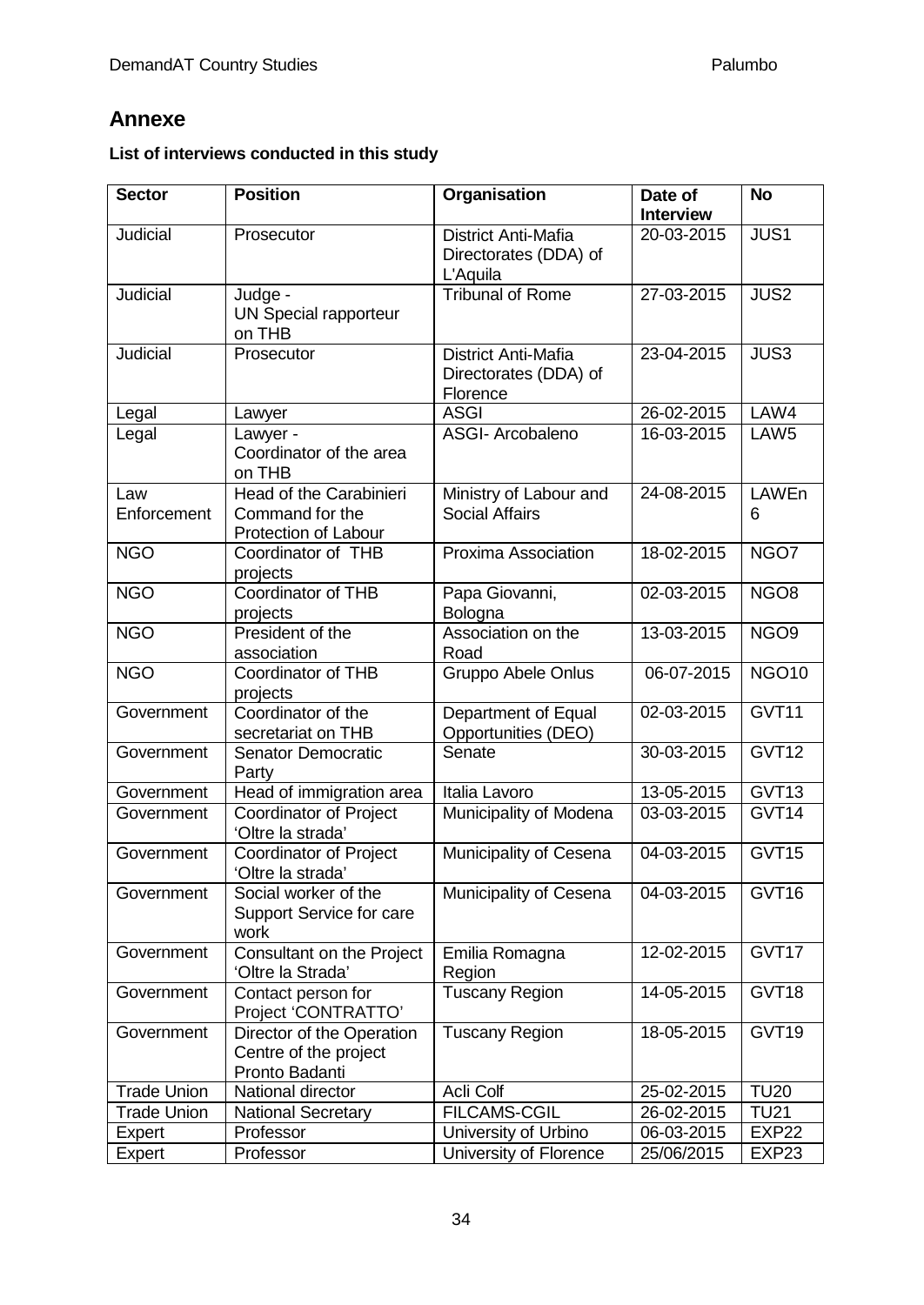# <span id="page-38-0"></span>**About the author**

Letizia Palumbo is a Research Assistant (national expert on trafficking) in the project "Addressing Demand in Anti-Trafficking Efforts and Policies (DemandAT)" (FP7 European Commission funded project) at the Robert Schuman Centre for Advanced Studies. She is also a Post-Doctoral Researcher in Comparative Law at the Department of European Studies and International Integration at the University of Palermo, Italy. Her research interests include human trafficking, gender and migration, labour exploitation, human rights and women's rights.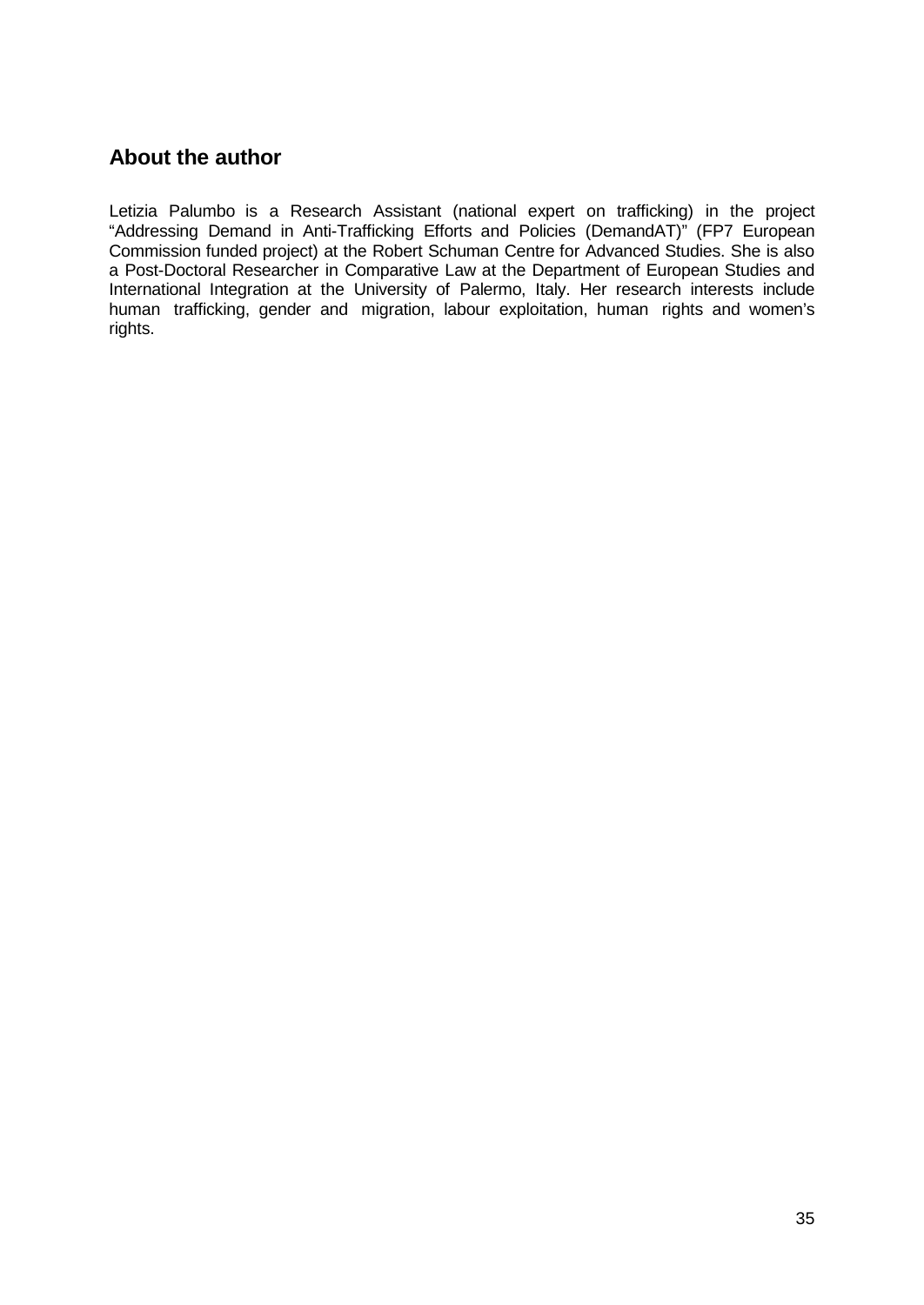# **Addressing demand in anti-trafficking efforts and policies (DemandAT)**

COORDINATOR: International Centre for Migration Policy Development Vienna, Austria,

CONSORTIUM:

University of Bremen – Arbeitsbereich Interkulturelle Bildung Bremen, Germany

University of Edinburgh – School of Social and Political Science Edinburgh, United Kingdom

La Strada International Amsterdam, The Netherlands

Lund University – Department of Social Anthropology Lund, Sweden

University of Durham – Department of Geography Durham, United Kingdom

European University Institute – Robert Schuman Centre for Advanced **Studies** Florence, Italy

Geneva Centre for the Democratic Control of Armed Forces Geneva, Switzerland

La Strada Czech Republic Prague – Czech Republic

FUNDING SCHEME: FP7 Programme for research, technological development and demonstration – Collaborative projects

DURATION: 1 January 2014 – 30 June 2017 (42 months).

BUDGET: EU contribution: 2,498,553 €.

WEBSITE: [www.demandat.eu](http://www.demandat.eu/)

FOR MORE INFORMATION: **[Albert.Kraler@icmpd.org](mailto:Albert.Kraler@icmpd.org)**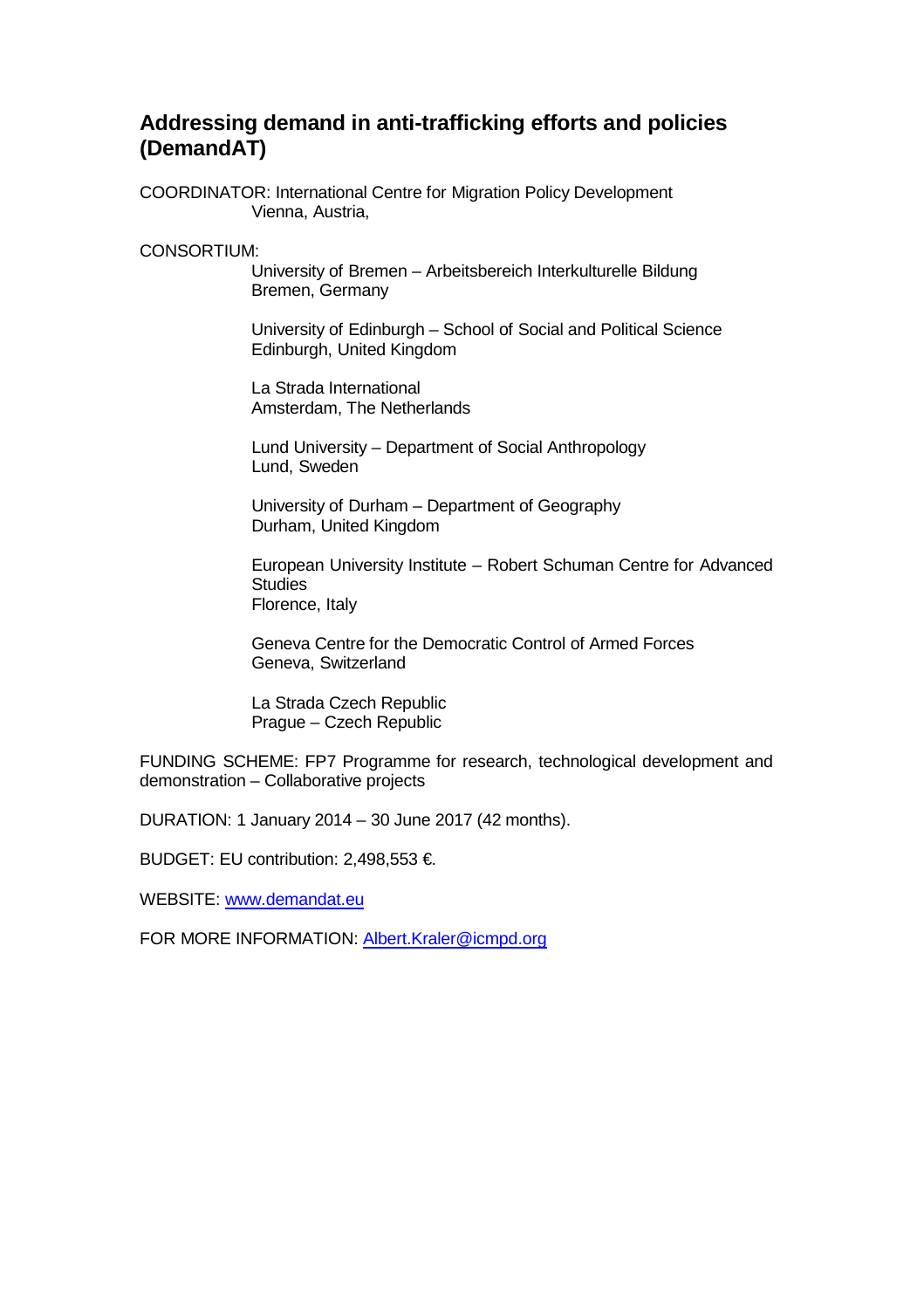#### FURTHER READING:

Palumbo, L (forthcoming 2016) *Policy Brief: Trafficking in Human Beings in Domestic Work in Italy: Tackling severe exploitation in hidden spaces*, DemandAT Policy Brief, Vienna: ICMPD

Ricard-Guay, A. (2016) *Trafficking in Domestic Work: Looking at the demandside*. DemandAT Working Paper 5. Vienna: ICMPD

#### More DemandAT Country Studies on the Domestic Work Sector:

Angeli, D (2016a) *Demand in the Context of Trafficking in Human Beings in the Domestic Work Sector in Cyprus*, DemandAT Country Study No. 2, Vienna: ICMPD

Angeli, D (2016b) *Demand in the Context of Trafficking in Human Beings in the Domestic Work Sector in Greece*, DemandAT Country Study No. 4, Vienna: ICMPD

Camargo, B (2016) *Demand in the Context of Trafficking in Human Beings in the Domestic Work Sector in Belgium*, DemandAT Country Study No. 1, Vienna: ICMPD

De Volder, E (2016) *Demand in the Context of Trafficking in Human Beings in the Domestic Work Sector in the Netherlands*, DemandAT Country Study No. 6, Vienna: ICMPD

Levy, F (2016) *Demand in the Context of Trafficking in Human Beings in the Domestic Work Sector in France*, DemandAT Country Study No. 3, Vienna: ICMPD

Maroukis, T (2016) *Demand in the Context of Trafficking in Human Beings in the Domestic Work Sector in the United Kingdom*, DemandAT Country Study No. 7, Vienna: ICMPD